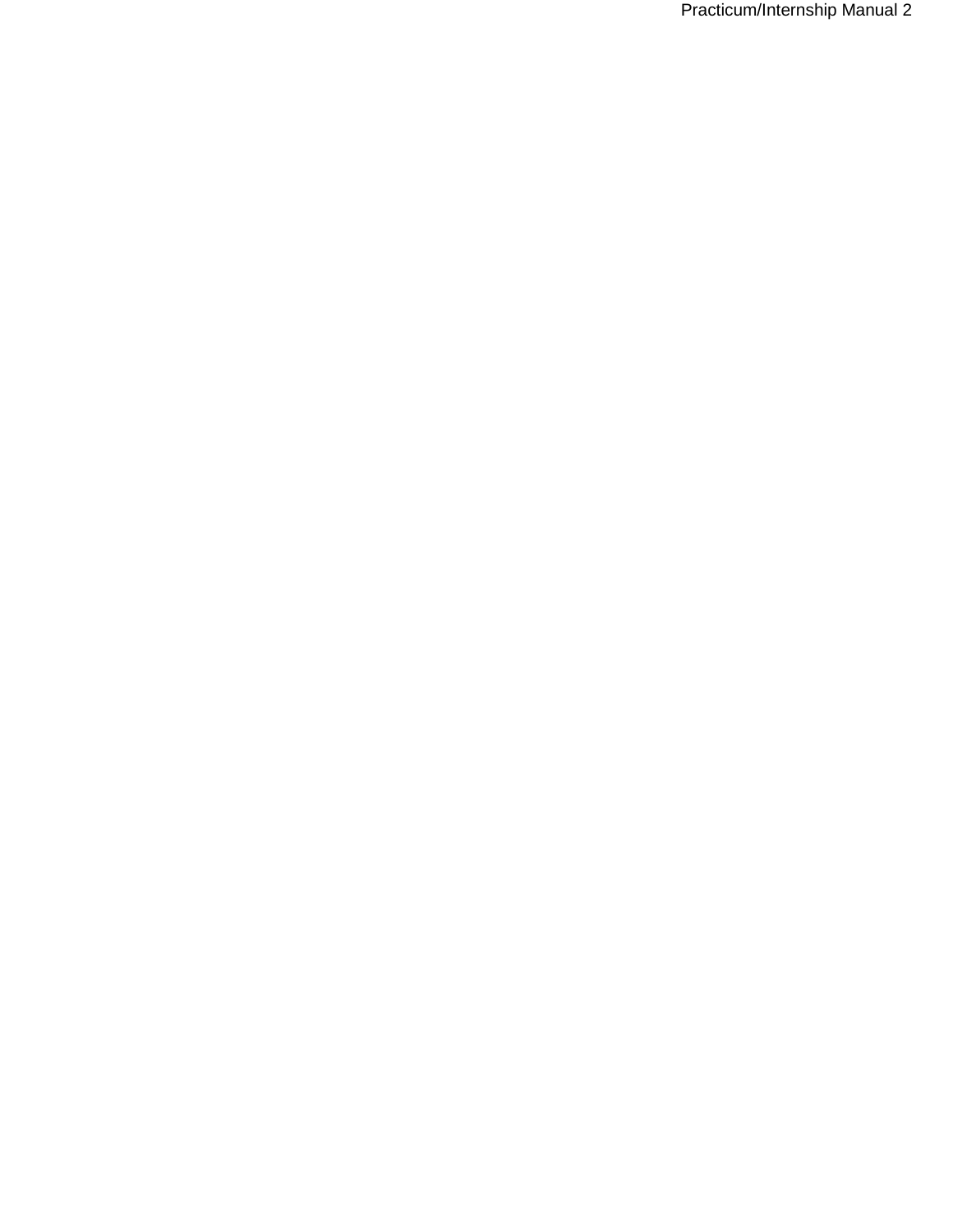# Table of Contents

| PRACTICUM/INTERNSHIP FIELD SETTING APPROVAL FORM  27             |
|------------------------------------------------------------------|
| PRACTICUM/INTERNSHIP FIELD SETTING INFORMATION FORM 28           |
|                                                                  |
|                                                                  |
| <b>COUNSELING SUPERVISEE'S EVALUATION OF PLACEMENT SITE 39</b>   |
| <b>COUNSELING SUPERVISEE'S EVALUATION OF SITE-SUPERVISOR  40</b> |
| <b>SITE SUPERVISOR'S EVALUATION OF COUNSELING PROGRAM  41</b>    |
|                                                                  |
|                                                                  |
| <b>THEORETICAL CASE PRESENTATION FORM FOR CNS 794/795 -</b>      |
|                                                                  |
|                                                                  |
| <b>INFORMED CONSENT TO VIDEOTAPE COUNSELING SESSIONS  52</b>     |
|                                                                  |
|                                                                  |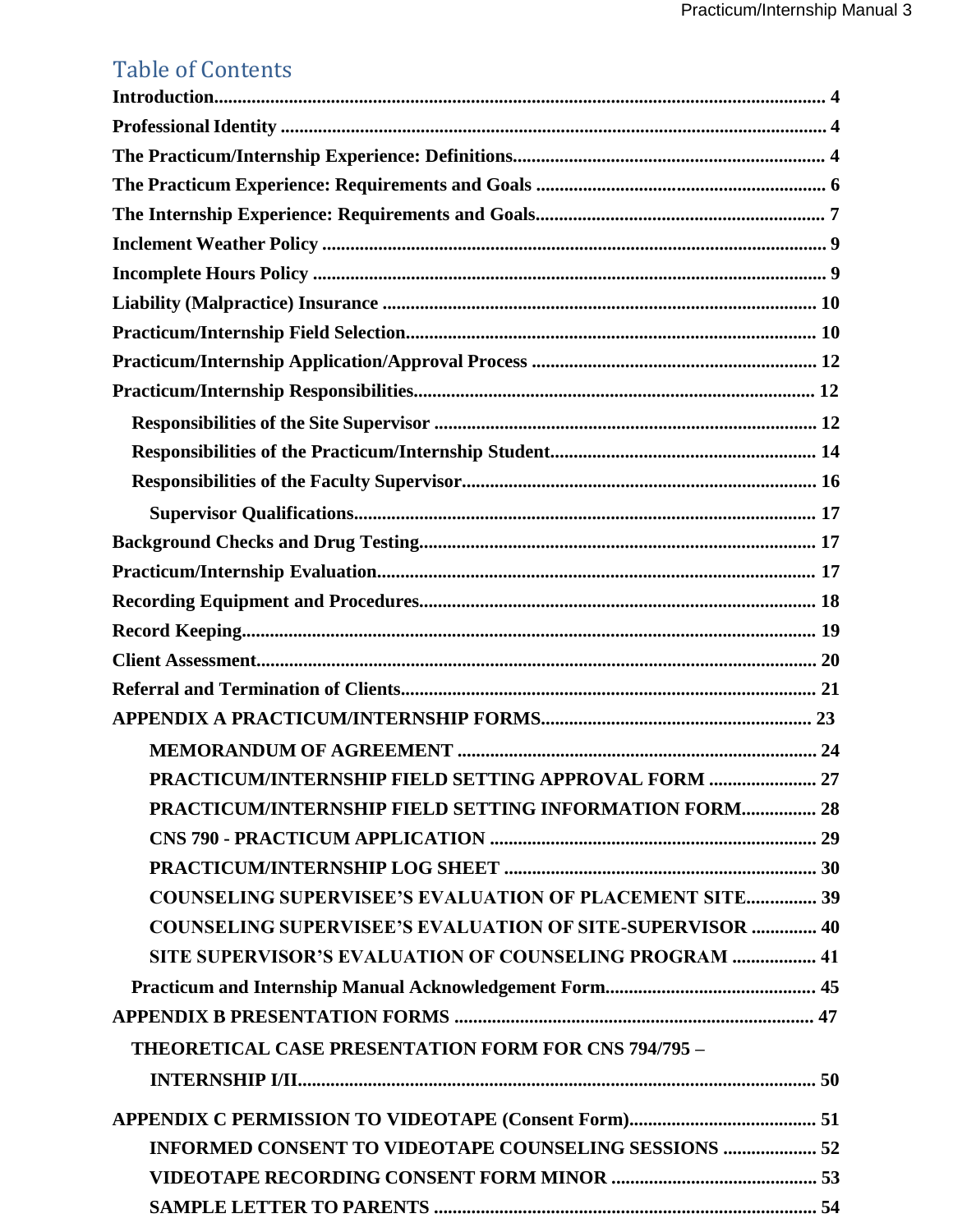| APPENDIX D PROOF OF LIABILITY (MALPRACTICE) COVERAGE |  |
|------------------------------------------------------|--|
|                                                      |  |
|                                                      |  |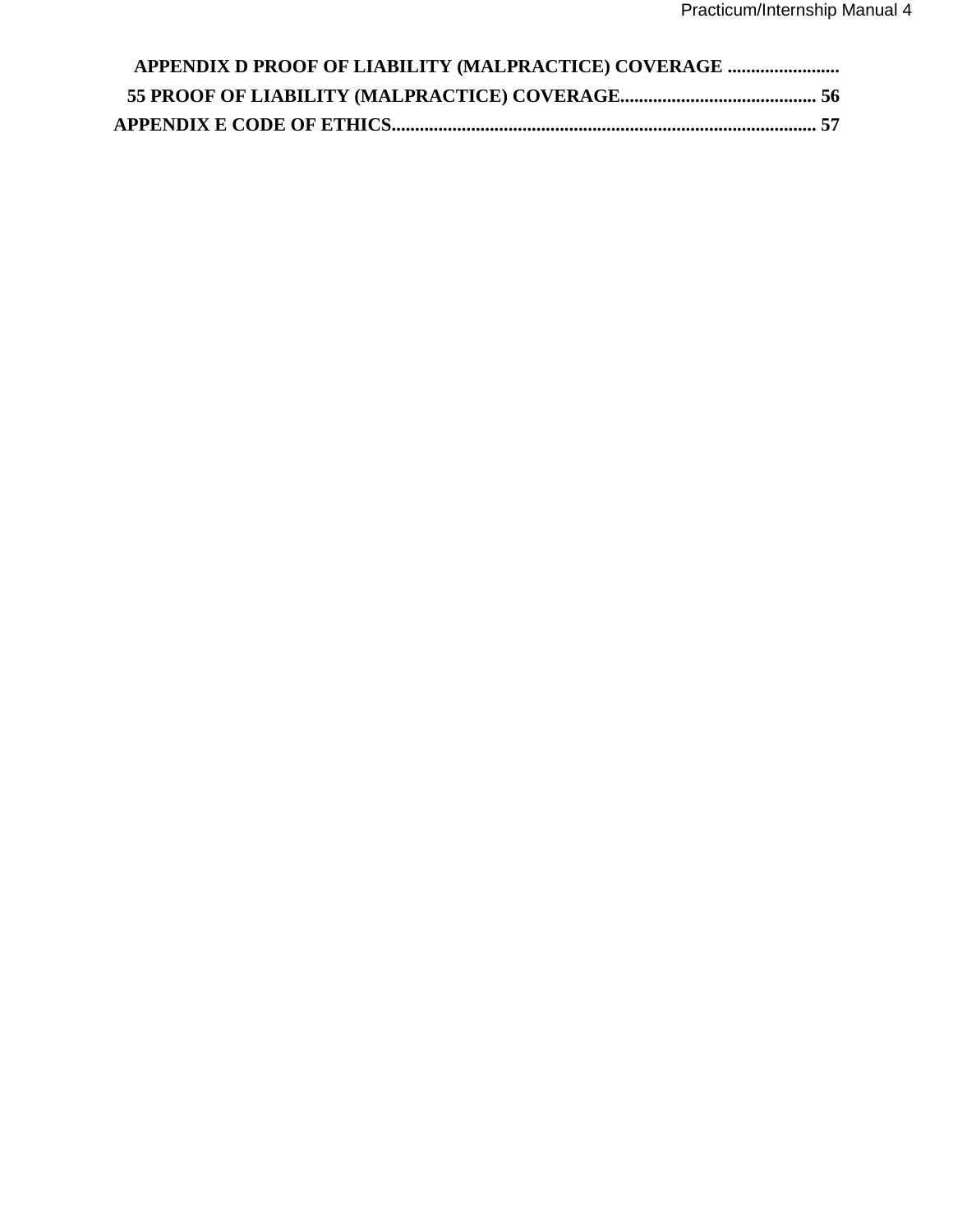## **Introduction**

This manual is a guide for the practicum and internship experiences in school and clinical mental health counseling. The goal of this manual is to facilitate the planning, organization, and implementation of the practicum and internship experiences for the counseling student, the field supervisor, and the faculty supervisor.

# **Professional Identity**

The intention of the Counseling Degree Programs at Murray State University is to cultivate in students an identity as a professional counselor. Historically, the counseling profession emerged from three different sources: vocational counseling, school counseling, and mental health counseling. A professional counselor practices and adheres to the *ACA Code of Ethics* (2014). The Preamble of the *ACA Code of Ethics* describes the ACA an educational, scientific, and professional organization whose members work in a variety of settings and serve in multiple capacities. Counseling is a professional relationship that empowers diverse individuals, families, and groups to accomplish mental health, wellness, education, and career goals.

The mission of ACA is to "The mission of the American Counseling Association is to enhance the quality of life in society by promoting the development of professional counselors, advancing the counseling profession, and using the profession and practice of counseling to promote respect for human dignity and diversity." (http://www.counseling.org). The ACA includes, but is not limited to, the following divisions: American Rehabilitation Counseling Association; Association for Multicultural Counseling and Development; Association for Gay, Lesbian, Bisexual and Transgender Issues in Counseling; Association for Specialists in Group Work; Association for Spiritual, Ethical, and Religious Values in Counseling; Association for Assessment in Counseling; American Career Development Association; International Association of Addiction and Offender Counselors; Association for Adult Development and Aging; International Association of Marriage and Family Counselors; American College Counseling Association; and Association for Counselor Education and Supervision.

The Counseling Program of Murray State University seeks to graduate professionals who demonstrate accountability to the profession by modeling the ACA philosophy, following the *ACA Code of Ethics* (2014), and belonging to professional organizations. Students are encouraged to maintain the highest standards of the profession by seeking licensing on the LPCA and LPCC levels in the State of Kentucky and through professional credentialing at the national level. In addition, demonstration of professional identity as a counselor is encouraged beyond the graduate school program through maintaining ongoing supervision and/or consultation, participating in research, reading professional journals and books, and attending professional conferences.

# **The Practicum/Internship Experience: Definitions**

The practicum/internship experience is a planned educational experience in which the student is expected to fully participate in the activities of a functional school or clinical mental health counseling program. The practicum/internship student will complete practicum/internship in a school or mental health agency, which provides a program of services designed to help individuals function to their optimal capability. The school counseling student should get experiences in facilitating and enhancing school learning through individual counseling sessions, group counseling sessions, class room presentations, and other appropriate school counseling activities. Clinical mental health counseling students should get experiences in facilitating individual counseling sessions, group counseling sessions, intake assessments, case management, and other appropriate mental health counseling activities.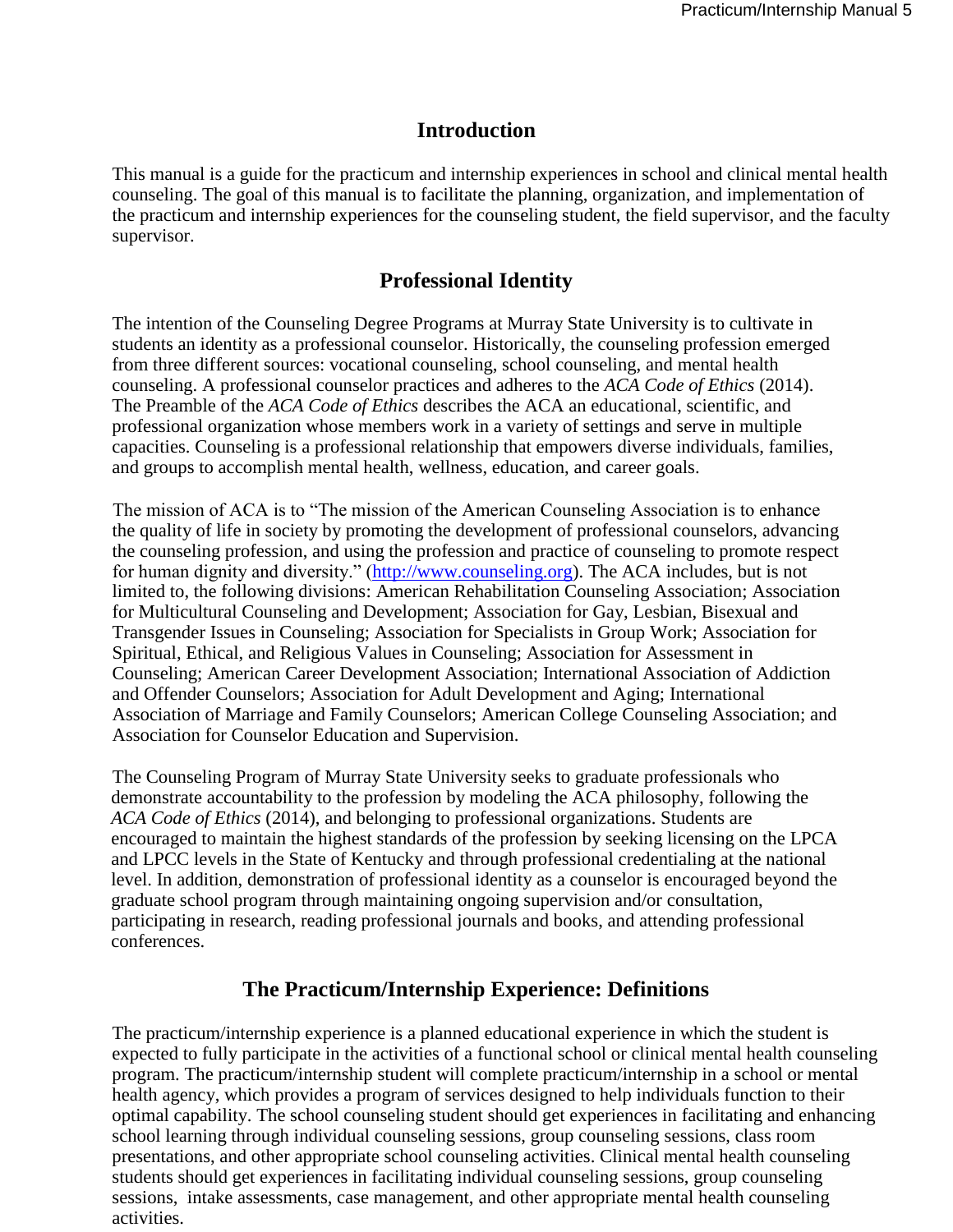In each school counseling setting, the practicum/internship student is supervised by a certified school counselor who has a minimum of two years counseling experience and has been appropriately trained at least at the Master's degree level in counseling or a closely related educational field. In each community agency setting, the practicum/internship student is supervised by a licensed professional counselor, social worker, or psychologist who has a minimum of two years of counseling experience and has been appropriately trained at least at the Master's degree level in counseling or a closely related educational field. The site supervisor oversees the total learning process of the practicum/internship student in the field setting. The site supervisor's evaluation of the practicum/internship student provides the University with an important measure of the student's level of competency as a counselor-in-training. Site supervisors must complete a supervision training (provided by the Practicum Coordinator or another qualified trainer) prior to students being approved to supervise.

The evaluation of the practicum/internship student's performance is primarily based upon the practicum/internship contract. This includes a list of responsibilities, objectives, and activities required to complete those objectives, which the student will complete during the field practicum/internship experience. This is an agreement among the practicum/internship student, the site supervisor, and the faculty supervisor as to the goals, guidelines, and expectations of the practicum/internship experience. Site and faculty supervisors will complete a formal written evaluation provided by the counseling program at midterm and end of semester. Both faculty and site supervisors are responsible for providing both summative and formative evaluations of students. (CACREP Section 3: C)

The Practicum and Internship Coordinator is responsible for the approval or disapproval of the site for the practicum/internship experience. The faculty supervisor is responsible for weekly group supervision and evaluation of the student in the practicum/internship experience. The faculty supervisor will contact the supervisor in the field setting during the practicum/internship experience. The faculty supervisor should maintain consistent contact with site supervisor with a minimum of one in person, on site visit each semester. In addition, the faculty supervisor is available for consultation with the agency/school staff members in order to facilitate an effective practicum experience.

Per state standards, school counseling students are required to complete clinical hours at a minimum of two different locations. Typically, students will choose to complete practicum at one agency/school and then complete internships at a second. For school counseling students, who are also teachers, we recommend doing your practicum outside of your own school as there are far less hours to complete. School counseling students are required to work with two of the three grade levels (elementary, middle and/or high school) per EPSB requirements. Hours can be completed at more than one site in the same semester. Therefore, students can do all three clinical experiences at one location, but must add a secondary site. Hours at the secondary site shall be equivalent to those required in Practicum (150 total hours with 40 direct client hours). Mental health students are highly encouraged to complete clinical experiences at more than one location, however, IF the clinical site has a wide variety in client population (for example, children, adults, adolescents, and problem areas) they may stay at one clinical site. All students in practicum or internship must obtain professional liability insurance (CACREP Section 3: A).

Students are required to lead or co-lead a counseling or psychoeducational group during either practicum or internship. Students must submit the group verification of hours form that the site supervisor will sign off on. (CACREP Section 3: E)

# **The Practicum Experience: Requirements and Goals**

Three credit hours of CNS 790 – Practicum experience must be included in all programs in Counselor Education at Murray State University. Students are required to arrange for a practicum during the semester PRIOR to the semester it is to be taken. Paperwork for the fall placements is due **no later than March 1st** and paperwork for the spring semester is due **no**  later than October 1<sup>st</sup>. There are a limited number of openings for each section and students are assigned on a first come first serve basis. Each student should discuss with his/her placement site if there is a background check required and, if so, what type of background check.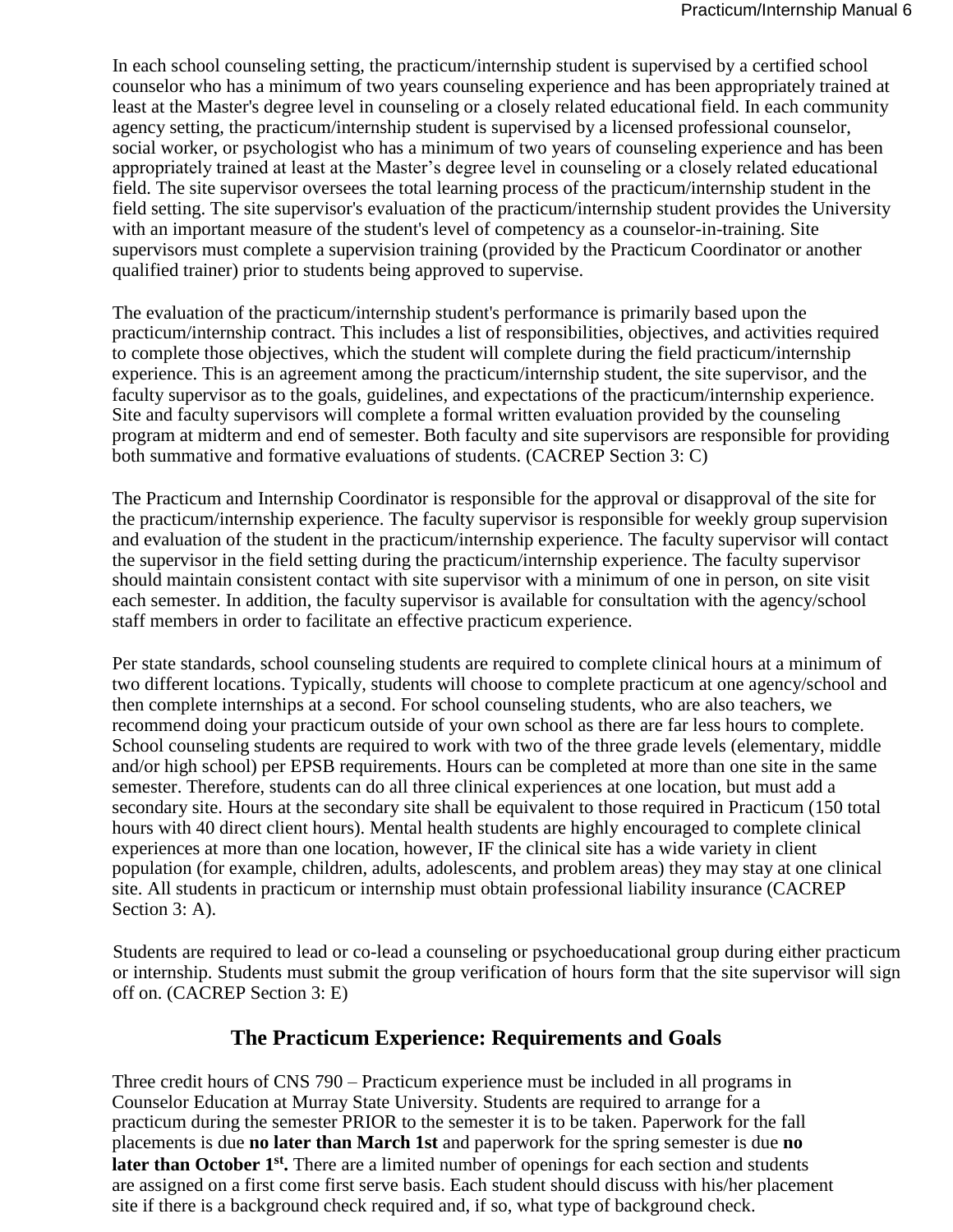Students must complete a minimum of 150 on-site hours of practicum experience during a semester. The minimum requirements are:

- 150 on-site hours for three academic credits or an average of 10 hours per week for 15 weeks during a fall or spring semester, 40 hours of these must be in direct services, which includes individual or group counseling. (CACREP Section 3: F and G)
- A minimum of one hour a week of individual or triadic supervision provided by the site supervisor. (CACREP Section 3: H)
- A minimum of 1 ½ hours a week of group supervision (maximum group size of 12 students). (CACREP Section: I, T, U)
- Students must audio/video record (with client or guardian consent) sessions to present in group supervision or faculty must agree to conduct live supervision (CACREP Section 3: B)
- Must conduct a counseling or psychoeducational group during either practicum or internship (CACREP Section 3: E)
- Have ability to become familiar with a variety of professional activities and resources, including technological resources, during their practicum and internship. (CACREP Section 3: D)

The general goal of the field placement experience is the development of a counselor capable of assuming a professional role. Specific goals of the field placement experience include the following:

- 1. To utilize the variety of skills and techniques available to counselors in assisting the client.
- 2. To demonstrate in individual and group settings the necessary professional behaviors appropriate to the particular setting and its client population.
	- 3. To gain knowledge of the administration and internal workings of agencies or schools.
- 4. To gain a working knowledge of community resources available for the coordination of services to clients as well as for the referral of clients.
- 5. To work with other personnel in a collaborative or consultative manner.
- 6. To gain self-knowledge and insight as it relates to clients and the process of counseling.

Special emphasis will be placed on critiquing counseling skills, either observed or video recorded. The practicum is primarily a tutorial form of instruction consisting of common core requirements yet is highly individualized. It will allow you the opportunity to utilize your previous knowledge and course work by putting into practical application what you have learned. The emphasis will be on you as a helper who can provide the necessary conditions, skills, and knowledge to bring about better adjustment and functioning of those whom you serve. This will require a considerable amount of time and a true commitment on your part. Hopefully, you will participate not just on "tasks to be performed for a grade," but truly as learning experiences which will further help you in your own self-evaluation, exploration, and development. **Please note: completion of practicum is contingent upon completing all necessary requirements at the clinical/school site including but not limited to case notes, treatment plans, assessment reports etc. Students must pass the CESA during practicum and prior to moving in to internship.**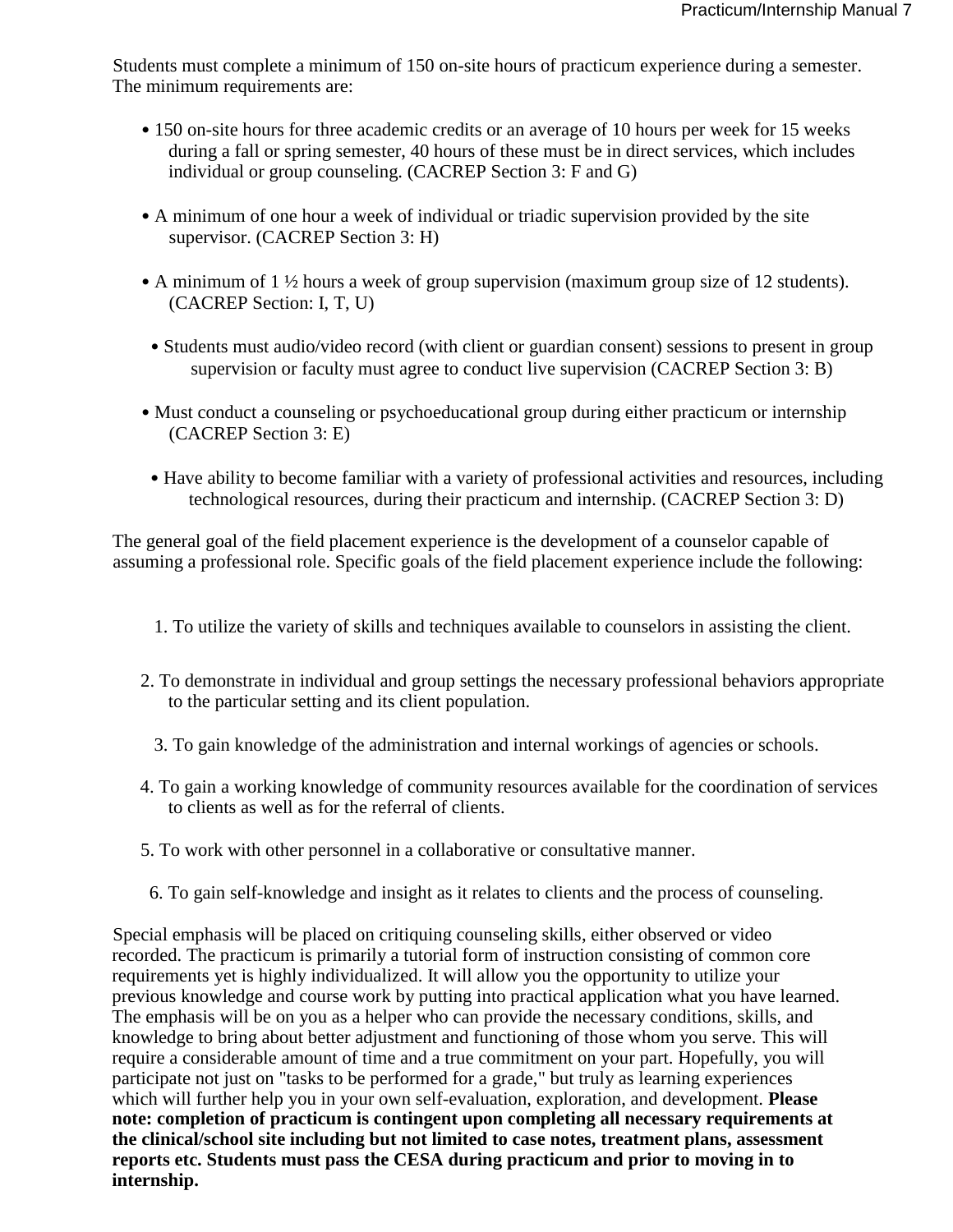# **The Internship Experience: Requirements and Goals**

Three credit hours of CNS 794 - Internship I and three credit hours of CNS 795 – Internship II experience must be included in all programs in Counselor Education at Murray State University. Students are advised to arrange for an internship during the semester PRIOR to the semester it is to be taken. Paperwork for the fall placements is due **no later than March 1st** and paperwork for the spring semester is due **no later than October 1st .** There are a limited number of openings for each section and students are assigned on a first come first serve basis. Each student should discuss with their placement site if there is a background check required and, if so, what type of background check. All 600 hours of internship must be completed in your area of study (school or clinical mental health).

Students must complete a minimum of 600 on-site hours of internship (300 per three credit hours) experience during a semester. The minimum requirements are:

- 600 on-site hours (300 for each three academic credits) or an average of 20 hours per week for 15 weeks during a fall or spring semester, 240 total direct hours (120 hours per three credit hour course) of these must be in direct services, which includes individual or group counseling. (CACREP Section 3: J and K)
- A minimum of 1 ½ hours a week of group supervision provided by faculty supervisor (not to exceed 12 students per group). (CACREP Section 3: M, T, U)
- A minimum of one hour a week of on-site supervision. (CACREP Section 3: L)
- Students must audio/video record (with client or guardian consent) sessions to present in group supervision or faculty must agree to conduct live supervision (CACREP Section 3: B)
- Must conduct a counseling or psychoeducational group during either practicum or internship (CACREP Section 3: E)
- Have ability to become familiar with a variety of professional activities and resources, including technological resources, during their practicum and internship. (CACREP Section 3: D)

The general goal of the field placement experience is the development of a counselor capable of assuming a professional role. Specific goals of the field placement experience include the following:

- 1. To gain a functional understanding of the Standards for Beginning Counselors by working with them in a school or agency
- 2. Setting to promote academic development, personal social development, and career development.
	- 3. To utilize the variety of skills and techniques available to counselors in assisting the client.
- 4. To demonstrate in individual and group settings the necessary professional behaviors appropriate to the particular setting and its client population.
	- 5. To gain knowledge of the administration and internal workings of agencies or schools.
- 6. To gain a working knowledge of community resources available for the coordination of services to clients as well as for the referral of clients.
- 7. To work with other personnel in a collaborative or consultative manner.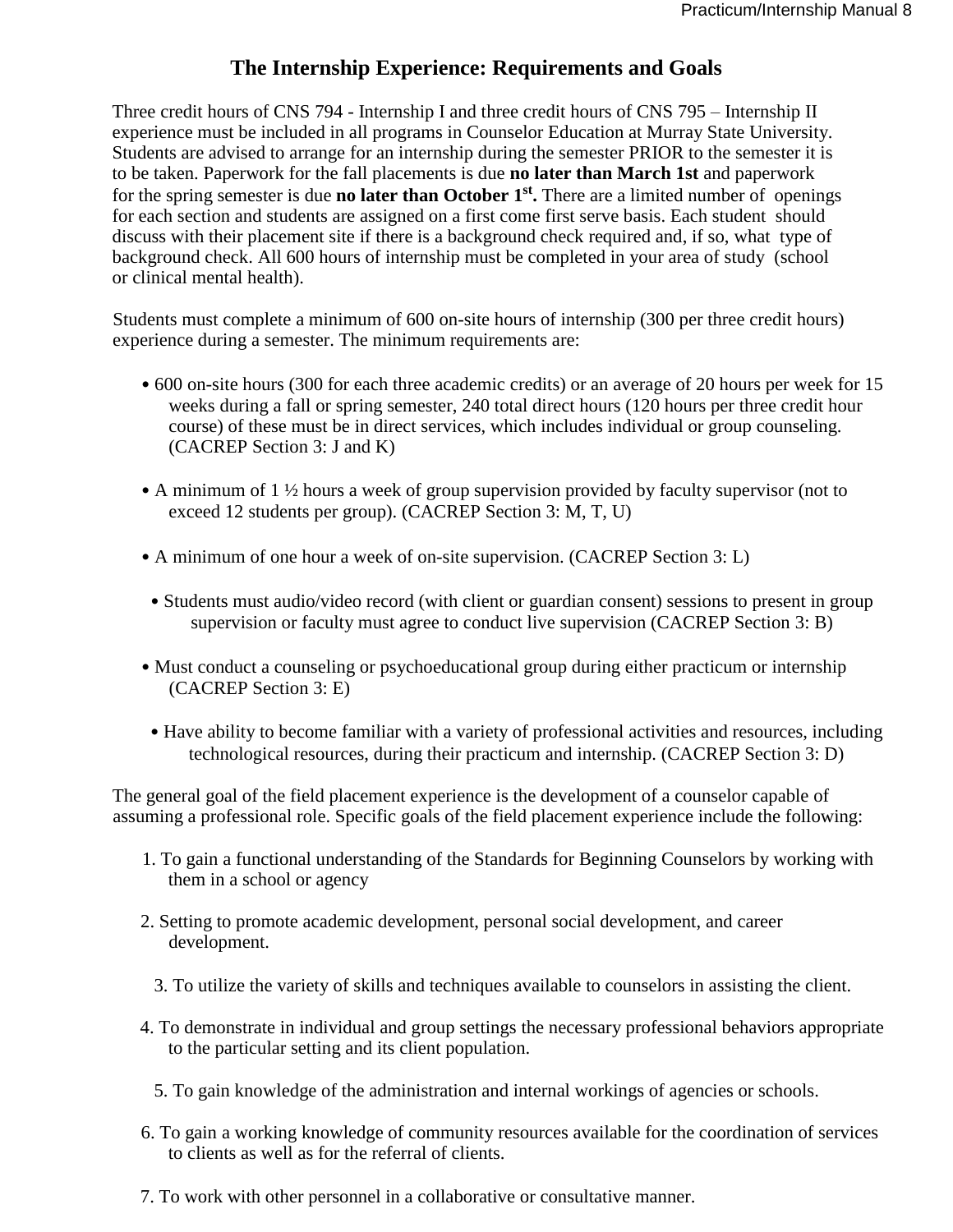8. To gain self-knowledge and insight as it relates to clients and the process of counseling.

Special emphasis will be placed on critiquing counseling skills, either observed or video recorded. The internship is primari1y a tutorial form of instruction consisting of common core requirements yet is highly individualized. Internship should symbolize the culmination of your program. It will allow you the opportunity to utilize your previous knowledge and course work by putting into practical application what you have learned. The emphasis will be on you as a helper who can provide the necessary conditions, skills, and knowledge to bring about better adjustment and functioning of those whom you serve. This will require a considerable amount of time and a true commitment on your part. Hopefully, you will participate not just on "tasks to be performed for a grade," but truly as learning experiences which will further help you in your own self-evaluation, exploration, and development. **Please note: completion of internship is contingent upon completing all necessary requirements at the clinical/school site including but not limited to case notes, treatment plans, assessment reports etc.** 

## **Inclement Weather Policy**

In the event of inclement weather causing the closing of your agency/school, faculty MAY consider extending group supervision in order to help you complete your clinical hours. The follow conditions must be met

- You have achieved 80% of your direct client contact hours
- You agree to attend group supervision

You will be permitted to continue to see clients per the amount of days your agency/school was closed due to weather, but not to extend past the end of May/December (holiday break). You will receive an incomplete in the course. Once the hours are completed, your grade will be changed. This will prohibit you from graduating that semester. If you still do not have your hours completed, you will stop seeing clients until the next semester. At that time, you will finish the incomplete. You have until October  $10<sup>th</sup>$  (spring incomplete) and March 10 (fall incomplete). You cannot register for your next clinical experience until the following semester. If you have already registered, you must drop the course.

# **Incomplete Hours Policy**

Practicum - If a student does not complete clinical hours in practicum, but completes all other requirements for the course, the student will receive an I. The student must complete all requirements for practicum in the following semester, inclusive of clinical hours, by the incomplete grade submission deadline, as established by University policy. If clinical hours are not completed by the deadline for incomplete grade submissions, as established by University policy, the student will receive a non-passing grade (i.e., C or lower), and she/he must enroll in practicum in a subsequent semester. Clinical hours from the non-passing semester can rollover into the subsequent semester. If clinical hours cannot be completed in that subsequent semester of practicum, then the student will be dismissed from the program, as CNS 790 can only be repeated for a maximum of six credit hours.

Internship - If clinical hours are not completed in Internship I, and if a student received a passing grade, the student can enroll in Internship II (3 credit hours). Obtained clinical hours from Internship I will rollover into Internship II. If the student does not complete total required Internship I and II hours, in Internship II, but completes all other requirements with a passing grade, then the student can register for Internship II (1 credit hour) in subsequent semesters until hours are completed.

Advanced Internship - If clinical hours are not completed in Advanced Internship I, and if a student received a passing grade, the student can enroll in Advanced Internship II (3 credit hours). Obtained clinical hours from Advanced Internship I will rollover into Advanced Internship II. If the student does not complete total required Advanced Internship I and II hours,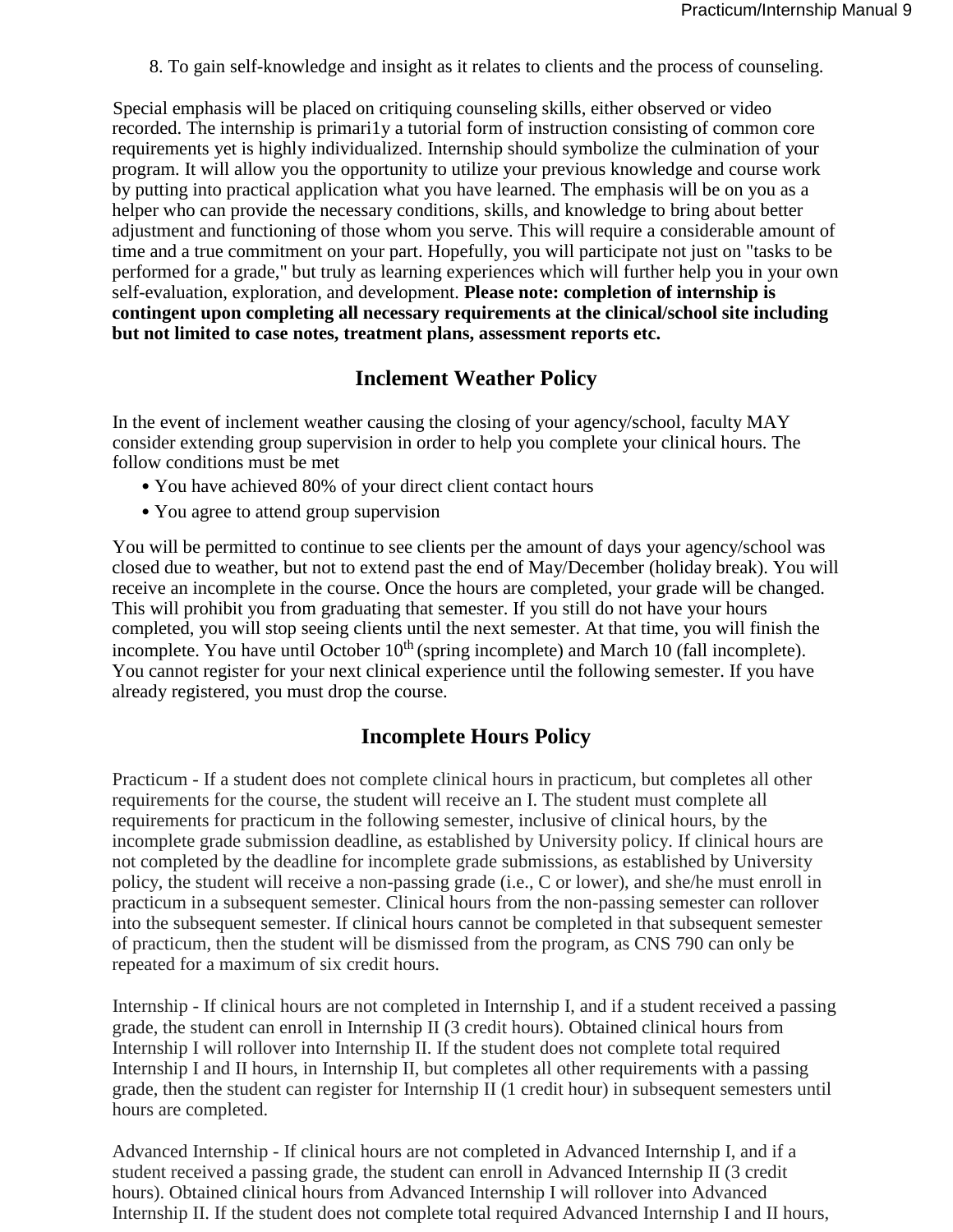in Advanced Internship II, but completes all other requirements with a passing grade, then the

student can register for Advanced Internship II (1 credit hour) in subsequent semesters until hours are completed.

## **Liability (Malpractice) Insurance**  (CACREP Section 3: A)

1. The student, through the American Counseling Association (ACA) Liability Insurance or through a private carrier, will obtain liability (Malpractice) insurance for the practicum student. Students MUST present a copy of their liability insurance to their faculty supervisor prior to each clinical experience. School counseling students may obtain liability insurance through the American School Counseling Association (ASCA).

- 2. Liability (Malpractice) insurance for the faculty supervisor will be provided by the faculty supervisor having ACA Liability Insurance or through a private carrier.
- 3. Liability (Malpractice) insurance for the site supervisor will be provided by the employing agency or site supervisor. Site supervisors must have liability insurance.

#### **Practicum/Internship Field Selection**

The purpose of the counseling practicum/internship is to provide students with closely supervised counseling experiences that will facilitate their continued development as professional counselors. It is essential that students select field settings consistent with their professional goals and objectives and that a Memorandum of Agreement (CACREP Section 3: R) between MSU's Counseling Program and the field setting is in place (See Appendix A for forms). These forms must be submitted to the Practicum and Internship Coordinator prior to seeing clients in this setting. Students must meet with the Practicum and Internship Coordinator to discuss the practicum/internship field setting before initial contact is made with the field setting. Note: Your entire internship MUST be completed in your specialization area (School counseling students must work in a school setting and mental health students must work in an agency setting). For school counselors seeking licensure, you are eligible to complete additional coursework and will have to complete a 600-hour internship in an agency setting. *Please Note: If you have previously been a client at a clinical site, you may not be eligible to complete clinical experiences at that site.* 

When selecting practicum and internship field settings, students are strongly encouraged to consider the following:

- What type of supervision is offered?
- Is the supervision provided by a qualified supervisor?
- Availability of clients.
- Type of clientele Clients should be similar to the student's career objectives and practicum or internship developmental sequence.
- The field setting should have the availability and the privacy of an office or other confidential setting.
- Number of positions available at the field setting.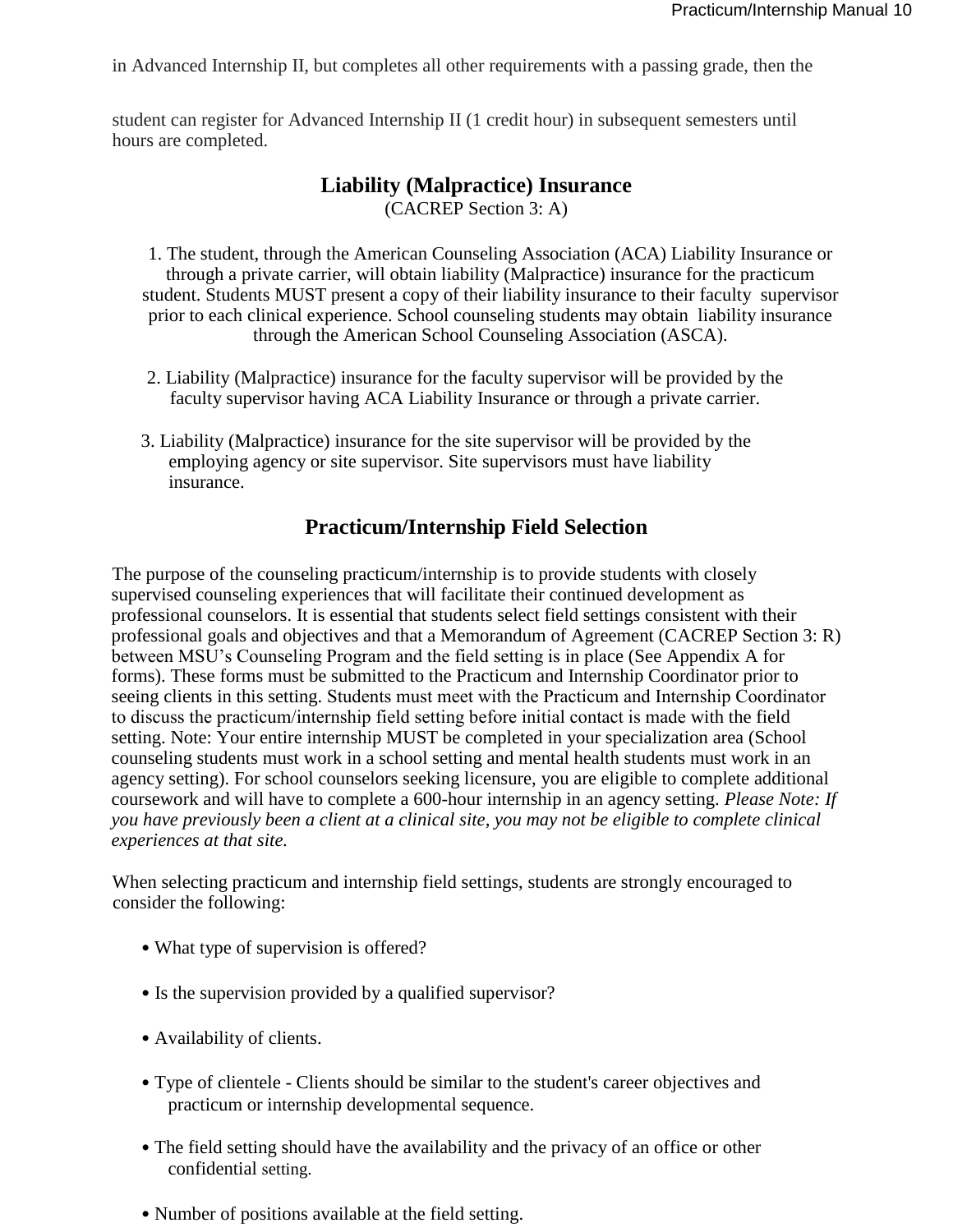- The field setting must allow videotaping of counseling sessions.
- The field setting should provide a clear description of its expectations for students placed in that setting.

Students will be evaluated by:

- 1. Regular attendance.
- 2. Maintenance of complete and accurate case records.
- 3. Professional behavior (including being on time, being prepared, and appropriate attire).
- 4. Case presentations.
- 5. Participation in observation, feedback, and consultation.
- 6. Adequately meeting their responsibilities in CNS 790, CNS 794, CNS 795, CNS 796, and CNS 797.

Students are encouraged to select a field setting that will stretch their capabilities and not simply allow them to "get through" the experience. Students are expected to do such things as:

- 1. Come to understand some of the basic principles of human growth, development, and learning and how these principles facilitate learning and counseling processes.
- 2. Increase their understanding of the various counseling theories, techniques, and procedures.
- 3. Practice basic skills essential to counseling.
- 4. Increase their understanding of the dynamics of individual, couple and family behavior and the larger context in which these systems are embedded.
- 5. Foster an internally consistent approach to counseling.
- 6. Establish and maintain counseling relationships within the Code of Ethics of the American Counseling Association.
- 7. Increase their ability to discern clients' problems and implement appropriate intervention strategies.
- 8. Increase confidence in their ability to perform the counselor role.
- 9. Learn how to write effective case notes and reports.
- 10. Meet other objectives that are required by the faculty and field supervisor.

#### **Practicum/Internship Application/Approval Process**

Students are required to submit all of their paperwork the semester PRIOR to the semester in which they plan to complete practicum or internship. The deadline for submission of paperwork is October  $1<sup>st</sup>$  for the spring semester and March  $1<sup>st</sup>$  for the fall semester. Admission is based on a first come first serve basis. Practicum sections cannot exceed SIX students and internship cannot exceed 12 students (combined Internship I and Internship II). NOTE: Practicum students must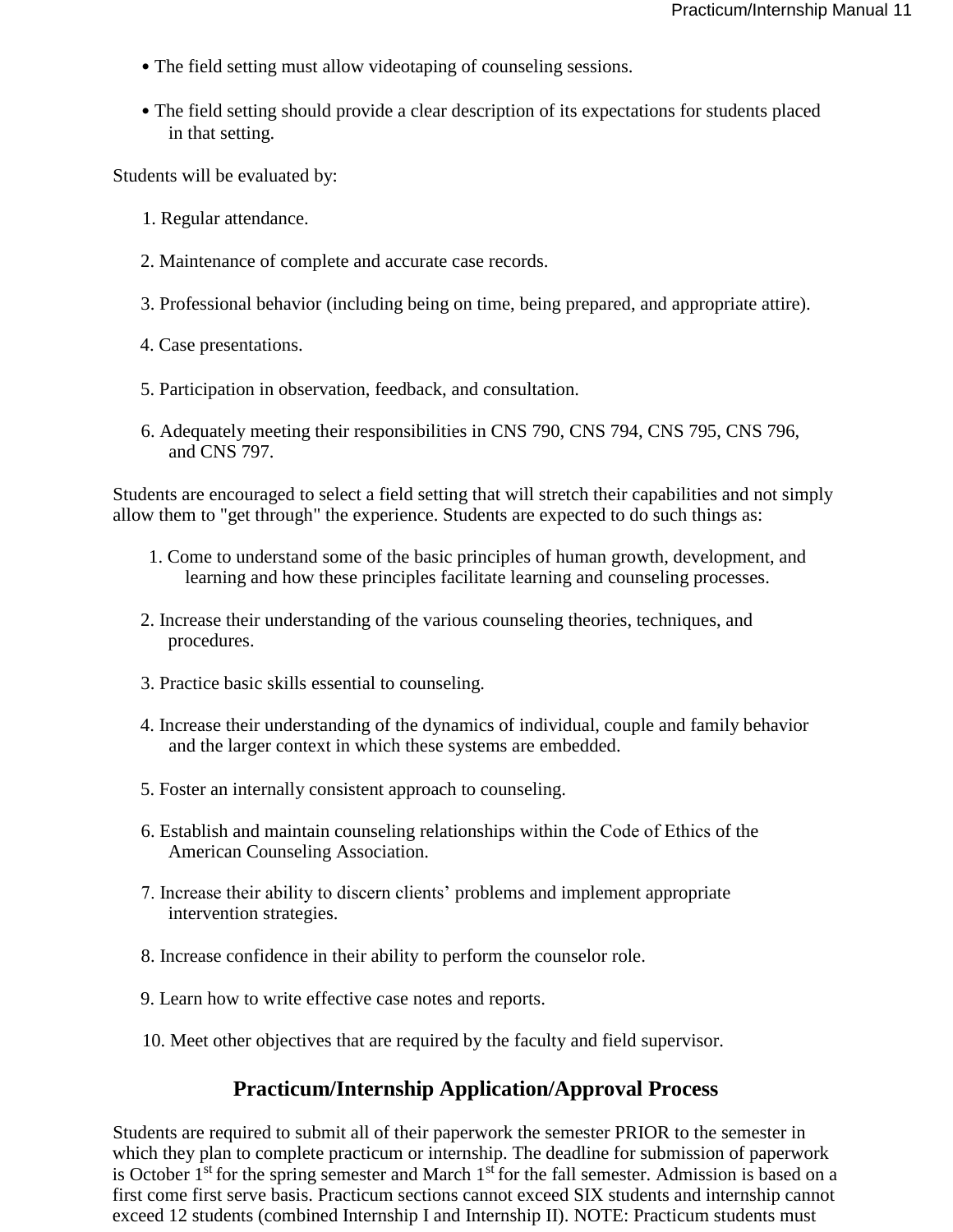complete CNS 619- Foundational Skills and CNS 624-Theories of Counseling PRIOR to enrolling in Practicum.

After the completed paperwork is submitted, the Practicum/Internship Coordinator will contact each site supervisor and verify he/she meets the appropriate requirements and completes the site supervision training. If the site is new, the Practicum/Internship Coordinator will visit the site to ensure it has the appropriate space etc. Once this process is completed, the Practicum/Internship Coordinator will contact the appropriate faculty supervisor and the faculty supervisor will provide the necessary course override.

## **Practicum/Internship Responsibilities**

(CACREP Section 3: R)

#### **Responsibilities of the Site Supervisor**

The site supervisor is approved by the University and the cooperating agency, and is well versed in current theory, research, and practice in the field of counseling. The site supervisor must have a minimum of two years of counseling experience and hold certification/licensure. A Memorandum of Agreement must be on file with the Murray State University Counseling Program.

#### Orientation

- 1. Meet with the practicum student and sign the formal Memorandum of Agreement, Site Supervisor Profile, and Field Setting Approval Form guaranteeing 150 clock hours including 40 hours of direct client services for practicum or 600 clock hours including 240 direct client hours for internship.
- 2. Establish a supervision contract with the practicum/internship student.
- 3. Orient the practicum/internship student to the assigned agency; orientation should include identification of the various components of the program, layout of the agency, and organization.
- 4. Meet with the practicum/internship student at the beginning of the practicum to aid in the development of the practicum/internship student's p1an, to provide and discuss the agency, and to provide an overview of working relationships in the agency.
- 5. Encourage the practicum/internship student to seek information by asking questions of the field supervisor and other members of the staff, to schedule time for meeting with administrative staff, and for counseling supervision.
- 6. The field setting can provide opportunities to become familiar with variety of professional activities and resources, including technological resources, during their practicum and internship. (CACREP Section 3: D)

#### Planning

- 1. Provide opportunity for the practicum/internship student to engage in structured observation of counseling activities by counselors in the agency (if appropriate).
- 2. Explain how counseling activities are provided and how they relate to the counseling program and the agency.
- 3. Participate in the development, refinement, and implementation of the practicum student's plan for the semester.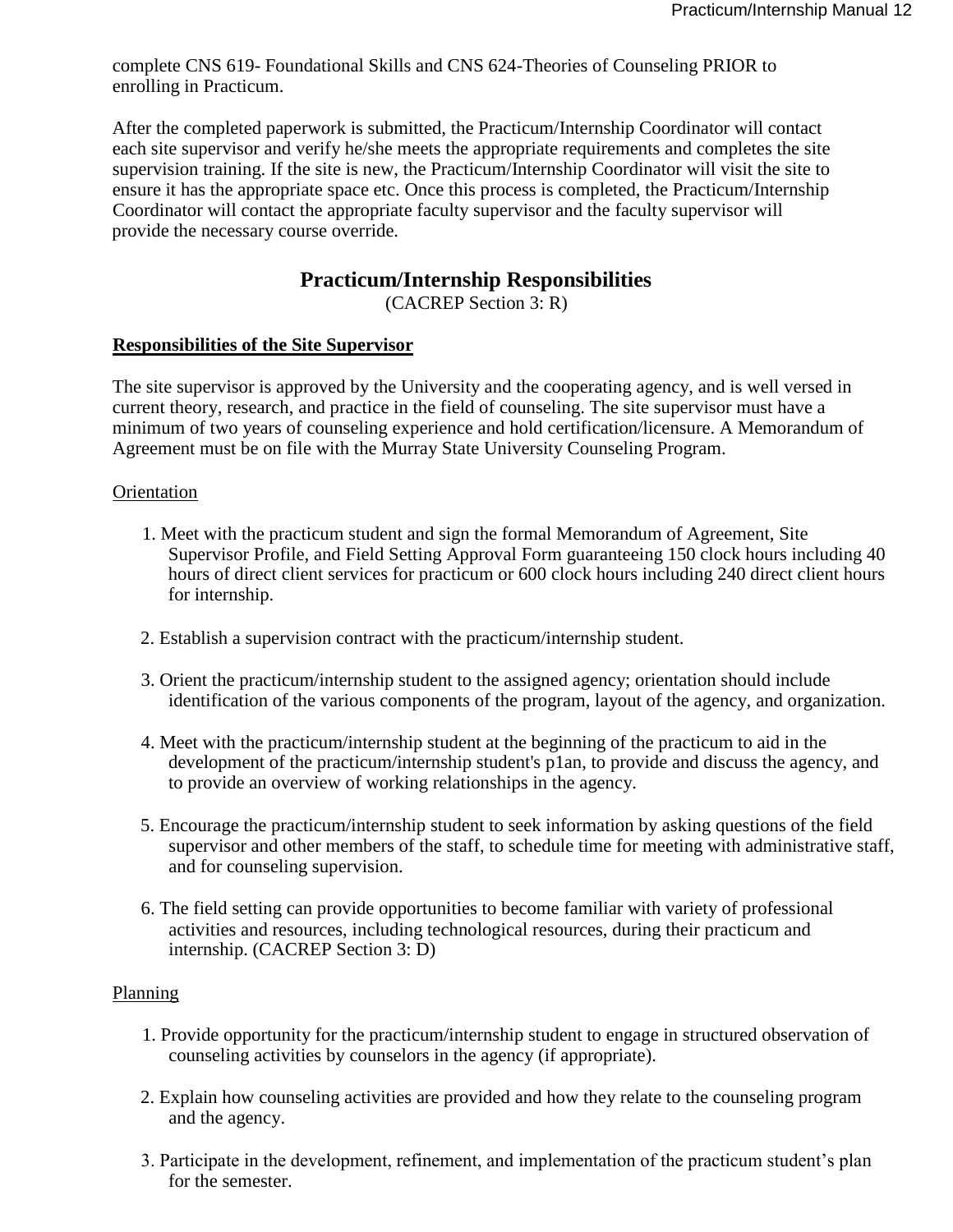- 4. Arrange regular times to meet with the practicum/internship students to provide supervision, to answer questions, to make suggestions, and to facilitate the execution of the practicum student's plan.
- 5. Plan with the faculty supervisor concerning the practicum/internship student's program and the evaluation of performance.
- 6. Act as a resource for the practicum/internship student concerning theory, techniques, and materials.

#### Counseling Activities

- 1. Provide opportunities for the practicum student to engage in individual counseling, group counseling, and consultation.
	- 2. Provide the practicum/internship student with regular feedback regarding counseling.
- 3. Provide a positive environment in the agency so that the practicum/internship student can function as a counselor-in-training.

#### Methodology and Instruction

- 1. Participate actively in the carrying out of the practicum student's plan for the semester.
- 2. Support and facilitate the achievement of the expectations and goals which the University and the Counselor Education Program has for the practicum/internship student.
- 3. Plan time to contact the faculty supervisor to discuss the practicum/internship student's performance.

#### Evaluation / Supervision

- 1. Provide a minimum of one hour per week individual supervision.
- 2. Conduct at least two (mid-term and end-of-term) written appraisals of the practicum/internship student's performance.
- 3. Maintain regular contact with the faculty supervisor to discuss the practicum/internship student's performance and progress.

#### **Responsibilities of the Practicum/Internship Student**

The practicum student agrees to complete 150 clock hours, with a minimum of 40 hours being in direct client service (CACREP Section 3: G). These hours must be completed over a full academic term that is a minimum of 10 weeks. (CACREP Section 3: F). The internship student agrees to complete 600 clock hours, with a minimum of 240 being direct client services. **Please Note:** Students are not permitted to sign a non-compete clause or contract that limits the scope of practice of counseling. In addition, no more than 20% of hours may be conducted in activities that are not billable as a licensed professional counselor in Kentucky.

#### **Orientation**

1. The student is responsible for planning necessary to insure appropriate placement. The practicum/internship student will meet with the field supervisor prior to the beginning of the practicum/internship and formally sign practicum/internship agreements. If the site does not currently have a Memorandum of Agreement with the Counseling Program, the Practicum and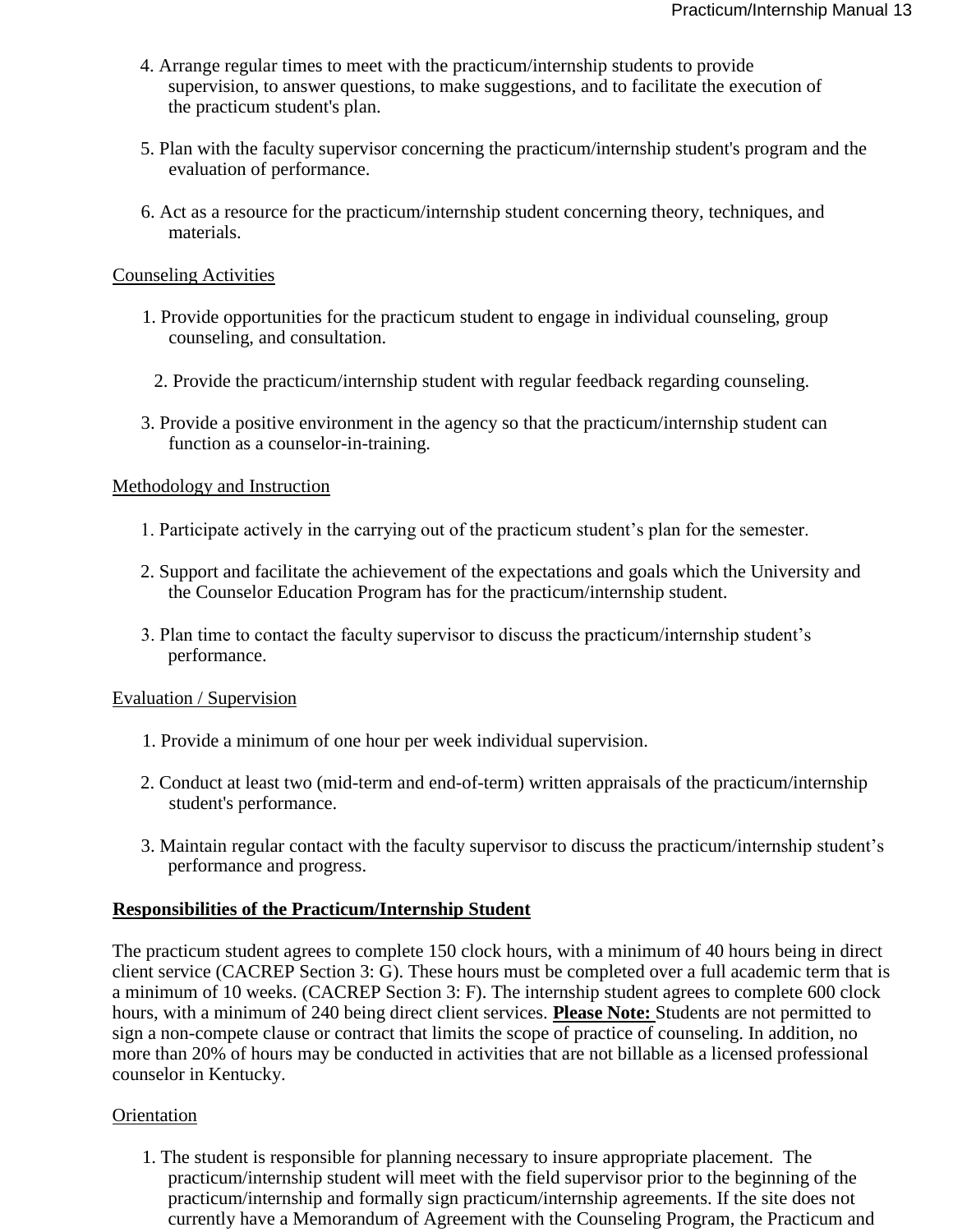Internship Coordinator will meet with the site to make sure the necessary requirements are in place and will complete the Memorandum of Agreement with the Site.

- 2. The practicum/internship should prepare a tentative plan with the faculty supervisor and the field supervisor preceding the practicum experience.
- 3. Prior to beginning the practicum/internship, the student should become familiar with this Practicum/Internship Manual, and with relevant agency materials.
- 4. The student should be available for all orientation sessions arranged by the faculty supervisor and the field supervisor.
- 5. The student is expected to arrange for reliable and regular transportation to and from the assigned agency.
- 6. The student should become familiar with the procedures, expectations, guidelines, and evaluations, which your practicum and the program have in place.
- 7. The student will maintain the acceptable level of liability insurance while engaging in clinical experiences

#### Planning

- 1. Present the working plan for the semester's experience at the end of the second week of the practicum/internship to the faculty supervisor during supervision. The plan will include the student's goals, the methods to achieve those goals.
- 2. Discuss and develop the proposed plan with the site supervisor and the faculty supervisor. Both the site supervisor and the faculty supervisor must endorse the proposed plan.
- 3. Arrange to meet weekly with the site supervisor to discuss both the proposed plan and counseling activities.
	- 4. Inform the site supervisor if you will be absent from your practicum/internship for any reason.
- 5. Plan to meet with your faculty supervisor on a weekly basis and be prepared to present a recent videotape of your counseling for supervision.
- 6. Fulfill the final plan for the semester.

#### Counseling Activities

- 1. Use the practicum/internship experience to enhance skills in individual and group counseling.
- 2. Organize the necessary materials for counseling activities.
- 3. Consult with the field supervisor and the faculty supervisor on a regular basis to discuss planned activities and to receive feedback on completed work. For practicum this is a minimum of one hour a week for individual supervision with your field supervisor, one hour a week for individual supervision with your faculty supervisor and 1 ½ hours for group supervision with your faculty supervisor. For internship, this is a minimum of one hour a week for individual supervision with the field supervisor and 1 ½ hours for group supervision with you faculty supervisor.

#### Instruction and Methodology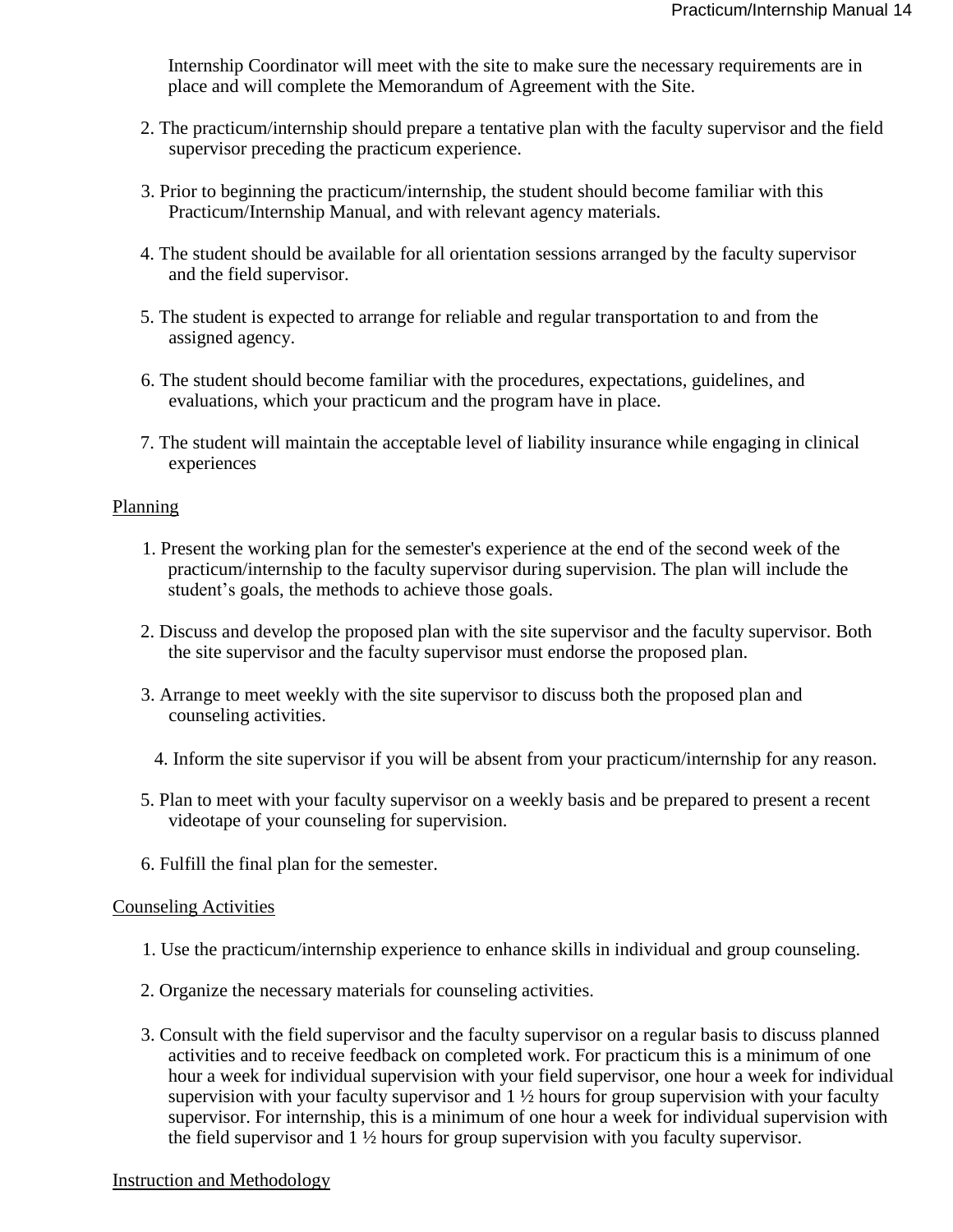- 1. Spend some time at the beginning of the practicum/internship observing the counselor, other counselors if appropriate, and selected agency situations/operations.
- 2. Attend orientations, seminars, and course meeting related to the practicum/internship course.
- 3. Submit to the faculty supervisor all projects to be completed during the practicum/internship.
- 4. Submit to the faculty supervisor a log of practicum/internship activities as part of the ongoing and final practicum/internship materials.

#### Professionalism

- 1. The practicum/internship student will discharge all responsibilities at the cooperating agency in a professional manner and in accord with the ACA 2014 Code of Ethics. The student must adhere to all conduct rules applicable to the agency's or school's employees.
- 2. As a practicum/internship student, you are expected to follow the agency or school calendar rather than the University calendar for holidays and semester breaks.
- 3. As a practicum/internship student, sufficient time should be made available so that the full range of activities typical of counseling in an agency or school may be experienced.
- 4. As a practicum/internship student, you are expected to perform your duties in the same manner as a counselor under contract. It is essential that you become familiar with the policies, practices, and procedures related to the agency or school to which you have been assigned.

#### **Responsibilities of the Faculty Supervisor**

- 1. The faculty supervisor will help coordinate student placement with the agency or school setting.
- 2. The faculty supervisor will contact the site supervisor at the beginning, during, and the end of the practicum/internship.
- 3. The faculty supervisor will arrange regular contact with the site supervisor to share expectations for the practicum/internship student and for the experience in the agency or school setting.
- 4. The faculty supervisor will observe and evaluate the activities of the practicum student by way of group supervision no less than 1 ½ hours per week and individual/triadic supervision no less than 1 hour per week. The faculty supervisor will observe and evaluate the activities of the internship student by way of group supervision no less than 1 ½ hours.
- 5. The faculty supervisor will endorse and continually evaluate the practicum/internship student's plan for the semester.
- 6. The faculty supervisor will suggest seminars, activities, projects, and conferences for practicum/internship students.
- 7. The faculty supervisor will assign course grades after consultation with the site supervisor.

# **Supervisor Qualifications**

(CACREP Section 3: N-R)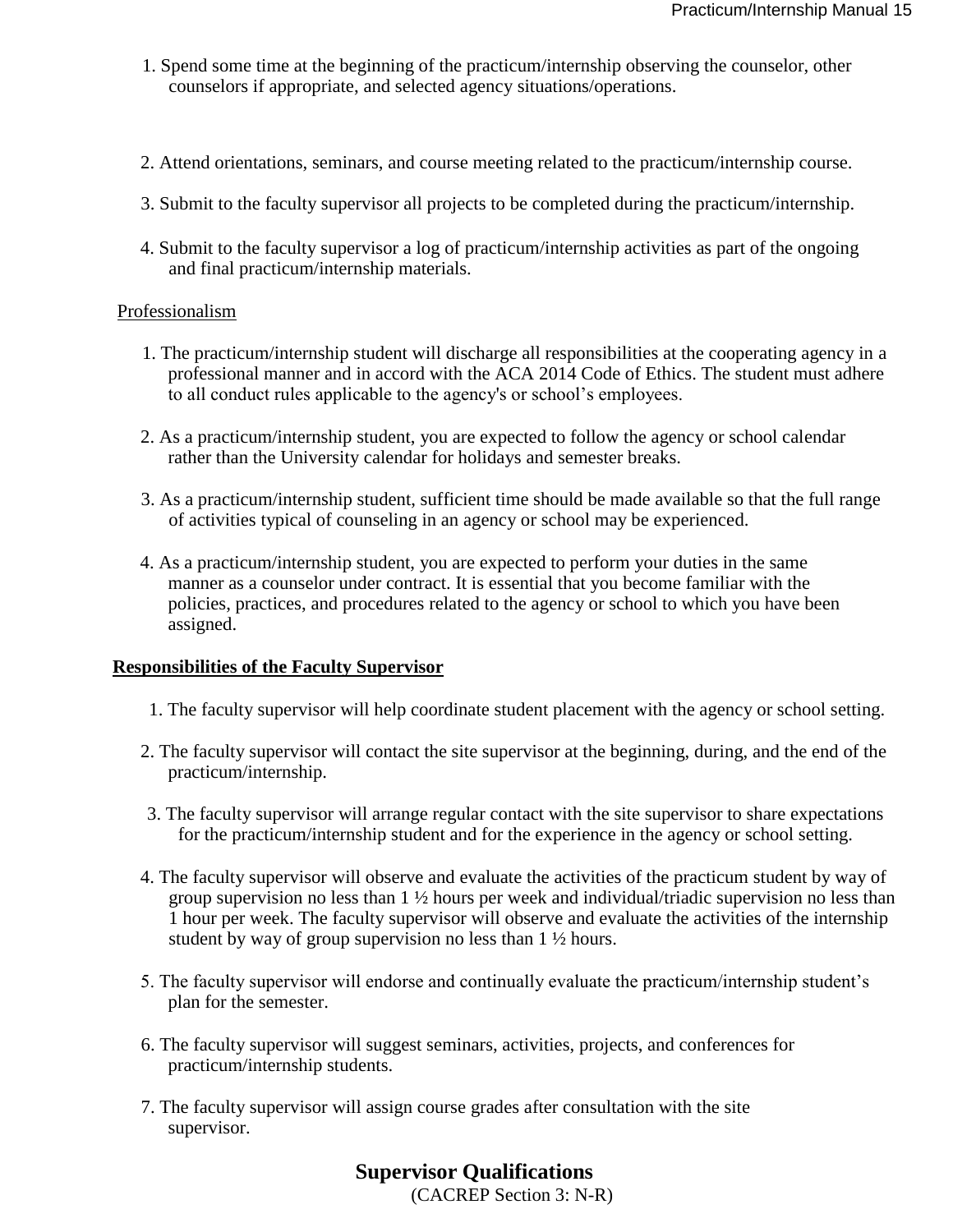Counselor education program faculty members serving as individual/triadic or group practicum/internship supervisors for students in entry-level programs have

- relevant experience,
- professional credentials, and
- counseling supervision training and experience (CACREP Section 3: N)

Site supervisors have

- minimum of a master's degree, preferably in counseling, or a related profession,
- relevant certifications and/or licenses,
- a minimum of two years of pertinent professional experience in the specialty area in which the student is enrolled,
- knowledge of the program's expectations requirements, and evaluation procedures for students, and
- relevant training in counseling supervision. (CACREP Section 3: P)

Site supervisors will be provided with a supervision training and consultation opportunities with faculty. (CACREP Section 3: Q)

Written supervision agreements define the roles and responsibilities of the faculty supervisor, site supervisor, and student during practicum and internship. (CACREP Section 3: R)

# **Background Checks and Drug Testing**

Many field settings now require background checks and random drug testing. A background check is mandatory for practicum or internship placement in most school settings. To be best prepared for beginning practicum/internship on time, the department encourages you to get a background check during your first semester. The background check takes approximately 6-8 weeks to complete. Contact your site administration for more information on the procedures for background checks.

# **Practicum/Internship Evaluation**

(CACREP Section 3: C)

Detailed evaluation of the practicum/internship is an important part of the practicum/internship student's learning experience. The general criteria for evaluation are: (1) quality of on-job performance, including evidence of need for less supervision as the internship progresses; (2) estimate of ability to carry out increasingly complex responsibilities; (3) demonstrated awareness by student of her/his effect on others; and (4) scope and depth of professional insights gained through the internship.

Site supervisors are requested to conduct evaluation sessions with each student halfway through the practicum/internship and a final evaluation at the end of the semester. The student's practicum/internship contract, including as it does, goals, objectives, and an expected list of activities to be completed, should serve as the basis for discussion. If it is necessary to alter the projections in the learning contract, such changes should be reported to the university supervisor for consultation and approval.

The syllabus distributed by your faculty supervisor will provide a specific summary of requirements on which evaluation will be made and grades assigned.

Evaluation forms completed by the field supervisor should be reviewed with the practicum/internship student, and both parties must sign the form before being sent to the faculty supervisor.

# **Recording Equipment and Procedures**

(CACREP Section 3: B)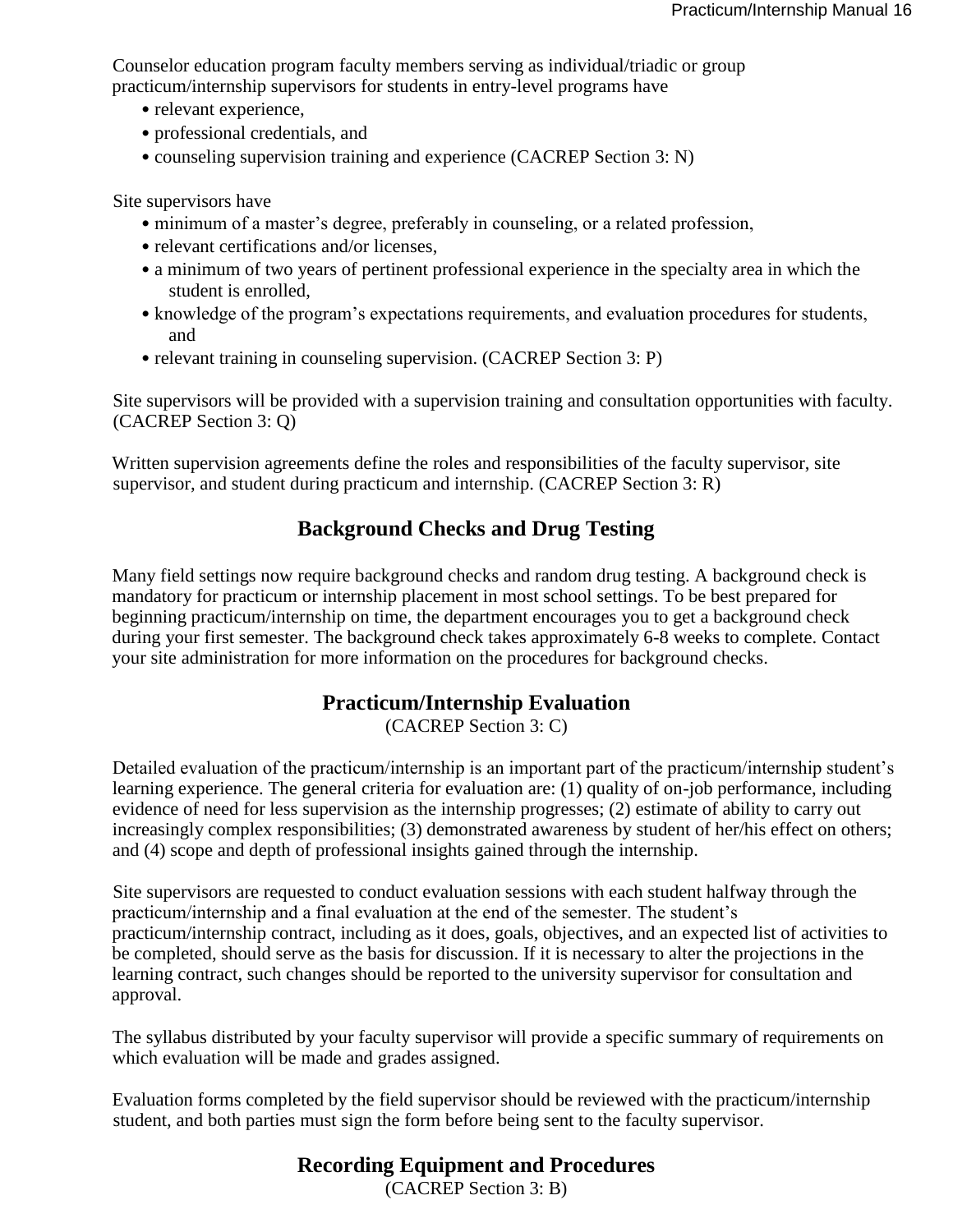This section is designed as an overview of videotape recording and equipment considerations. It offers general guidelines, which will serve to facilitate the practicum experience by improving the quality of the recording. Presenting a quality reproduction of the counseling session to the individual/triadic and group supervisor will allow the meeting to take place. **If the tape is inaudible, time spent with supervisor will not count as one hour of face-to-face supervision.** 

**Equipment:** Students must purchase a video recording camera. The proper equipment will, in many instances, make up for less than optimal conditions. Price is not necessarily the most important factor to consider when purchasing recording equipment.

- **Microphones**. Listen to determine if the microphone picks up the internal noises of the recording equipment. This will interfere with your recordings. Also, any external noises from the location (i.e. ac units, bathroom and hallway noises, etc. will interfere with your recordings. It is your responsibility to ensure that you have an adequate recording to share in supervision that is free from disturbances. An external microphone or lapel microphone can significantly enhance the quality of the recording. Test the equipment at your setting.
- **Headphones:** Students need to have headphones to ensure private screening during Zoom supervision.
- **USB Drive**: You are required to purchase a USB jump drive that is password protected.
- **SD/XD Card**: Students are required to purchase a password protected card to record videos on.

**Recording Procedures:** Following are some basic guidelines for producing quality

recordings:

1. If possible, pick a quiet room, free from background noise and echo disturbance.

2. Eliminate background noise by placing the video equipment two to three feet from the recording source.

- 3. In many settings a wide-angle lens is also necessary.
- 4. Before buying, try the cameras to see the quality of both the picture and the sound.

**Recorded Sessions.** Recorded sessions can be problematic regarding confidentiality. Be sure that client names are not written on the tape or box. Supervisors may have their own policy when it comes to keeping recordings. Generally speaking, recordings should not be kept any longer than necessary, usually until the next supervision session. Recording over the previous sessions should erase recordings.

Recordings that are being held for review should be clearly marked as confidential (if recorded on tape) with the student's name, address, phone number, program, and date. The client's name should be protected (e.g., by the use of initials). Regard recordings as being as confidential as the session itself.

# **Record Keeping**

All records concerning the counselor-client relationship must be treated with maximum concern for confidentiality. Records should include: interview notes, any correspondence (including notations of telephone conversations), recordings, electronic data files, test results, and all other information pertinent to the case. Each practicum/internship field setting may have its own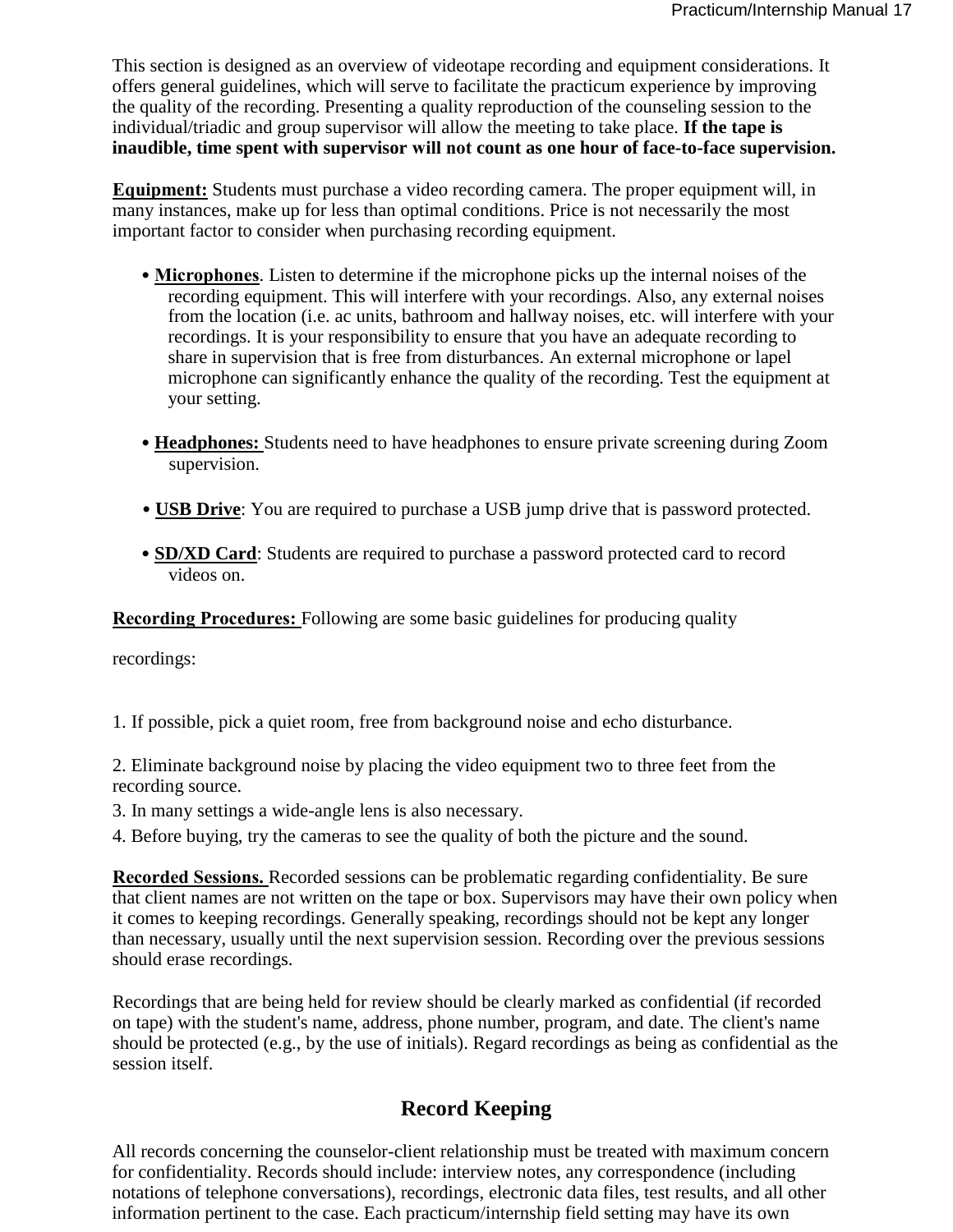policies and procedures regarding the handling of these records, and following such policy is usually a condition of the practicum/internship experience. The following general guidelines are provided to supplement existing directives and/or provide information for the student who is lacking direction regarding case (interview) notes.

#### **Case Notes:**

More and more emphasis is necessarily put on the form that case notes should take. The impetus for this emphasis should be a concern for providing the client the best possible service. Unfortunately, fear of litigation is playing an increasing role. This driving force has inspired the creation of models for note taking designed to alleviate this threat. Still, from a counseling standpoint, note taking should aid the counselor in focusing on the important issues of the previous session. This section will delineate two models which may be useful for the student: (1) D.A.P., and (2) S.O.A.P.

*The D.A.P. Model for case notes.* This acronym stands for description, assessment, and plan. The general model follows this form: following each session, the counselor's entry into the case notes should include a description of the session (including important issues regarding the client's presenting problem), an assessment of the situation (including thematic material regarding the client's situation), and a plan (including possible directions of future counseling), and any assignments given to the client to do between sessions. Include also a report of completed or uncompleted assignments from the previous session.

*The S.O.A.P. Model for case notes.* This acronym stands for subjective, objective, assessment, and plan. Essentially, the same information is gathered with the S.O.A.P. Model as is with the D.A.P. Model. The difference is that the description portion of the D.A.P. Model is split in two. The assessment and plan remain the same, but the description is written in a separate subjective and an objective form. An example of the objective portion might be, "the client manifests depression expressed in tearfulness and a flat affect." While the subjective portion would continue, "the divorce has had a devastating effect on the client."

#### **Client Assessment**

The initial interview must necessarily start with the gathering of information pertinent to the client's background. Many field settings will have their own forms; but if not, this section delineates a model, which can be utilized by counselors to gather information in an intake or initial session. It is important to note that counselor-client relationships must take precedent; this process does not necessarily have to be a sterile procedure. Rather the counselor must fit this gathering of information into his/her own interpersonal style while allowing the client to feel comfortable and at ease about telling counselors their concerns.

#### **The Bio-Psycho-Social-Assessment Model**

The gathering of information pertinent to clients and their problems falls under three general categories, that is, biological, psychological, and social, hence the Bio-Psycho-Social Assessment Model.

*Biological*. Design the questions to address issues regarding the client's history of both mental and physical well-being, history of hospitalization and previous treatment, medications, familial history of genetic and/or developmental disorders.

*Psychological*. Design questions to address issues regarding the psychological well-being of the client specifically (i.e. previous counseling and/or treatment history, and recurring patterns of maladaptive behavior, the client's perceptions of his/her strengths and weaknesses, suicide ideation, etc).

*Social*. These questions should elicit information regarding the client's social conditions for past and present (i.e. family of origin, nuclear and extended familial relationships, employment,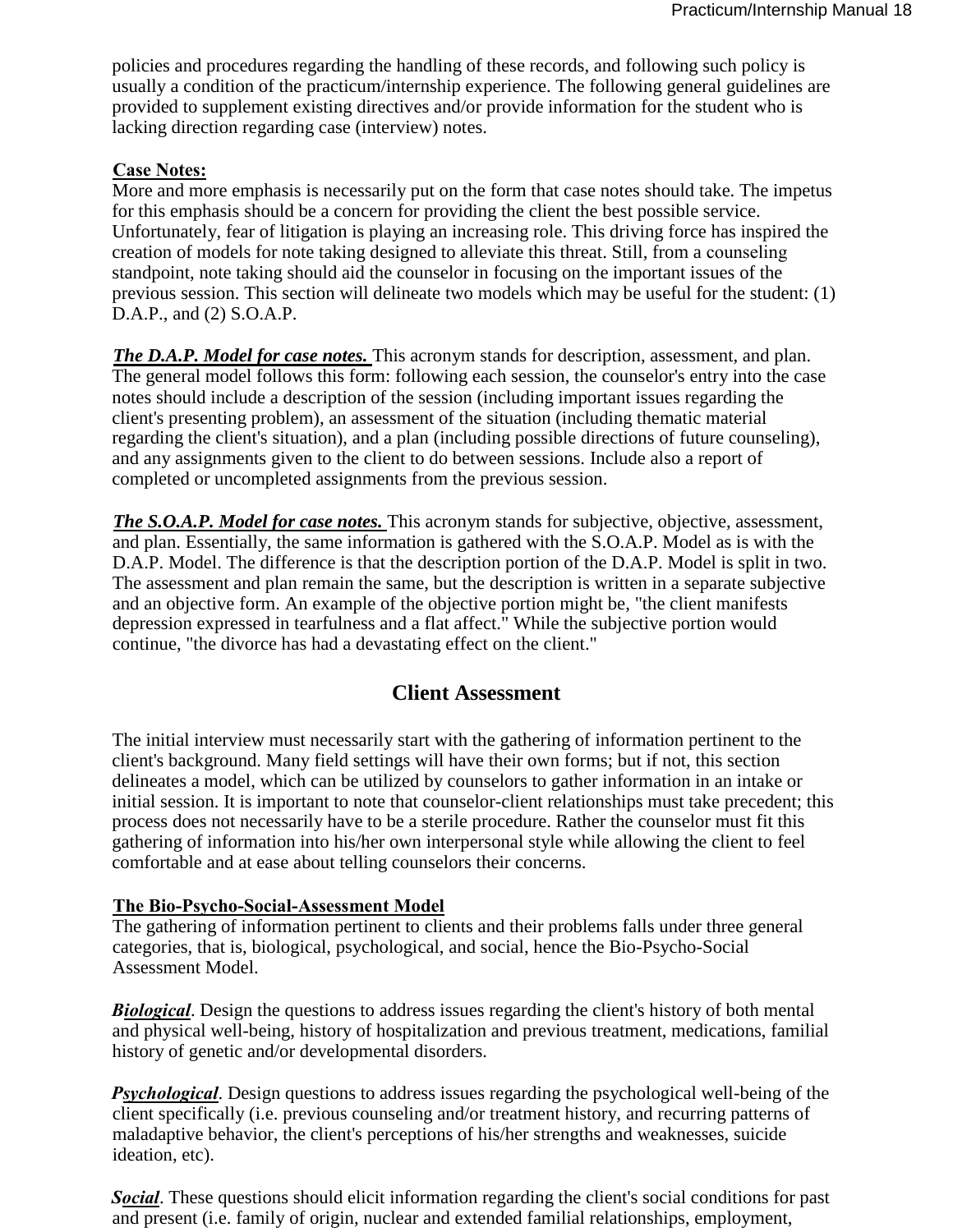church activities and spiritual values, social stressors, financial condition, military service, hobbies, likes, dislikes, leisure activities, etc).

#### **Additional Considerations**

*Field Setting Requirements*.In addition to this initial information, each field setting may or may not have specific requirements. Consult with the field supervisor regarding particular requirements.

*Counselor Comments*. Comments regarding clients may be recorded in clients' charts; however, at the time of intake, there may not be a chart worked up for a particular client. If this is the case, counselors will want to record a summary of their impressions of clients along with this intake information (e.g., the client's appearance and affect, and the counselor's assessment of major treatment issues at the time of intake).

## **Referral and Termination of Clients**

It is the practicum/internship student's responsibility to become familiar with and follow accepted agency procedure for terminating the client/counselor relationship or the referral of clients to another counselor within the agency/school or to another individual or agency/school.

#### **Referrals**

Referral of a case is in order when the client's problem(s) and/or needs do not seem appropriate or amenable to the services provided at the practicum field setting. Referral may also be appropriate when it is evident that it is the ethical and legal responsibility of the staff and counselors to report specific information.

Referrals may be necessary for any one of several reasons. These would include situations where clients are experiencing such extreme emotionality that they cannot function enough to care for their basic needs, clients taking medications that appear to have an adverse effect on emotions or to which clients appear to have toxic reactions, or it is necessary to terminate the relationship prematurely because of a change of field setting for the counselor.

Students should be knowledgeable about resources so that a satisfactory referral can be initiated. However, students should check with their faculty/departmental supervisor or field supervisor prior to making any referral.

Referral is necessary when clients' problems and needs are not effectively met by the providing agency/school.

Community resources that can assist counselors in the provision of effective services or intervening on behalf of clients or others are provided by the field setting or faculty/departmental supervisors.

#### **Termination:**

Either the client or the counselor may terminate the relationship, or the relationship may be terminated by mutual agreement. The latter form is most desirable; however, the other two may take place in very acceptable situations. A client may terminate, however, because the counselor has been ineffective or offended the client. If this appears to be the case, the counselor should consult with the faculty/departmental supervisor and field supervisor as to what, if any, remedial action should be taken, in addition to reviewing what may have been done inappropriately and how to avoid the same mistakes in the future.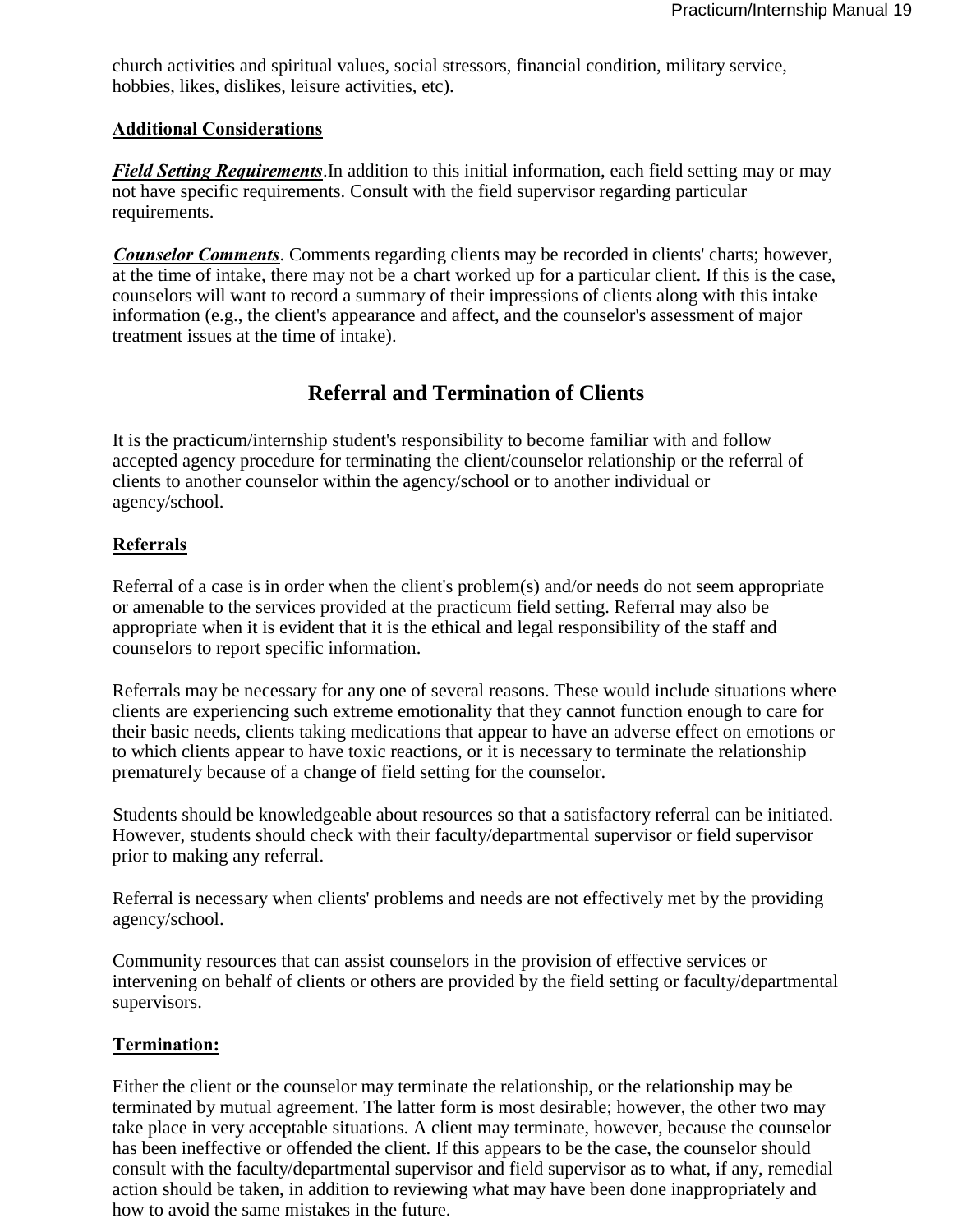The termination of counseling is a very important part of the counseling process and may have either a positive or negative effect on clients' continued progress. In counseling, a special relationship is built with the client and if the relationship is terminated abruptly and without careful processing, the client is likely to be left with very poor perceptions of counseling at the very least, and at worst, the client may feel devastated.

Termination is acceptable if the termination is done for the right reasons. Ideally, termination takes place because the clients have reached their goals in the counseling process. In this case the client would initiate and the counselor would agree. It may be desirable or even necessary for the counselor to terminate the counseling relationship. This is appropriate if it is no longer physically possible for the counselor to continue seeing clients because of completion of the program or the counselor will, for some other reason, be leaving the agency or area. It is also appropriate for the counselor to terminate when they determine that it is in the best interest of the client, that is, no further progress is being made, the client is becoming dependent on the counselor, or the counselor believes the client is no longer benefiting from counseling.

Care is necessary in terminating and it is recommended you consult with the faculty and field supervisors before terminating a client during the practicum or internship experience.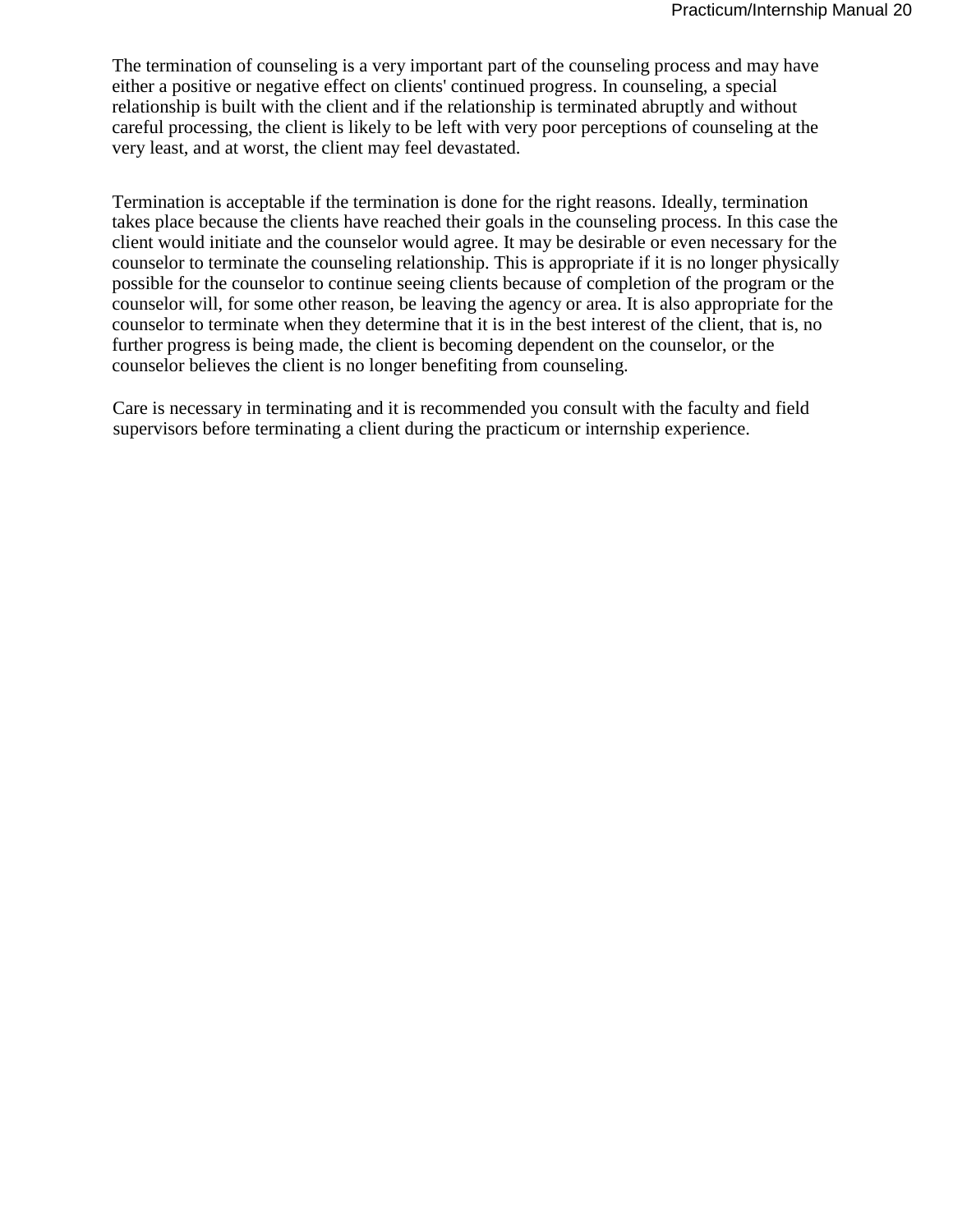#### **APPENDIX A**

#### **PRACTICUM/INTERNSHIP FORMS**

#### **MEMORANDUM OF AGREEMENT BETWEEN MURRAY STATE UNIVERSITY AND**

#### **\_\_\_\_\_\_\_\_\_\_\_\_\_\_\_\_\_\_\_\_\_\_\_\_\_\_\_\_\_\_\_\_\_\_\_\_\_\_\_\_\_\_\_\_\_\_\_\_\_\_ (Name of Site)**

This agreement, entered into this \_\_\_\_\_\_\_ day of \_\_\_\_\_\_\_\_\_\_\_\_, 20\_\_\_, between Murray State University (Educational Studies, Leadership and Counseling) Murray, Kentucky, hereinafter referred to as the "University", and

hereinafter referred to as the "Clinical Facility", shall govern the use of its facilities by the faculty and students enrolled in Murray State University.

WHEREAS, the University has students desirous of clinical experience for its student internships and student practicum in Counseling [hereinafter collectively referred to as "Clinical Experience"]; and

WHEREAS, it is to the mutual benefit of the Clinical Facility and the University to cooperate in educational programs; and

WHEREAS, it is in the best interest of the parties hereto to jointly plan for the organization, administration, and operation of the educational program;

NOW THEREFORE, in consideration of the mutual covenants of each party to be kept and performed, it is agreed as follows:

#### **ARTICLE I – UNIVERSITY RESPONSIBILITIES**

A. The University shall require that each student provide evidence of immunization(s) or screening(s) in accordance with the Clinical Facility's standards or requirements for employees, if any there be. It shall be the responsibility of the Clinical Facility to advise the University, in writing, of any immunization or screening requirements of the Clinical Facility prior to assignment of the student to the Clinical Facility.

B. The standards and philosophy of education, the instruction, and preparation of all instructional schedules and plans, including hours of clinical experience, shall be the responsibility of the University. These standards and plans shall be made available to authorized Clinical Facility personnel.

C. The University shall provide, if requested, copies of insurance policy of professional liability coverage for students involved in the Clinical Experience with minimum coverage of one million dollars (\$1,000,000.00) per incident and three million dollars (\$3,000,000.00)

aggregate, said policy of insurance to be purchased by each individual student.

D. Supervision of students shall be in such numbers and at such times as the parties hereto agree.

E. University will ensure counseling students have completed a background check (if necessary) consistent with District/Agency policy.

#### **ARTICLE II – CLINICAL FACILITY RESPONSIBILITIES**

A. The Clinical Facility shall be responsible for and retain absolute control over the organization, administration, operation, and financing of its services and including ultimate responsibility for patient/client care and welfare.

#### *Practicum/Internship Manual 2020-2021* 25

B. The University shall be informed regarding additional research or educational programs, accreditation or other changes in the Clinical Facility that may affect the University.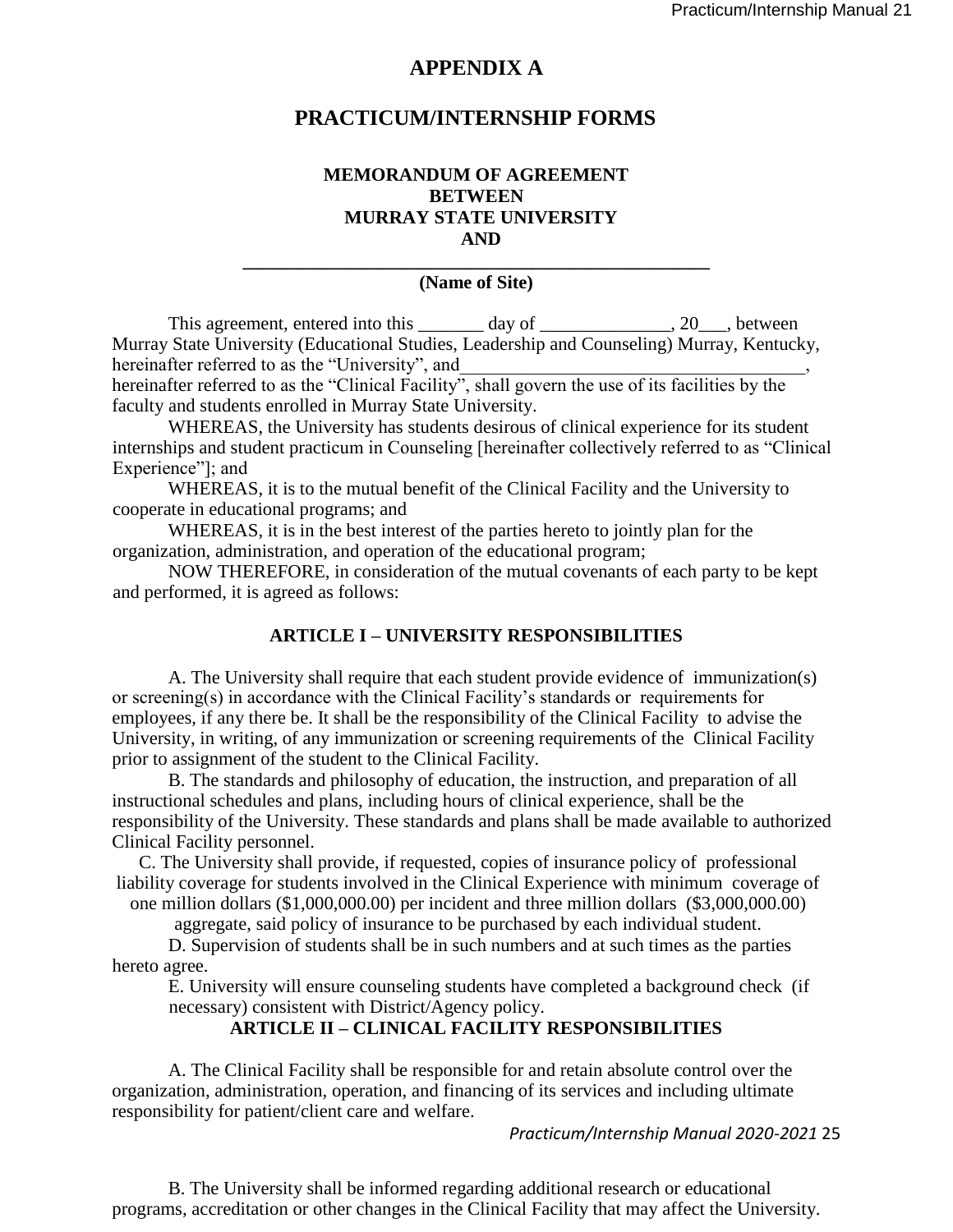C. No reduction of staff may be made by the Clinical Facility due to the presence of students and/or University faculty. The Clinical Facility shall retain full responsibility for the care of patients/clients.

D. Available space in the building(s) specified by the Clinical Facility may be established and made accessible to the University faculty and students for classroom instruction, conferences, and library purposes undertaken pursuant to this agreement.

#### **ARTICLE III – JOINT RESPONSBILITIES**

A. The Clinical Facility and the University shall provide liaison for services and educational staffs for regular meetings to assure systematic planning and the exchange of information regarding policy changes, problems, and new developments. The Clinical Facility shall evaluate the student's clinical performance in consultation with University. The final decision as to grades will be that of the faculty of the University.

- 1. For Practicum Students: Each student must complete 150 hours with the Clinical Facility, of which 40 hours must be direct contact with patients/clients (individual or group counseling).
	- 2. For Internship Students: Each student must complete 300 hours of which 120 hours must be direct contact with patients/clients (individual or group counseling).

B. The Clinical Facility shall retain the right to control access to its facilities by students and faculty members. In the event the behavior of student(s) or faculty should become disruptive to Clinical Facility, is a violation of Clinical Facility's Policy or Procedure or its standing in the community, the action shall be reported immediately, in writing, to the appropriate individual of the University as follows:

> Point of Contact Name: Dr. Rebecca Pender Position: Associate Professor/Practicum/Internship Coordinator Address: 3217 Alexander Hall, Murray State University, Murray, KY 42071 Phone: 270-809-6095

The Clinical Facility may immediately remove any student. However, prior to dismissal of any student from the Clinical Experience the student shall be given an opportunity to be heard. C. Each party agrees to cooperate in the other party's investigation of any incident or accident arising out of the educational program conducted pursuant to this agreement. D. The maximum number of students per clinical placement shall be agreed upon by the parties, in writing, prior to the first day of clinical experience. The number of students shall be determined by the availability of adequate clinical experience and resources for the students' learning.

E. The University and Clinical Facility shall carry out the responsibility and obligations under the agreement at all times in compliance with all applicable Federal, State, and local laws, rules, and regulations.

F. Both the University and the Clinical Facility represent that they will comply with all applicable federal and state laws prohibiting discrimination. Each represents that it will not discriminate against any person on the basis of race, color, age, religion, gender, sexual orientation, national origin, handicap, or veteran's status.

Clinical Facility shall obtain written permission from each patient/client authorizing clinical observations and interactions with University students, including video-recording and review of same by University faculty and designated student counseling groups for supervision/evaluation purposes. Copies of said authorizations will be supplied to University.

G. The Clinical Facility shall provide a licensed Facility Preceptor/Site Supervisor to provide supervision for the students. The University shall have the opportunity to review the resume' of

potential preceptors for input regarding their suitability for a particular assignment. Clinical Facility will provide University with the license status of the Facility Preceptor/Site Supervisor

prior to the commencement of the clinical assignment. The Facility Preceptor is not an employee of the University but shall at all times be deemed an employee of Clinical Facility.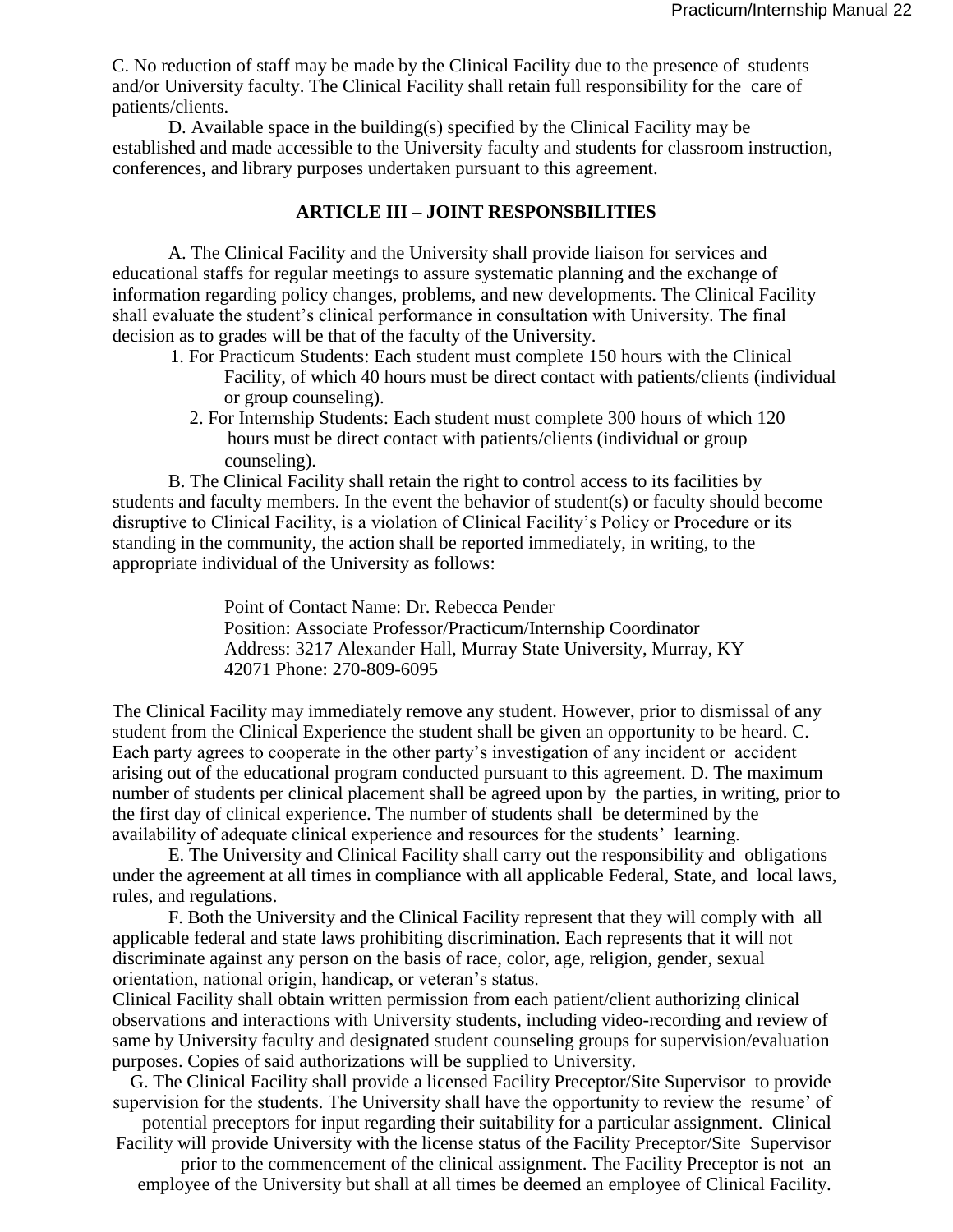H. The agreement shall become effective on the date shown and shall remain in full force and effect unless terminated pursuant to paragraph III.H. Unless otherwise terminated, extensions of one (1) year shall be automatic as of each successive calendar date.

I. The contract may be terminated at the will of either party (without cause) upon giving no less than sixty (60) days written notice of the party's intention to so terminate. It may be canceled at any time upon mutual written agreement. Termination shall be such as to have no negative impact on any student presently involved in an internship or practicum at the Clinical Facility.

J. This agreement may only be amended upon mutual approval, in writing, by both parties.

K. Both parties, by execution of this agreement, do hereby certify that they have the authority to bind their respective institutions.

L. This Agreement shall be governed by and construed in accordance with the laws of the Commonwealth of Kentucky without reference to its choice of law provisions; and, in accordance with KRS 45A.245, any action in connection with or arising out of this Agreement shall be filed and prosecuted in the Franklin Circuit Court, Commonwealth of Kentucky or as may otherwise be provided in accordance with Kentucky law.

IN WITNESS WHEREOF, we have hereunto set our hands this \_\_\_\_\_\_ day of \_\_\_\_\_\_\_\_\_\_\_\_\_\_\_\_\_\_\_\_\_\_\_\_\_\_\_, 20\_\_\_\_\_\_.

#### **MURRAY STATE UNIVERSITY FACILITY/DISTRICT NAME AND ADDRESS \_\_\_\_\_\_\_\_\_\_\_\_\_\_\_\_\_\_\_\_\_\_\_\_\_\_\_\_**

**\_\_\_\_\_\_\_\_\_\_\_\_\_\_\_\_\_\_\_\_\_\_\_\_\_\_\_\_**  Name: Name: Name: Name

**\_\_\_\_\_\_\_\_\_\_\_\_\_\_\_\_\_\_\_\_\_\_\_\_\_\_\_\_** 

President Title: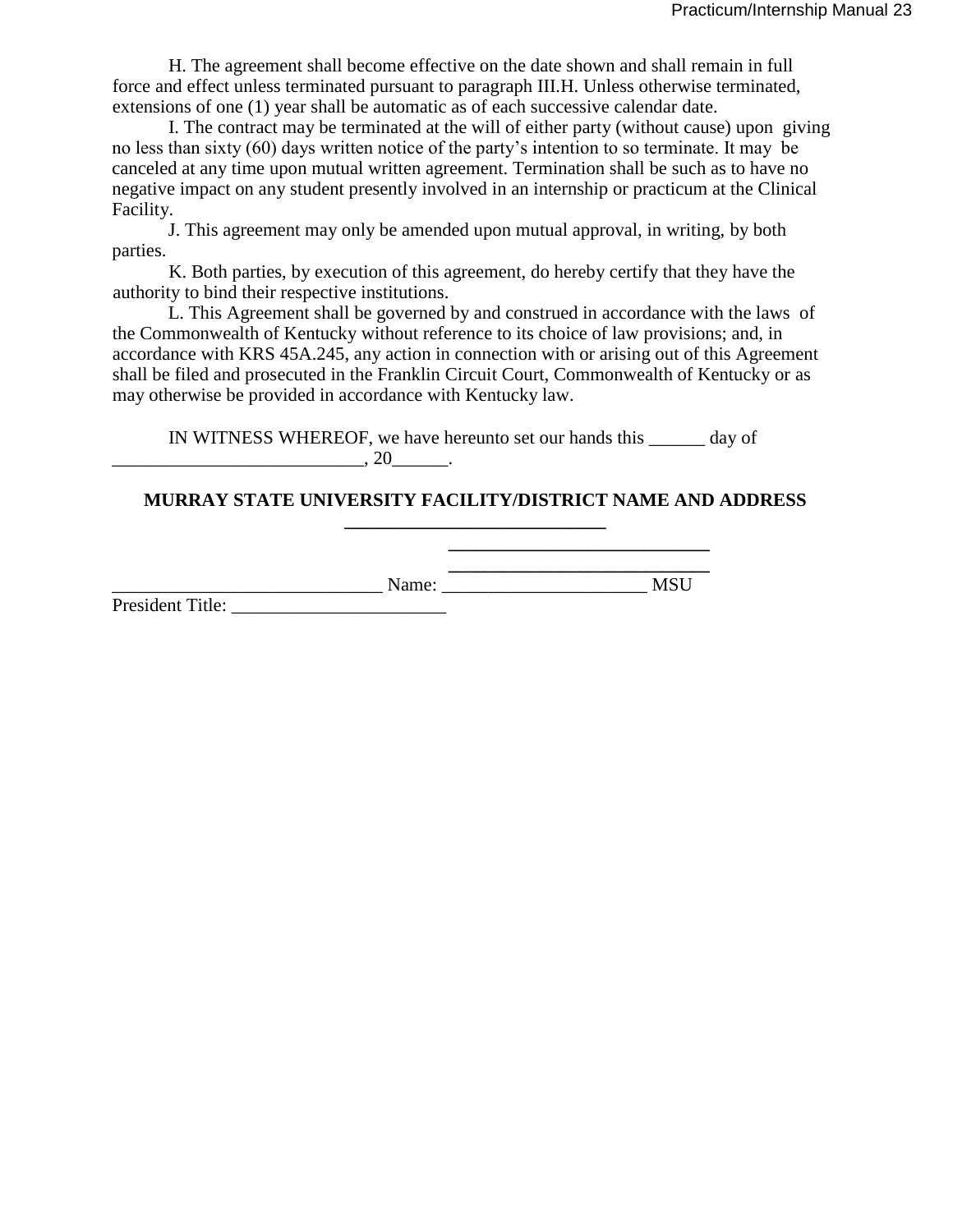#### **MURRAY STATE UNIVERSITY COUNSELING PROGRAM PRACTICUM/INTERNSHIP FIELD SETTING APPROVAL FORM** STUDENT

| NAME: SEMESTER                                                                                                                      |                |
|-------------------------------------------------------------------------------------------------------------------------------------|----------------|
|                                                                                                                                     | <b>CNS 790</b> |
| CNS 794 CNS 795 CNS 796* CNS 797*                                                                                                   |                |
|                                                                                                                                     |                |
|                                                                                                                                     |                |
|                                                                                                                                     |                |
|                                                                                                                                     |                |
| <b>CHECKLIST:</b> Please initial                                                                                                    |                |
| 1. The field setting provides an appropriate private setting for counseling with videotaping capabilities.<br>(CACREP Section 3: B) |                |
| 2. The field setting provides s sufficient number of client hours to meet the departmental requirements for                         |                |

\_\_\_2. The field setting provides s sufficient number of client hours to meet the departmental requirements for practicum (150 total and 40 direct) (CACREP Section 3: F/G)and internship (300 total and 120 direct for each internship) (CACREP 3: J/K).

\_\_\_ 3.The field setting provides the type of clients consistent with my present level of training.

\_\_\_4. The field supervisor meets departmental requirements (e.g. experience, degree, major, certificates, license). (CACREP Section 3: P)

\_\_\_5. Site Supervisor has/will complete a supervision training (either through the state or regionally). \_\_\_6.

The field supervisor will provide one hour per week of 1/1 supervision. (CACREP Section 3: H)

\_\_\_7. The field setting provides an opportunity to facilitate a counseling or psychoeducational group. (CACREP Section 3: E)

\_\_\_8. The field setting can provide opportunities to become familiar with variety of professional activities and resources, including technological resources, during their practicum and internship. (CACREP Section 3: D)

\_\_\_9. Affiliation Agreement between MSU's Department of Educational Studies, Leadership, and Counseling and field setting is in place. (CACREP Section 3: R)

#### .*I certify that the above requirements are met for the above field setting.*

Student Signature Date

CMHC

Field Supervisor Signature Date

\_\_\_\_\_\_\_\_\_\_\_\_\_\_\_\_\_\_\_\_\_\_\_\_\_\_\_\_\_\_\_\_\_ \_\_\_\_\_\_\_\_\_\_\_\_\_\_\_\_ Faculty/Practicum-Internship Supervisor/Advisor Date **(signed form will be filed in student's file)** 

\_\_\_\_\_\_\_\_\_\_\_\_\_\_\_\_\_\_\_\_\_\_\_\_\_\_\_\_\_\_\_\_\_\_ \_\_\_\_\_\_\_\_\_\_\_\_\_\_\_\_

\_\_\_\_\_\_\_\_\_\_\_\_\_\_\_\_\_\_\_\_\_\_\_\_\_\_\_\_\_\_\_\_\_ \_\_\_\_\_\_\_\_\_\_\_\_\_\_\_\_

For Department Use Only

Date received \_\_\_\_\_\_\_\_\_\_\_\_

\*Advanced Internship I and II for MA School to EdS

Clinical Coordinator Initials: \_\_\_\_\_\_\_\_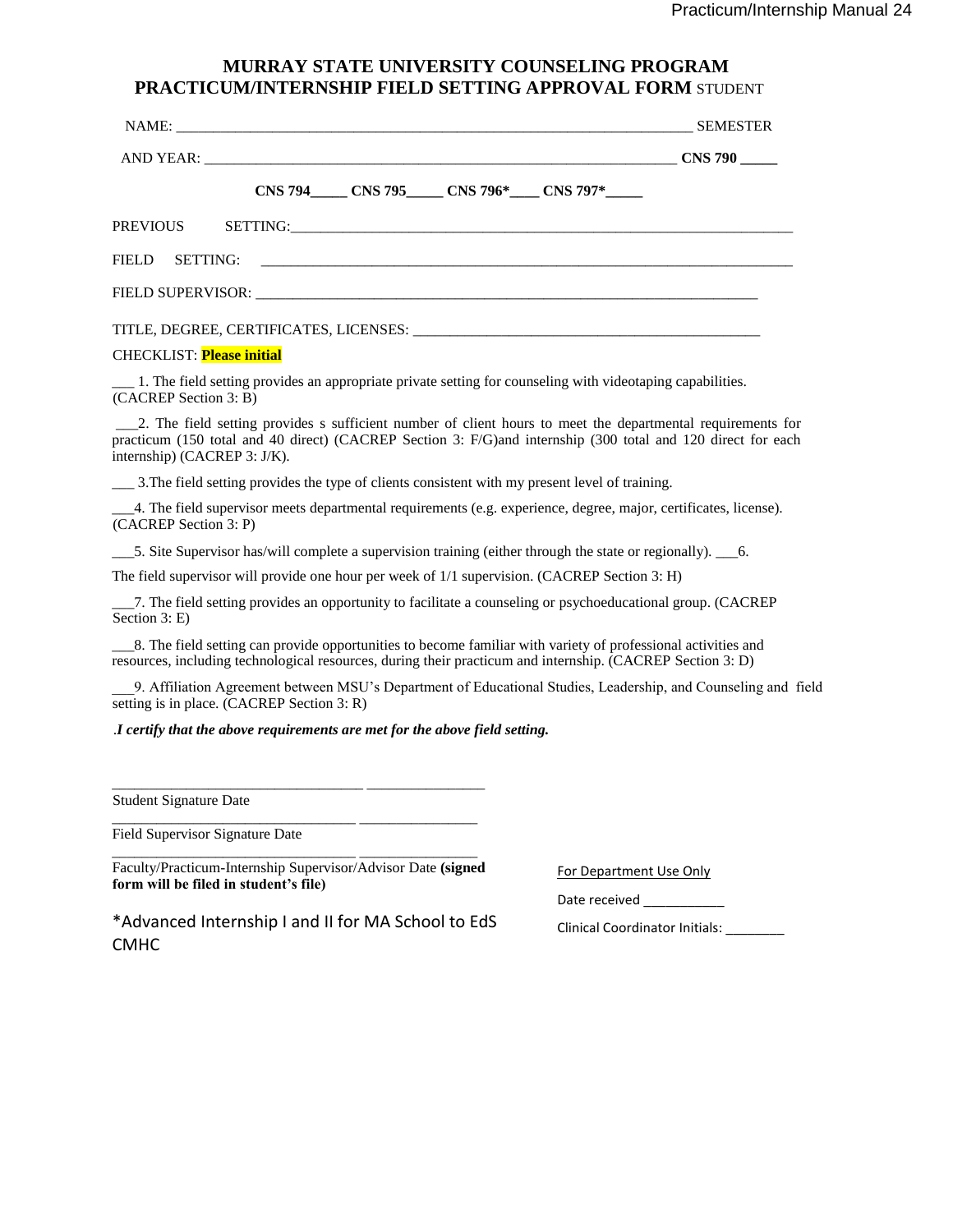#### **MURRAY STATE UNIVERSITY COUNSELING PROGRAM PRACTICUM/INTERNSHIP FIELD SETTING INFORMATION FORM**

*The information you provide on this form will help to ensure that MSU has an affiliation agreement with your field setting; if not the process of an affiliation agreement will be initiated by the department. It is your responsibility to follow this process to ensure that an affiliation agreement is in place. In addition, a letter will be sent to your field supervisor transmitting pages from the Program Handbook and thanking him/her for their cooperation.* 

| Please include <b>complete</b> address. |                                                                                                                                                                                                                               |               |
|-----------------------------------------|-------------------------------------------------------------------------------------------------------------------------------------------------------------------------------------------------------------------------------|---------------|
|                                         |                                                                                                                                                                                                                               |               |
|                                         |                                                                                                                                                                                                                               |               |
|                                         | Course No. ___________________CNS 790, Practicum in Counseling 3 crs. ______________CNS 794, Internship I 3 crs.                                                                                                              |               |
|                                         | --------------------- CNS 795, Internship II ___3 crs. Or ___ 1 crd                                                                                                                                                           |               |
|                                         | CNS 796, Advanced Internship I* 3 crs.                                                                                                                                                                                        |               |
|                                         | CNS 797, Advanced Internship II* 3 crs.                                                                                                                                                                                       |               |
| Faculty Supervisor:                     | ,我们也不能会在这里,我们的人们也不能会在这里,我们也不能会在这里,我们也不能会在这里,我们也不能会在这里,我们也不能会在这里,我们也不能会不能会不能会。""我<br>第115章 我们的人们,我们的人们的人们,我们的人们的人们,我们的人们的人们,我们的人们的人们,我们的人们的人们,我们的人们的人们,我们的人们的人们,我们的人们                                                          |               |
|                                         |                                                                                                                                                                                                                               |               |
|                                         | <b>Field Placement:</b>                                                                                                                                                                                                       |               |
|                                         | discussed and the contract of the contract of the contract of the contract of the contract of the contract of the contract of the contract of the contract of the contract of the contract of the contract of the contract of |               |
|                                         | district No. if applicable)                                                                                                                                                                                                   |               |
|                                         | Address:                                                                                                                                                                                                                      |               |
|                                         |                                                                                                                                                                                                                               | <b>Street</b> |
|                                         | Address City/State Zip Code Field Setting: Start Date: __________________________ End Date:                                                                                                                                   |               |
|                                         | *Note to Student: Attach Signed Practicum/Internship Field Setting Approval Form                                                                                                                                              |               |

\*Advanced Internship I and II for MA School to EdS CMHC

For Department Use Only

Date received \_\_\_\_\_\_\_\_\_\_\_\_\_\_

Clinical Coordinator Initials: \_\_\_\_\_\_\_\_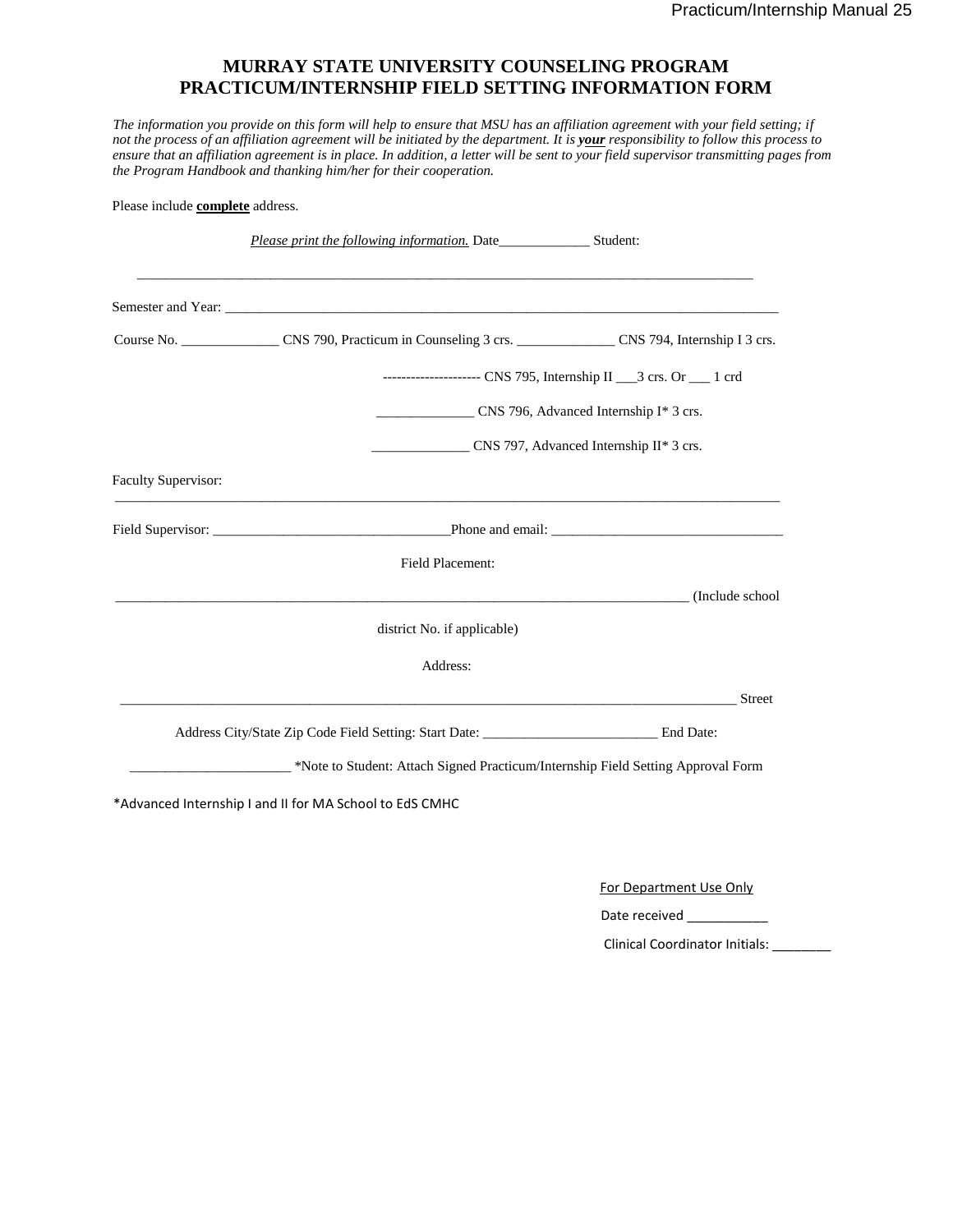#### **CNS 790 - PRACTICUM APPLICATION**

**This form must be completed and submitted by October 1st for Spring Practicum or by March 1st for Fall Practicum. Completion of this form does not guarantee admittance to a practicum section. Once this application has been received and accepted and the section is still open, faculty supervisors will e-mail you to let you know that the registration hold has been removed and you will be allowed to register for practicum. Return to:** *Dr. Pender Baum, Murray State University, 3217Alexander Hall, Murray, KY 42071 or fax to (270) 809- 3799* 

|                        | Address: Phone Phone Phone Phone Phone Phone Phone Phone Phone Phone Phone Phone Phone Phone Phone Phone Phone Phone Phone Phone Phone Phone Phone Phone Phone Phone Phone Phone Phone Phone Phone Phone Phone Phone Phone Pho                                                       |  |
|------------------------|--------------------------------------------------------------------------------------------------------------------------------------------------------------------------------------------------------------------------------------------------------------------------------------|--|
|                        |                                                                                                                                                                                                                                                                                      |  |
|                        | Intended Semester and year for practicum: FALL SPRING Year _______ Type of Settings:                                                                                                                                                                                                 |  |
|                        | Elementary Middle Secondary Agency Private Prac. Name of Intended Practicum Site:                                                                                                                                                                                                    |  |
|                        | Address of Practicum Site:                                                                                                                                                                                                                                                           |  |
| Name of Potential Site |                                                                                                                                                                                                                                                                                      |  |
| Practicum              | Supervisor: Eligibility for                                                                                                                                                                                                                                                          |  |
| practicum.             | Please check all of the courses you will have completed by the time you start your Practicum.<br>You should have completed a minimum of three of the following classes including CNS 619,<br>Foundational Counseling Skills and CNS 624 Theories of Counseling before you begin your |  |
|                        | __ CNS 618, Issues in Mental Health Counseling Date Complete _______ __ CNS                                                                                                                                                                                                          |  |
|                        | 619, Foundational Counseling Skills (required) Date Complete _______ __ CNS                                                                                                                                                                                                          |  |
|                        | 624, Theories of Counseling Skills(required) Date Complete ________ ___ CNS 635,                                                                                                                                                                                                     |  |
|                        | Human Development Date Complete _______ __ CNS 676, Diagnosis and                                                                                                                                                                                                                    |  |
|                        |                                                                                                                                                                                                                                                                                      |  |
|                        | Date Complete ________ ___ CNS 692, Group Counseling Date Complete _______                                                                                                                                                                                                           |  |
|                        |                                                                                                                                                                                                                                                                                      |  |
|                        |                                                                                                                                                                                                                                                                                      |  |
|                        | Date received ___________                                                                                                                                                                                                                                                            |  |
|                        | <b>Clinical Coordinator</b>                                                                                                                                                                                                                                                          |  |
|                        | Initials: $\frac{1}{\sqrt{1-\frac{1}{2}}}$                                                                                                                                                                                                                                           |  |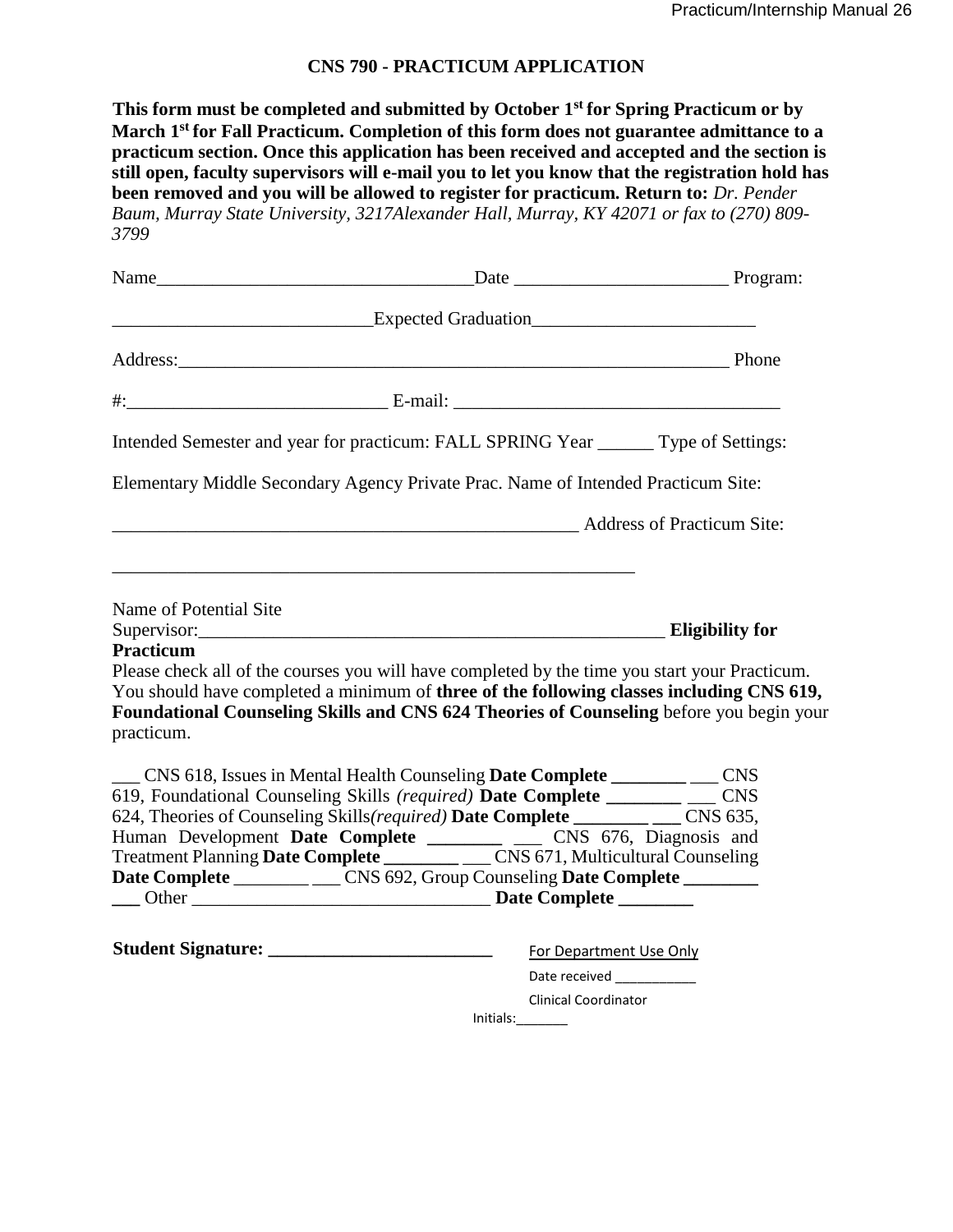#### **Murray State University Counseling Program PRACTICUM/INTERNSHIP LOG SHEET**

Please see your Canvas Site or the **Field Experience and Supervision Materials** page for the Log Sheet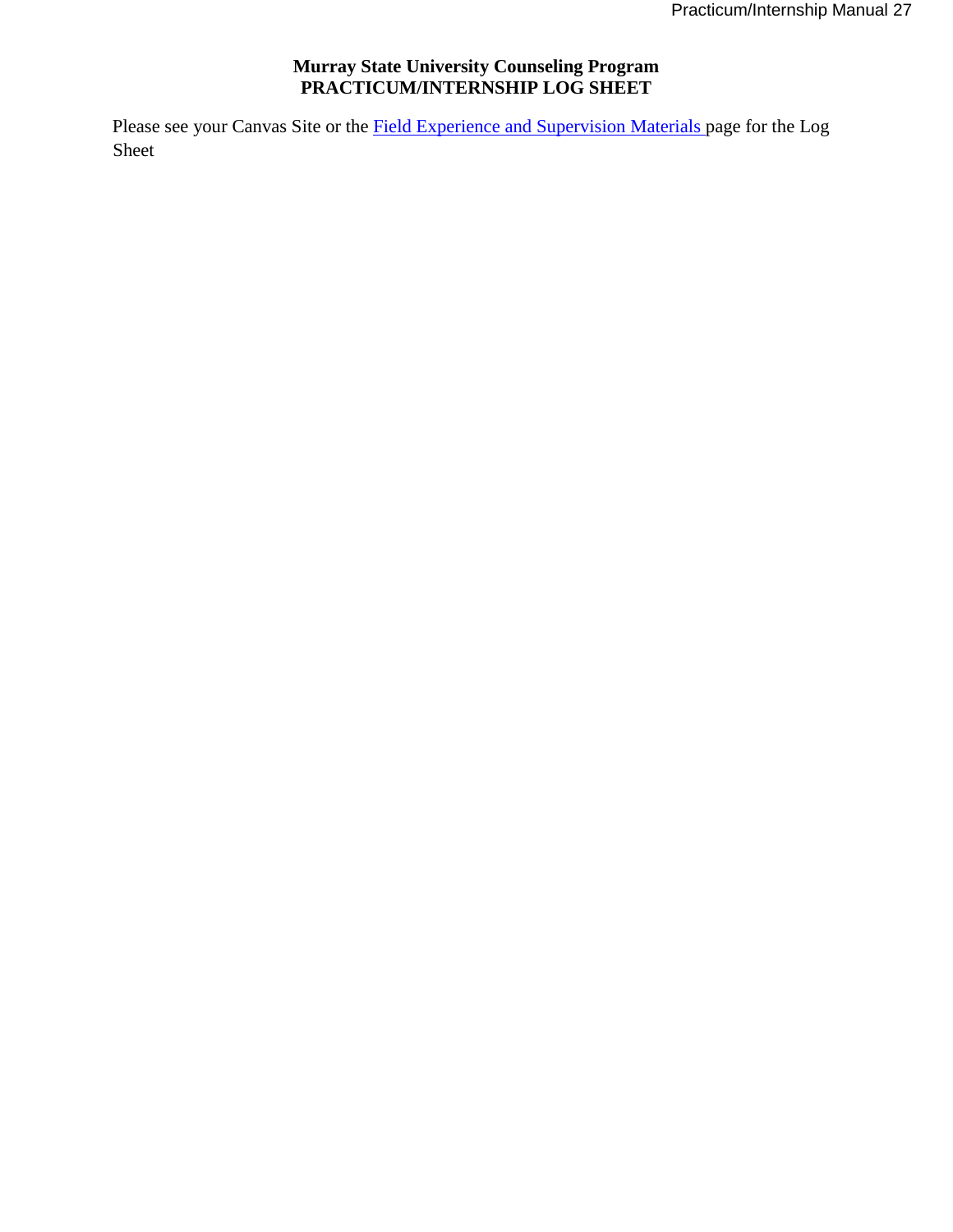# **Verification of Group Hours**

(to be completed by student clinician and verified by site supervisor)

Each counseling student is required to complete group counseling hours during practicum or internship. The group counseling hours should consist of conducting or co-facilitating a counseling or psychoeducational group at their clinical site. Please submit the completed form to your faculty supervisor.

| Student name:                                                                                                       |  |
|---------------------------------------------------------------------------------------------------------------------|--|
| School or                                                                                                           |  |
|                                                                                                                     |  |
|                                                                                                                     |  |
|                                                                                                                     |  |
| Student completed (please check appropriate line):<br>_________ counseling group __________ psychoeducational group |  |
| Name and goal of group:                                                                                             |  |
| Number of sessions:                                                                                                 |  |
|                                                                                                                     |  |
| Describe screening (planning) procedures:                                                                           |  |
| ,我们也不能在这里的时候,我们也不能在这里的时候,我们也不能会不能会不能会不能会不能会不能会不能会不能会不能会不能会。""我们的是,我们也不能会不能会不能会不能                                    |  |
| Describe session layout and goals (performing):                                                                     |  |
|                                                                                                                     |  |
| Describe evaluation (processing) procedures:                                                                        |  |
|                                                                                                                     |  |
|                                                                                                                     |  |
|                                                                                                                     |  |

Student Signature/Date Site Supervisor Signature/Date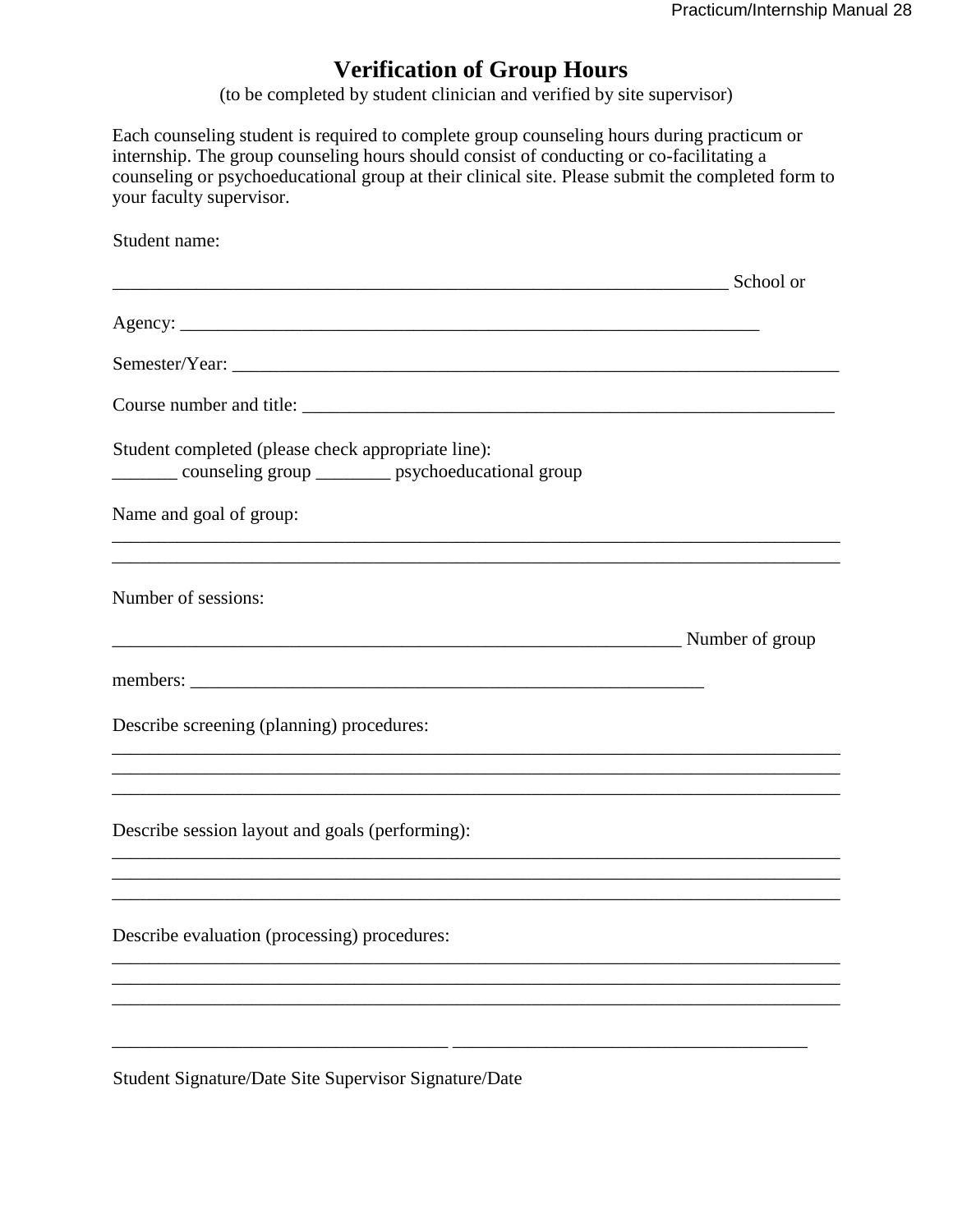#### **SUPERVISION WEEKLY AGENDA**

Name: \_\_\_\_\_\_\_\_\_\_\_\_\_\_\_\_\_\_\_\_\_\_\_\_\_\_\_ Dates for the Week: \_\_\_\_\_\_\_\_\_\_\_\_\_\_\_\_\_\_\_\_\_\_

**CONTENT** (new and old cases; administrative issues; personal awareness; ethical/legal issues; professional development; etc.):

**PROCESS** (counseling skills; client issues; case-conceptualization skills; treatment planning; etc.):

**PRIORITIZING** (things to bring into supervision; most important needs that you want met during supervision; etc.):

**WELLNESS/PROFESSIONAL DEVELOPMENT** (how are you doing personally; movement towards learning goals; etc.):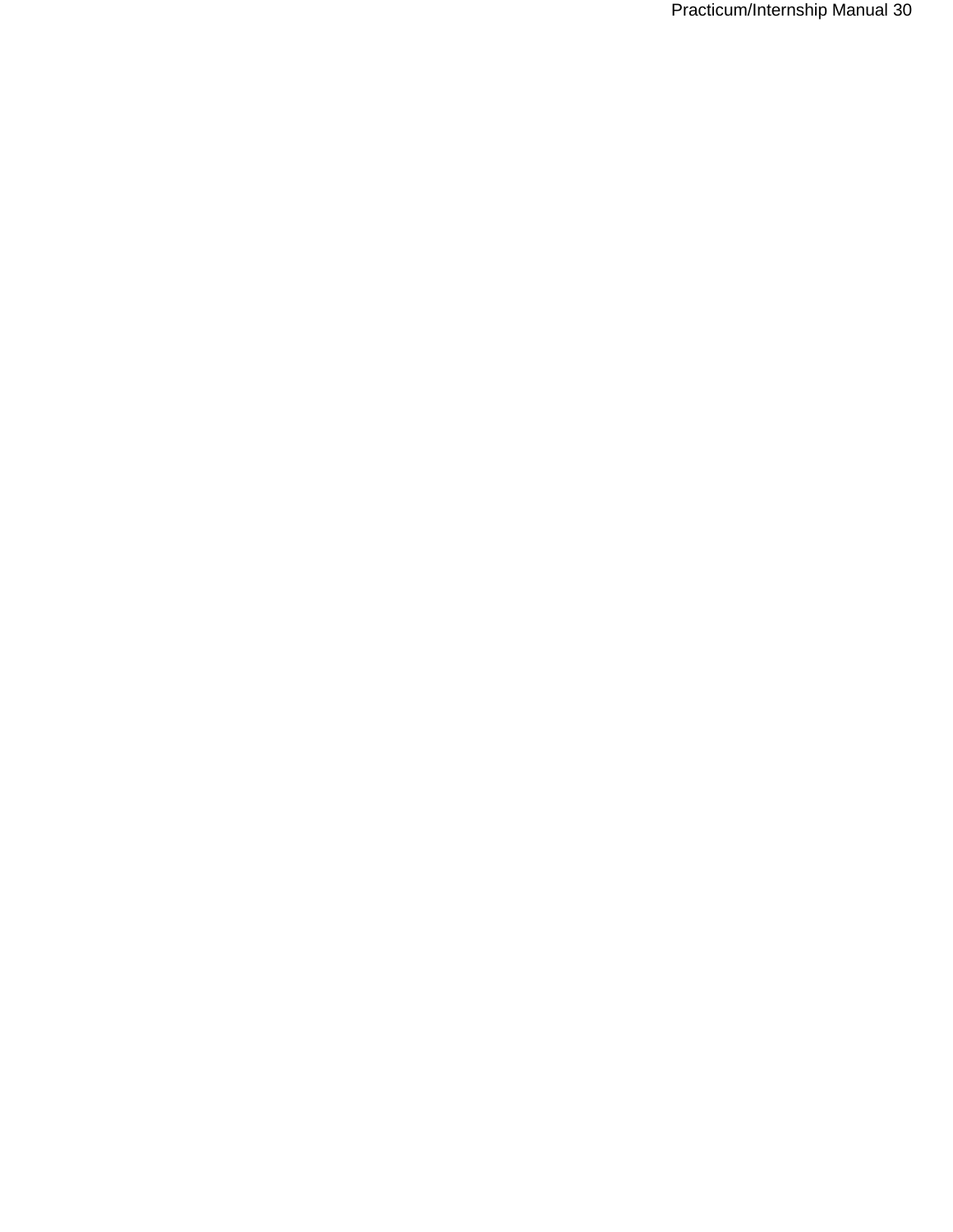#### **EVALUATION OF COUNSELING STUDENT** MURRAY STATE UNIVERSITY

#### **PERSON CONDUCTING EVALUATION: (CIRCLE ONE)**

| <b>SITE SUPERVISOR</b>     |                     | <b>FACULTY SUPERVISOR</b> |
|----------------------------|---------------------|---------------------------|
| <b>NAME OF SUPERVISEE:</b> |                     | DATE:                     |
|                            | (CIRCLE ONE)        |                           |
| <b>PRACTICUM</b>           | <b>INTERNSHIP I</b> | <b>INTERNSHIP II</b>      |
|                            | (CIRCLE ONE)        |                           |
| <b>MIDTERM EVALUATION</b>  |                     | <b>FINAL EVALUATION</b>   |

Please rate the supervisee on each of the following items from *Does not Meet Standard* to *Exceeds Standard.* It is also important for you to review your ratings with the supervisee after you have completed this evaluation. If you are unsure how to rate an item or if the item was not observed then you can use the not applicable (NA) response.

#### **FOUNDATIONS AND LEADERSHIP**

|                | Item                                                                                                               | Does not<br>Meet | Developing<br>Standard | Standard<br><b>Meets</b> | <b>Standard</b><br>Exceeds | $\mathbf{X}$ |
|----------------|--------------------------------------------------------------------------------------------------------------------|------------------|------------------------|--------------------------|----------------------------|--------------|
| $\mathbf{1}$   | Embraces the role of a professional counselor at the<br>clinical site.                                             | $\boldsymbol{0}$ | 1                      | $\overline{2}$           | 3                          | ∗            |
| $\overline{2}$ | Understands the role of a counselor in relation to other<br>professionals at the site.                             | $\boldsymbol{0}$ | 1                      | $\overline{2}$           | 3                          | $*$          |
| 3              | Understands the professional issues relevant to the<br>practice of counseling at the site                          | $\boldsymbol{0}$ | 1                      | $\overline{2}$           | 3                          | $\ast$       |
| $\overline{4}$ | Demonstrates an understanding of the professional<br>credentials required to practice at the site.                 | $\boldsymbol{0}$ | 1                      | $\overline{2}$           | 3                          | $\ast$       |
| 5              | Understands the relationship between professional<br>organizations (e.g., ACA, AMHCA, ASCA, etc.) and the<br>site. | $\overline{0}$   | 1                      | $\overline{2}$           | 3                          | $\ast$       |
| 6              | Adheres to the mission of the clinical site.                                                                       | $\boldsymbol{0}$ | 1                      | $\overline{2}$           | 3                          | $\ast$       |
| $\overline{7}$ | Demonstrates a willingness to advocate for the counseling<br>profession.                                           | $\overline{0}$   | 1                      | $\overline{2}$           | 3                          | ∗            |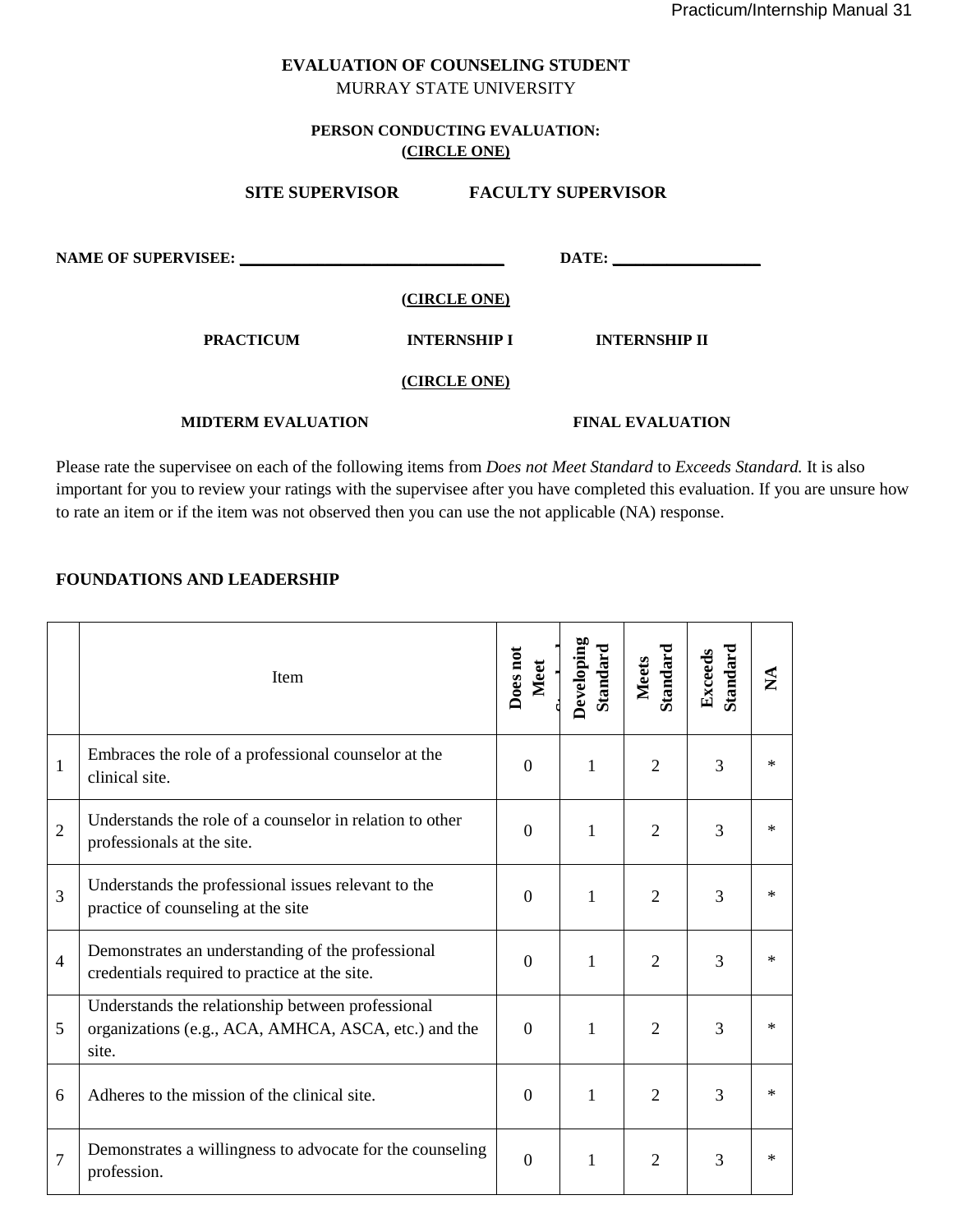## **COUNSELING, PREVENTION, & INTERVENTION**

|       | Item                                                                                                                                                                                                                                                                                                      | Does not<br>Meet | Developing<br>Standard | Standard<br><b>Meets</b> | Standard<br>Exceeds | $\mathbf{X}$ |
|-------|-----------------------------------------------------------------------------------------------------------------------------------------------------------------------------------------------------------------------------------------------------------------------------------------------------------|------------------|------------------------|--------------------------|---------------------|--------------|
| 8     | Effectively establishes a therapeutic alliance with the<br>client.                                                                                                                                                                                                                                        | $\boldsymbol{0}$ | $\mathbf{1}$           | $\overline{2}$           | 3                   | $\ast$       |
| 9     | Demonstrates self-awareness and empathy to connect<br>with clients.                                                                                                                                                                                                                                       | $\boldsymbol{0}$ | $\mathbf{1}$           | $\overline{2}$           | 3                   | $\ast$       |
| 10    | Effectively addresses and reflects the emotional content<br>provided by the client during the session.                                                                                                                                                                                                    | $\boldsymbol{0}$ | $\mathbf{1}$           | $\overline{2}$           | 3                   | $\ast$       |
| 11    | Clearly utilizes a counseling theory to promote the<br>wellness and development of clients during individual,<br>family, and group counseling sessions.                                                                                                                                                   | $\boldsymbol{0}$ | $\mathbf{1}$           | $\overline{2}$           | 3                   | $\ast$       |
| $12*$ | Implements differentiated and individualized strategies<br>to promote client achievement (e.g., school counselors<br>drawing on pedagogical knowledge to improve student<br>achievement or clinical mental health counselors<br>drawing upon addictions knowledge to determine level<br>of care). [SC L3] | $\boldsymbol{0}$ | 1                      | $\overline{2}$           | 3                   | $\ast$       |
| $13*$ | Incorporates systemic strategies to promote holistic<br>improvement at and beyond the clinical site. [SC N1]                                                                                                                                                                                              | $\boldsymbol{0}$ | 1                      | $\overline{2}$           | 3                   | $\ast$       |
| 14    | Clearly differentiates the distinction between health and<br>dysfunction when intervening with clients.                                                                                                                                                                                                   | $\boldsymbol{0}$ | $\mathbf{1}$           | $\overline{2}$           | 3                   | $\ast$       |
| 15    | Demonstrates knowledge and understanding of human<br>developmental stages with regards to treatment<br>strategies.                                                                                                                                                                                        | $\boldsymbol{0}$ | 1                      | $\overline{2}$           | 3                   | $\ast$       |
| 16    | Understands, conducts, and adheres to the policies<br>associated with the site and site procedures (e.g.,<br>intakes, biopsychosocials, diagnoses, treatment plans,<br>ARCs, transition programs, college admissions, etc.).                                                                              | $\mathbf{0}$     | 1                      | 2                        | 3                   | $\ast$       |
| 17    | Demonstrates the ability to assess for and manage<br>suicide risk.                                                                                                                                                                                                                                        | $\boldsymbol{0}$ | 1                      | $\overline{2}$           | 3                   | $\ast$       |
| 18    | Understands the role of the counselor during crisis,<br>disasters, or other trauma-causing events.                                                                                                                                                                                                        | $\boldsymbol{0}$ | 1                      | $\overline{2}$           | 3                   | $\ast$       |
| $19*$ | Demonstrates and adheres to ethical and legal<br>considerations as a professional counselor. [CMHC B1;<br>SCB1                                                                                                                                                                                            | $\boldsymbol{0}$ | 1                      | $\mathfrak{2}$           | 3                   | $\ast$       |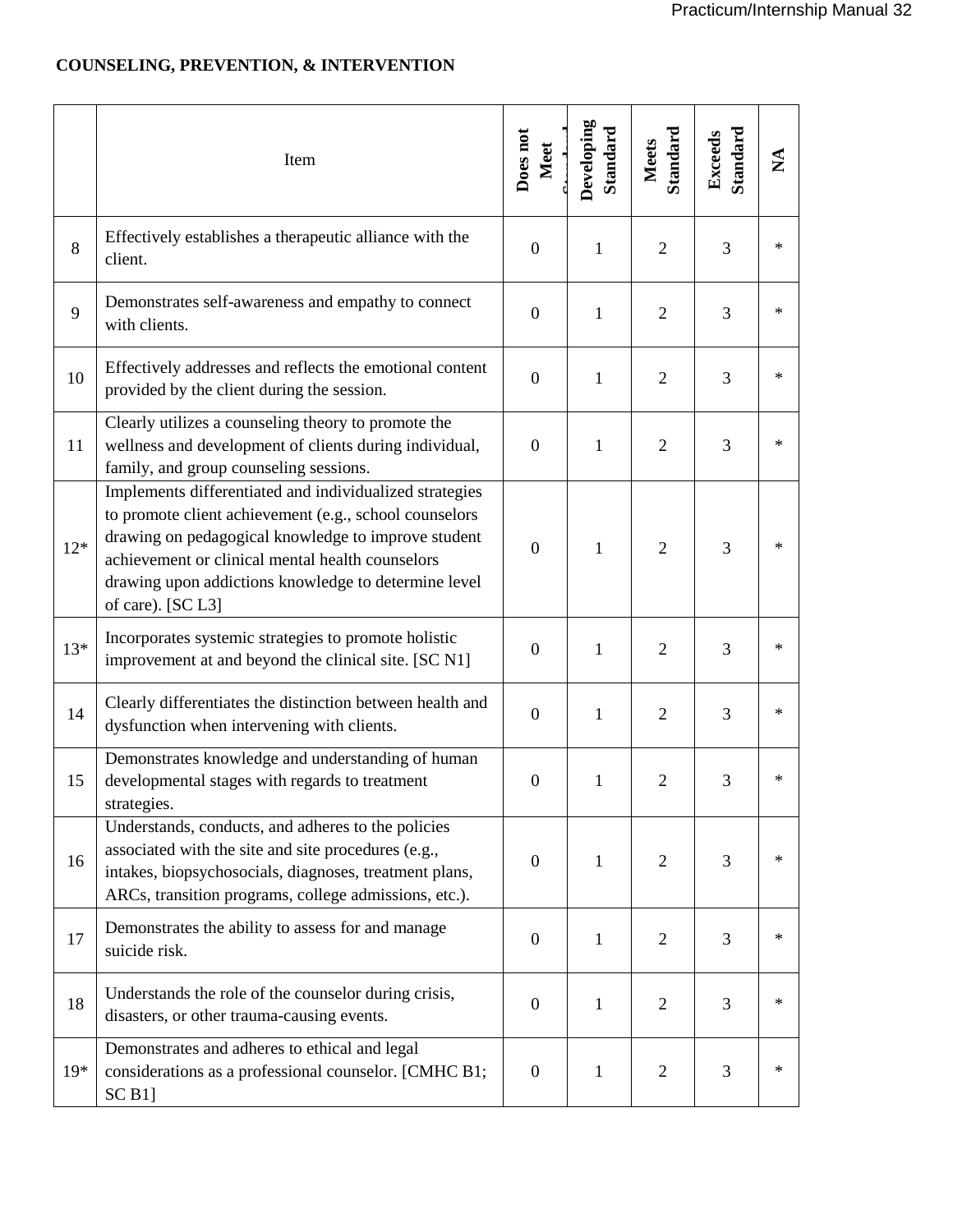## **DIVERSITY & ADVOCACY**

|       | Item                                                                                                                                                         | Does not<br>Meet | Developing<br>Standard | Standard<br>Meets | Standard<br>Exceeds |  |
|-------|--------------------------------------------------------------------------------------------------------------------------------------------------------------|------------------|------------------------|-------------------|---------------------|--|
| 20    | Conveys a nonjudgmental view toward individuals of<br>differing backgrounds.                                                                                 | $\overline{0}$   | 1                      | $\overline{2}$    | 3                   |  |
| 21    | Demonstrates appropriate use of culturally responsive<br>counseling during the therapeutic relationship.                                                     | $\theta$         |                        | $\overline{2}$    | 3                   |  |
| $22*$ | Demonstrates multicultural competencies in relation to<br>diversity, equity, and opportunity with regards to client<br>access and development. [SC F1]       | $\overline{0}$   | 1                      | $\overline{2}$    | 3                   |  |
| $23*$ | Discusses issues of diversity objectively and seeks input<br>from client to understand client's point of view and<br>adjust treatment accordingly. [CMHC F3] | $\boldsymbol{0}$ | 1                      | $\mathfrak{D}$    | 3                   |  |
| $24*$ | Applies effective strategies to promote client<br>understanding of and access to a variety of community<br>resources. [CMHC D4]                              | $\theta$         | 1                      | $\mathfrak{D}$    | 3                   |  |

# **`DIAGNOSIS, ASSESSMENT, & EVALUATION**

|       | Item                                                                                                                                                                                        | Does not<br>Meet | Developing<br>Standard | Standard<br><b>Meets</b> | <b>Standard</b><br>Exceeds | $\mathbf{\Sigma}$ |
|-------|---------------------------------------------------------------------------------------------------------------------------------------------------------------------------------------------|------------------|------------------------|--------------------------|----------------------------|-------------------|
| 25    | Appropriately utilizes current diagnostic tools to inform<br>practice and collaborate with other professionals.                                                                             | $\theta$         | 1                      | $\overline{2}$           | 3                          | $^{\ast}$         |
| 26    | Appropriately selects assessments based on client<br>concerns, needs, development and so forth.                                                                                             | $\overline{0}$   | $\mathbf{1}$           | $\overline{2}$           | 3                          | $\ast$            |
| $27*$ | Appropriately analyzes and interprets data to inform and<br>increase the efficacy of counseling interventions and/or<br>programs. [CMHC J3]                                                 | $\theta$         | $\mathbf{1}$           | 2                        | 3                          | $\ast$            |
| 28    | Demonstrates skill in thoroughly assessing for client<br>strengths, needs, and barriers.                                                                                                    | $\Omega$         | 1                      | $\overline{2}$           | 3                          | $^{\ast}$         |
| 29    | Demonstrates skill in designing treatment plans to<br>enhance client development beyond the clinical site<br>(e.g., social development, academic development, career<br>development, etc.). | $\theta$         | $\mathbf{1}$           | $\overline{2}$           | $\overline{3}$             |                   |
| $30*$ | Demonstrates skill in screening for critical mental health<br>issues such as addiction, aggression, and danger to self<br>and/or others. [CMHC H3]                                          | $\theta$         | 1                      | $\overline{2}$           | 3                          | ×                 |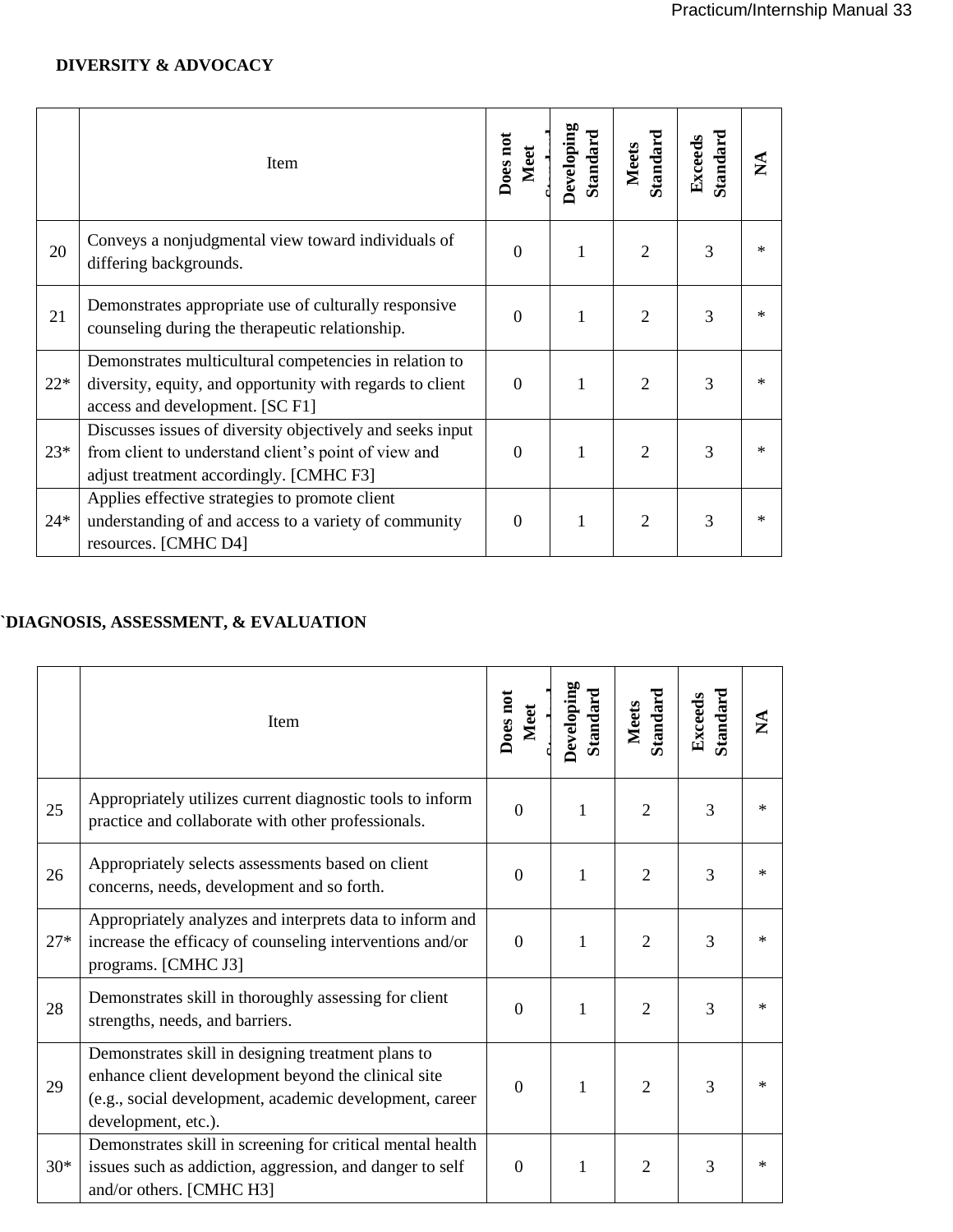|       | Item                                                                                                                                 | Does not<br>Meet | Developing<br><b>Standard</b> | Standard<br>Meets | <b>Standard</b><br>Exceeds | $\mathbf{X}$ |
|-------|--------------------------------------------------------------------------------------------------------------------------------------|------------------|-------------------------------|-------------------|----------------------------|--------------|
| 31    | Applies and adheres to the record-keeping standards of<br>the site.                                                                  | $\boldsymbol{0}$ | $\mathbf{1}$                  | $\overline{2}$    | 3                          | $\ast$       |
| 32    | Actively seeks supervision to address his/her own<br>limitations                                                                     | $\boldsymbol{0}$ | 1                             | $\overline{2}$    | 3                          | $\ast$       |
| 33    | Demonstrates openness to feedback and supervision.                                                                                   | $\overline{0}$   | 1                             | $\overline{2}$    | $\overline{3}$             | $\ast$       |
| 34    | Demonstrates the use of research to inform evidence-<br>based practices.                                                             | $\boldsymbol{0}$ | $\mathbf{1}$                  | $\overline{2}$    | 3                          | $\ast$       |
| 35    | Effectively collaborates with other professionals at the<br>clinical site.                                                           | $\boldsymbol{0}$ | 1                             | $\overline{2}$    | $\overline{3}$             | $\ast$       |
| $36*$ | Ethically collaborates with community resources when<br>necessary to secure assistance for clients and/or their<br>families. [SC N5] | $\overline{0}$   | 1                             | $\overline{2}$    | $\overline{3}$             | $\ast$       |
| $37*$ | Makes appropriate referrals. [SC H4]                                                                                                 | $\overline{0}$   | 1                             | $\overline{2}$    | $\overline{3}$             | $\ast$       |
| 38    | Demonstrates a general understanding of consultation.                                                                                | $\overline{0}$   | $\mathbf{1}$                  | $\overline{2}$    | $\overline{3}$             | $\ast$       |

## **PROFESSIONALISM, COLLABORATION, CONSULTATION, & RESEARCH**

39. Supervisee accomplishments:

40. Additional areas for growth:

|                                |      | For Faculty Supervisor Use:                            |  |  |
|--------------------------------|------|--------------------------------------------------------|--|--|
| <b>Signature of Supervisee</b> | Date | Total points earned<br>$*100 =$<br>Percentage quotient |  |  |
| <b>Signature of Supervisor</b> | Date |                                                        |  |  |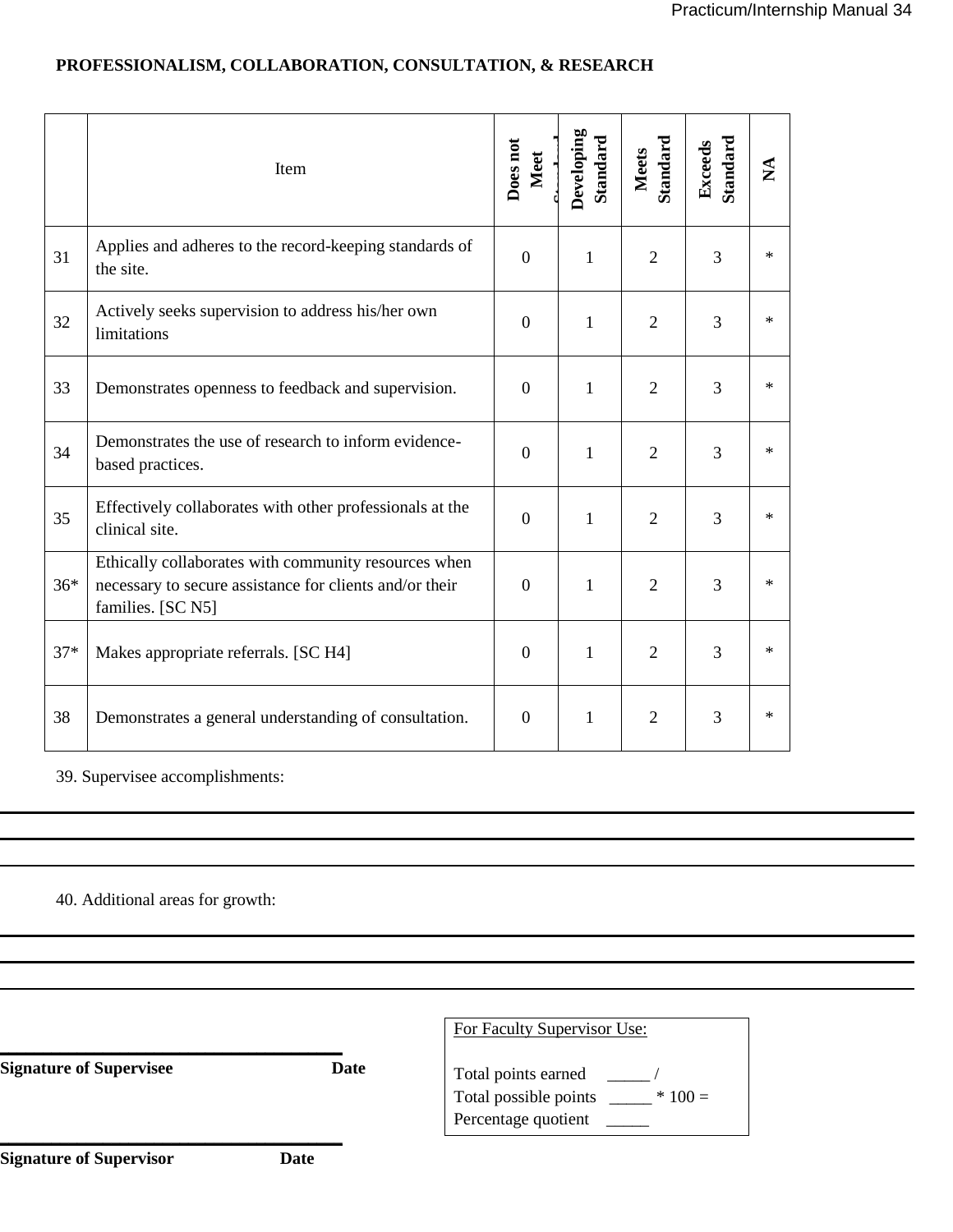## **Grading Rubric for Supervisor Evaluation of Supervisee**

(for faculty supervisor use)

Evaluation grades will be assessed given several criteria: (a) percentage quotient from total points earned and total points possible; (b) clinical level of supervisee (i.e., Practicum, Internship I; Internship II); and (c) supervisor setting (i.e., site supervisor, faculty supervisor).

| <b>Supervision</b><br><b>Setting</b>                         | <b>Site Supervisor Evaluation of Supervisee</b>      |                                                   |                                                        | <b>Faculty Supervisor Evaluation of Supervisee</b>           |                                                       |                                                            |                                                          |                                                               |
|--------------------------------------------------------------|------------------------------------------------------|---------------------------------------------------|--------------------------------------------------------|--------------------------------------------------------------|-------------------------------------------------------|------------------------------------------------------------|----------------------------------------------------------|---------------------------------------------------------------|
| Point<br><b>Distribution</b>                                 | Exceeds<br><b>Standards</b><br>$(10 \text{ points})$ | Meets<br><b>Standards</b><br>$(8 - 9)$<br>points) | Developing<br><b>Standards</b><br>$(6 - 7)$<br>points) | Does Not<br>Meet<br><b>Standards</b><br>$(0 - 5)$<br>points) | Exceeds<br><b>Standards</b><br>$(19 - 20)$<br>points) | <b>Meets</b><br><b>Standards</b><br>$(16 - 18)$<br>points) | Developing<br><b>Standards</b><br>$(13 - 15)$<br>points) | Does Not<br>Meet<br><b>Standards</b><br>$(0 - 12)$<br>points) |
| <b>Practicum</b><br><b>Evaluation</b><br><b>Quotient</b>     | 68% -<br>100%                                        | $50%$ -<br>67%                                    | 38% -<br>49%                                           | $0\% - 37\%$                                                 | $68% -$<br>100%                                       | $50\%$ -<br>67%                                            | 38% -<br>49%                                             | $0\% - 37\%$                                                  |
| <b>Internship I</b><br><b>Evaluation</b><br><b>Quotient</b>  | 75% -<br>100%                                        | $57\%$ -<br>74%                                   | 45% -<br>56%                                           | $0\% - 44\%$                                                 | $75%$ -<br>100%                                       | $57\%$ -<br>74%                                            | 45% -<br>56%                                             | $0\% - 44\%$                                                  |
| <b>Internship II</b><br><b>Evaluation</b><br><b>Quotient</b> | $80%$ -<br>100%                                      | $60%$ -<br>79%                                    | 45% -<br>59%                                           | $0\% - 44\%$                                                 | $80%$ -<br>100%                                       | $60%$ -<br>79%                                             | 45% -<br>59%                                             | $0\% - 44\%$                                                  |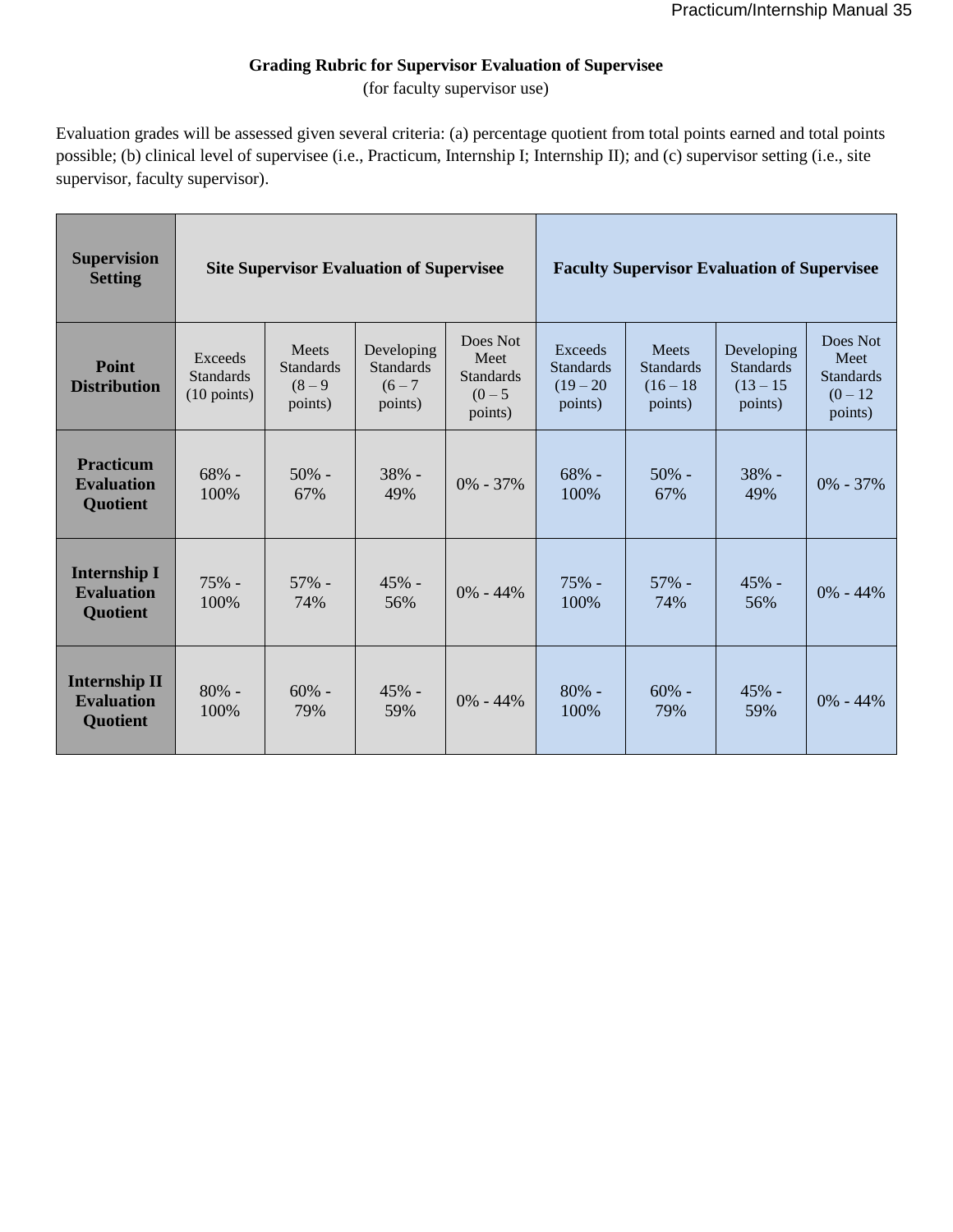#### **MURRAY STATE UNIVERSITY COUNSELING PROGRAM COUNSELING SUPERVISEE'S EVALUATION OF PLACEMENT SITE** TO BE COMPLETED ONLINE

(CACREP Section 4: K)

Name of Supervisee:

Name of Placement Site:

Name of Site Supervisor:

Period of Site Placement:

Please respond with a "Y" for "yes" or an "N" for "no" to the following statements regarding the placement site.

- \_\_\_ There was a formal orientation or introduction to training at this site.
- \_\_\_ I received adequate introduction to the site's policies and procedures and my duties at this site.
- \_\_\_ I received adequate physical space to provide counseling with appropriate confidentiality at this site.
- \_\_\_ I was regularly assigned clients at this site.
- \_\_\_ I had difficulty getting sufficient clients at this site to complete my direct hours requirement.
- \_\_\_ I had difficulty getting opportunities to participate as a co-leader or a leader of counseling groups at this site.
- \_\_\_ I had difficulty getting the necessary equipment and physical arrangements to video tape at this site.
- \_\_\_ I was made a member of the regular staff at this site.
- \_\_\_ I was treated with professional respect by all staff members at this site.
- \_\_\_ I received adequate management and supervision at this site so I never felt unsupported in my decision making.
- \_\_\_ This site provided me with adequate resources to continue my professional development.
- \_\_\_ This site provided me opportunities to learn about applying various counseling theories and techniques.
- \_\_\_ This site provided me opportunities to work with persons representing diversity in our community.
- \_\_\_ I would recommend this site for other interns of the Murray State University Counseling Program.

Other comments I would like to make about this site include:

Signature of Student Date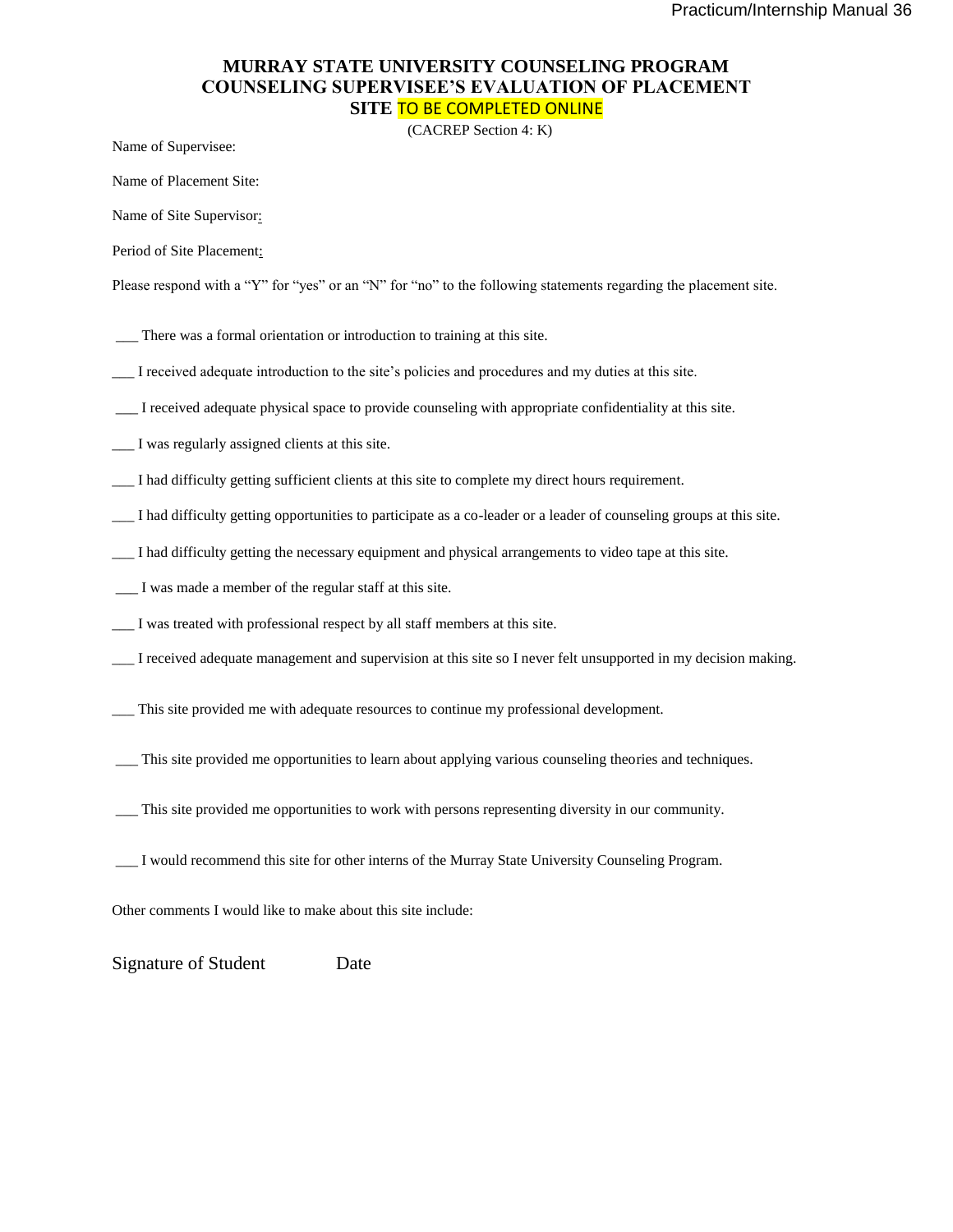#### **MURRAY STATE UNIVERSITY COUNSELING PROGRAM COUNSELING SUPERVISEE'S EVALUATION OF SITE-SUPERVISOR** TO BE COMPLETED ONLINE

(CACREP Section 4: K)

Name of Supervisee:

Name of Placement Site:

Name of Site Supervisor:

Period of Site Placement:

Please use the following scale to respond to the statements below:

1 Highly Unsatisfactory 2 Unsatisfactory 3 Adequate 4 Satisfactory 5 Highly Satisfactory

(unethical or illegal) (good) (great)

\_\_\_\_ This supervisor met with me in a timely manner when I requested it.

This supervisor kept regularly scheduled weekly supervision appointments with me.

\_\_\_\_ This supervisor helped me identify appropriate learning goals for my clinical experience.

\_\_\_\_ This supervisor provided a supportive atmosphere where I felt I could be open about challenges I faced.

This supervisor provided helpful information about specific techniques.

This supervisor was open to my trying different theoretical approaches.

I felt confident of this supervisor's level of skills.

Other comments I would like to make about this site include:

Signature of Student Date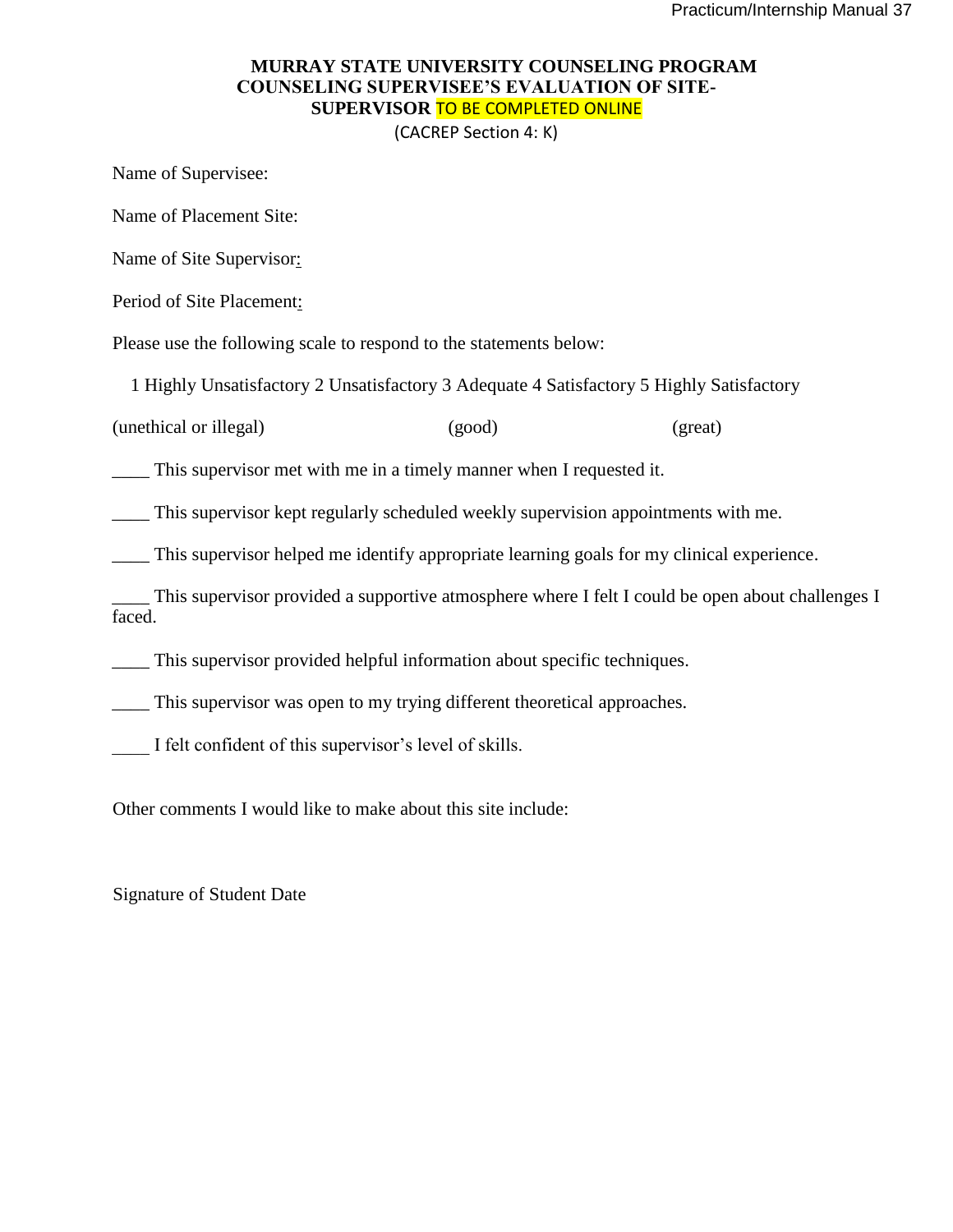#### **MURRAY STATE UNIVERSITY COUNSELING PROGRAM SITE SUPERVISOR'S EVALUATION OF COUNSELING PROGRAM**

Based on your experience with a student from the Murray State University Counseling Program, please indicate the extent to which our program prepares students for their field experiences. Please use the following scale.

0= Unable to Evaluate, 1= Unprepared, 2= Poorly Prepared, 3= Adequately Prepared, 4= Well

Prepared Student exhibits:

- 1. personal and professional growth 0 1 2 3 4
- 2. a professional counseling identity 0 1 2 3 4
- 3. collegiality 0 1 2 3 4
- 4. accountability 0 1 2 3 4
- 5. professional leadership 0 1 2 3 4
- 6. contact with a professional organization 0 1 2 3 4
- 7. high ethical standards 0 1 2 3 4
- 8. ongoing professional development 0 1 2 3 4
- 9. openness to supervision and/or feedback 0 1 2 3 4

Student exhibits skill and knowledge in:

- 10. individual and group counseling theories 0 1 2 3 4
- 11. assessment/appraisal processes 0 1 2 3 4
- 12. career/lifestyle development theories 0 1 2 3 4
- 13. establishing effective counseling relationships 0 1 2 3 4
- 14. consultation processes 0 1 2 3 4
- 15. human growth and development 0 1 2 3 4
- 16. multicultural/pluralistic characteristics of diverse cultural groups 0 1 2 3 4

What would you most like us to know about the students of our program and/or your experiences with them (please use the back if more space is needed)?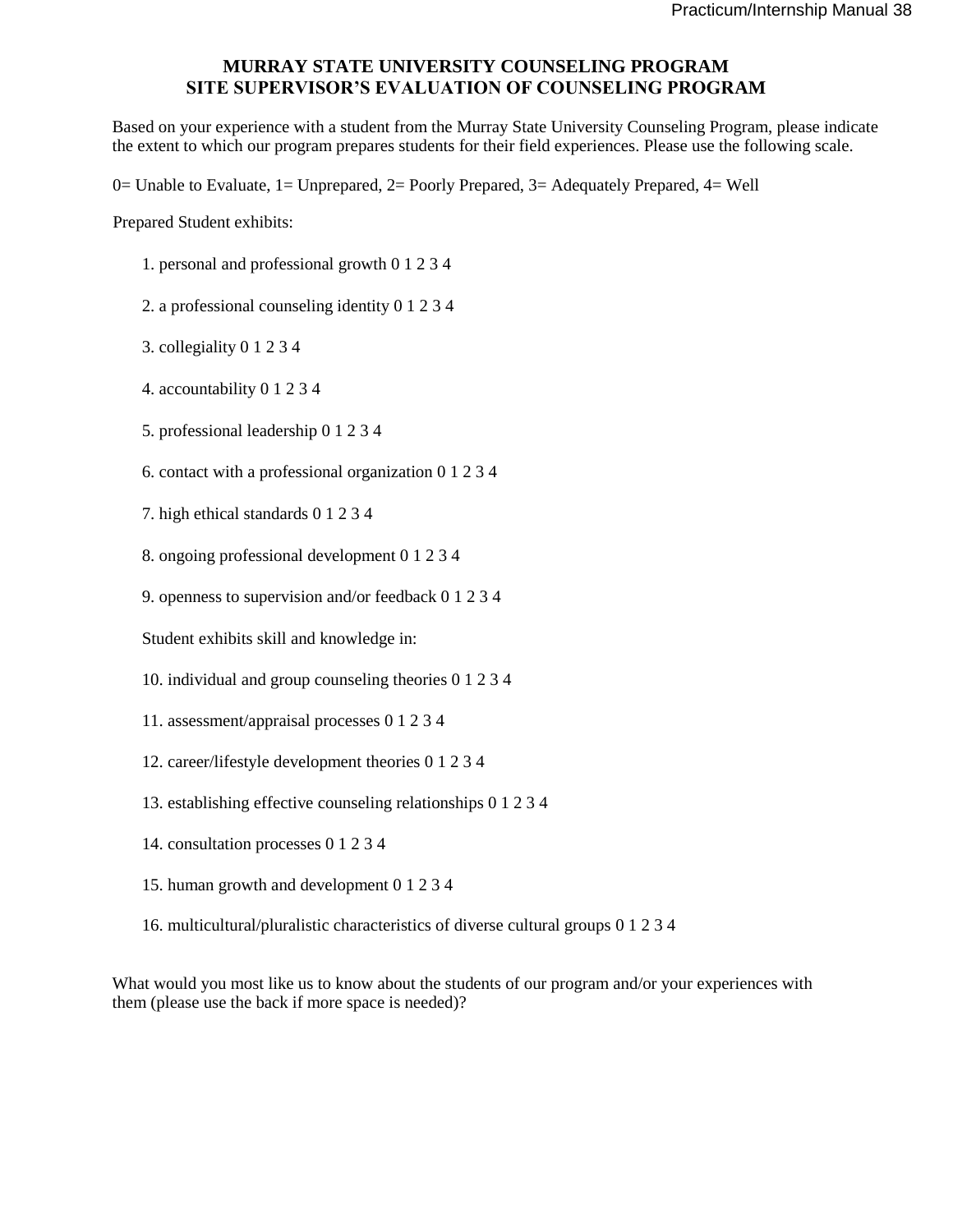#### **CONFIDENTIALITY ACKNOWLEDGEMENT RE: PROTECTED HEALTH/PROPRIETARY INFORMATION AND AGREEMENT RE: STUDENT CLINICAL EXPERIENCE AND RELEASE OF EDUCATION RECORDS**

I understand that by virtue of my participation and/or enrollment in Course No(s).

\_\_\_\_\_\_\_\_\_\_\_\_\_\_\_\_\_\_\_\_\_\_\_\_\_\_\_\_\_\_\_\_\_\_\_\_\_\_\_\_\_\_\_\_\_\_.

\_\_\_\_\_\_\_\_\_\_\_\_\_\_\_\_\_\_\_\_\_\_\_\_\_at Murray State University, I will be assigned to the following facility(s):

In connection with such assignment, I hereby authorize Murray State University to provide such education records concerning me as may be required by the facility, including but not limited to, documents containing grade information and classification status, criminal background check and drug test information and information as to immunizations and such other medical documentation as may be required.

In connection with such assignment(s), I also agree to adhere to the following: In connection with my clinical training/internship/practicum [hereinafter referred to as "clinical experience"], I recognize that I may have access to oral information and review of records and charts of patients, whether by paper copy or computer/electronic files, which may contain protected health information, the unauthorized disclosure of which is prohibited by the Health Insurance Portability and Accountability Act of 1996 ("HIPAA"), as well as other proprietary/confidential information of the clinical experience facility(s) including but not limited to policies, procedures, trade secrets, trade information, business practices, information systems, security passwords, financial information, and other proprietary information. I further acknowledge that in certain facilities I may also have access to student information/documents (whether oral, paper/hard copy or electronic) which constitutes confidential information under the Family Education Rights and Privacy Act (FERPA) and other state laws. I hereby acknowledge that all such patient information, student information and proprietary facility information as set forth above is confidential information and hereby agree to maintain the confidentiality of same [hereinafter referred to collectively as "confidential/proprietary information"]. I further agree and acknowledge that I will not remove any documents, papers, electronic files or data from the facility(s) at

#### *Practicum/Internship Manual 2020-2021* 43

which I am engaging in my clinical experience, nor will I copy any such documents or electronic files/data for use or disclosure other than as directed by appropriate staff at the clinical experience facility(s) and will only access information on a "need to know" basis. I further agree to abide by all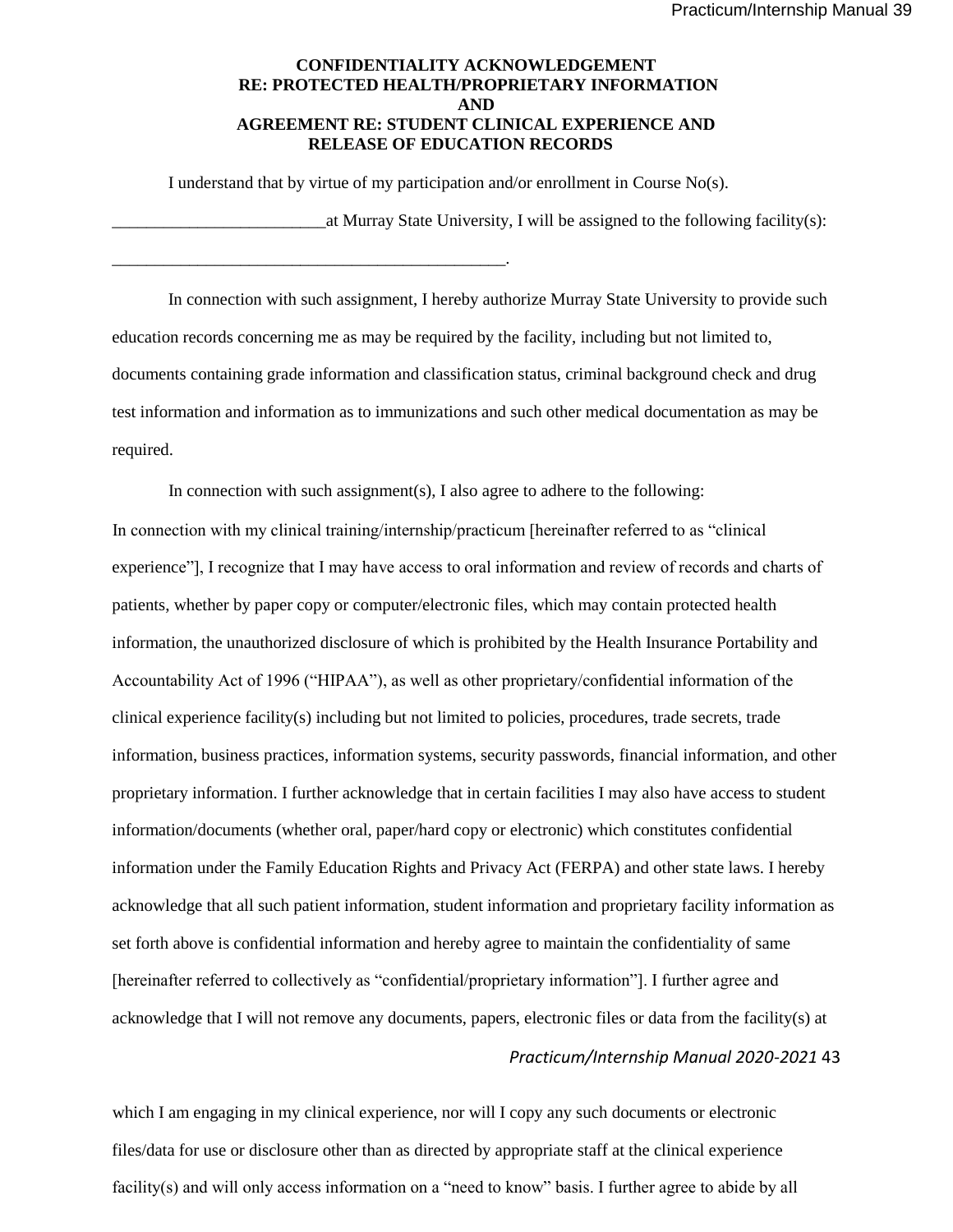policies of MSU and the facility(s) to which I am assigned. I understand that the confidential/proprietary information to which I am privy shall remain confidential after completion of the course(s). I understand that any disclosure by me of such confidential/proprietary information, at any time, whether orally, hard copy/paper or electronically, including removal of same, could subject me to substantial civil as well as criminal penalties imposed by law. I further acknowledge and fully understand that the disclosure by me of confidential/proprietary information to any unauthorized person is also a violation of Murray State University's policy and could subject me to academic discipline and other disciplinary action by Murray State University. It is hereby acknowledged that my responsibility to maintain the confidentiality of such confidential/proprietary information shall apply to any facility in which I am placed for clinical training/instruction/observation during my tenure as a student at Murray State University regardless of whether or not said facility is specifically listed above.

I further agree that should confidential/proprietary information be disclosed by me in any manner or form or copies made or distributed (paper or electronic) by me in violation of this agreement, FERPA, or any rules or policies of MSU or the facility to which I am/have been assigned, HIPAA, or any other applicable laws or regulations, I will immediately notify the faculty person assigned to me/my clinical experience or the Department Chair. In such event (as well as any situation where Murray State University becomes aware of a breach or allegation of a breach of confidentiality by any other means which involves me or is alleged to involve me), I hereby authorize Murray State University to inform the clinical facility whose confidential/proprietary information has been or may have been breached and provide to that facility any information/records, including education records, regarding myself and said breach of confidentiality or allegation thereof as may be deemed appropriate by Murray State University in its sole discretion and I hereby specifically waive any and all rights regarding such disclosure under the Family Education Rights and Privacy Act (FERPA).

The MSU Counseling Program prohibits the unlawful or unauthorized access, use or disclosure of confidential information obtained during the course of student Practicum/Internship. As a condition of being a student, MSU Counseling students shall be required to sign the MSU Counseling Program Confidentiality Agreement. The MSU Counseling program provides education and training for each of its student members on the importance of maintaining confidentiality and the specific requirements of the ACA Code of Ethics, ASCA Code of Ethics and state and federal laws protecting the privacy of students and clients.

#### **Violation of Confidentiality Policy.**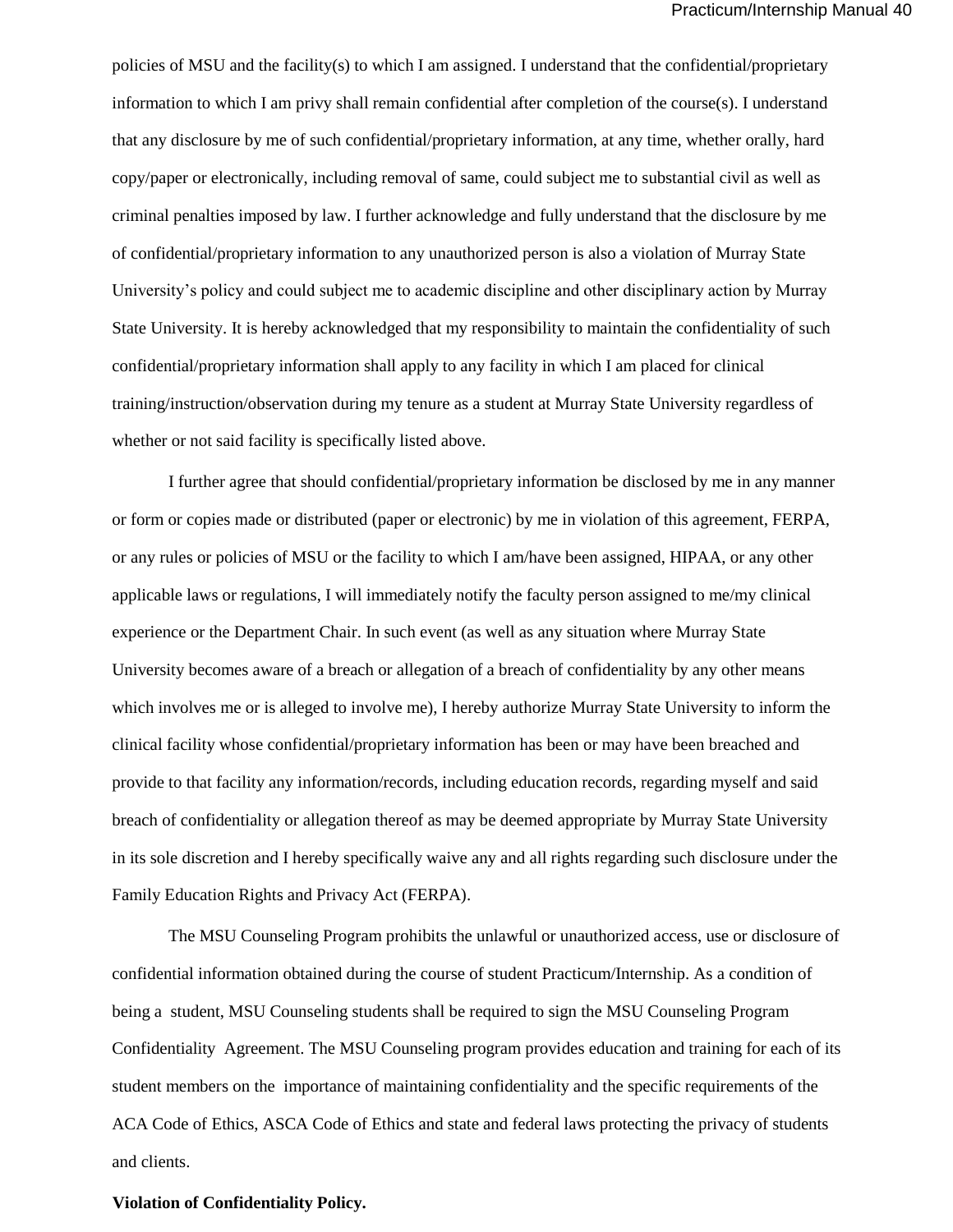Individuals shall not use, or disclose Confidential Information in violation of the law or contrary to MSU Counseling Program policies or Ethical Guidelines. Each individual Practicum/Internship student must maintain and protect against the unauthorized access, use or disclosure of Confidential Information. Any access, use or disclosure of Confidential Information in any form – verbal, written, audio/videotaped or electronic – which is inconsistent with or in violation of this Policy may result in disciplinary action, including but not limited to, immediate removal from the academic program.

All MSU Counseling Program Faculty and others subject to this Policy must report any known or suspected incidents to use or disclose Confidential Information in violation of this Policy or in violation of the law.

By signature below, I hereby acknowledge that I am 18 years of age or older and that I agree to the terms and obligations as set forth above.

\_\_\_\_\_\_\_\_\_\_\_\_\_\_\_\_\_\_\_\_\_\_\_\_\_\_\_\_\_\_\_\_\_ \_\_\_\_\_\_\_\_\_\_\_\_\_\_\_\_\_\_\_\_\_\_\_\_\_\_\_\_\_\_\_\_\_ Print

Student's Name. Student's Signature

Date Signed

\_\_\_\_\_\_\_\_\_\_\_\_\_\_\_\_\_\_\_\_\_\_\_\_\_\_\_\_\_\_\_\_\_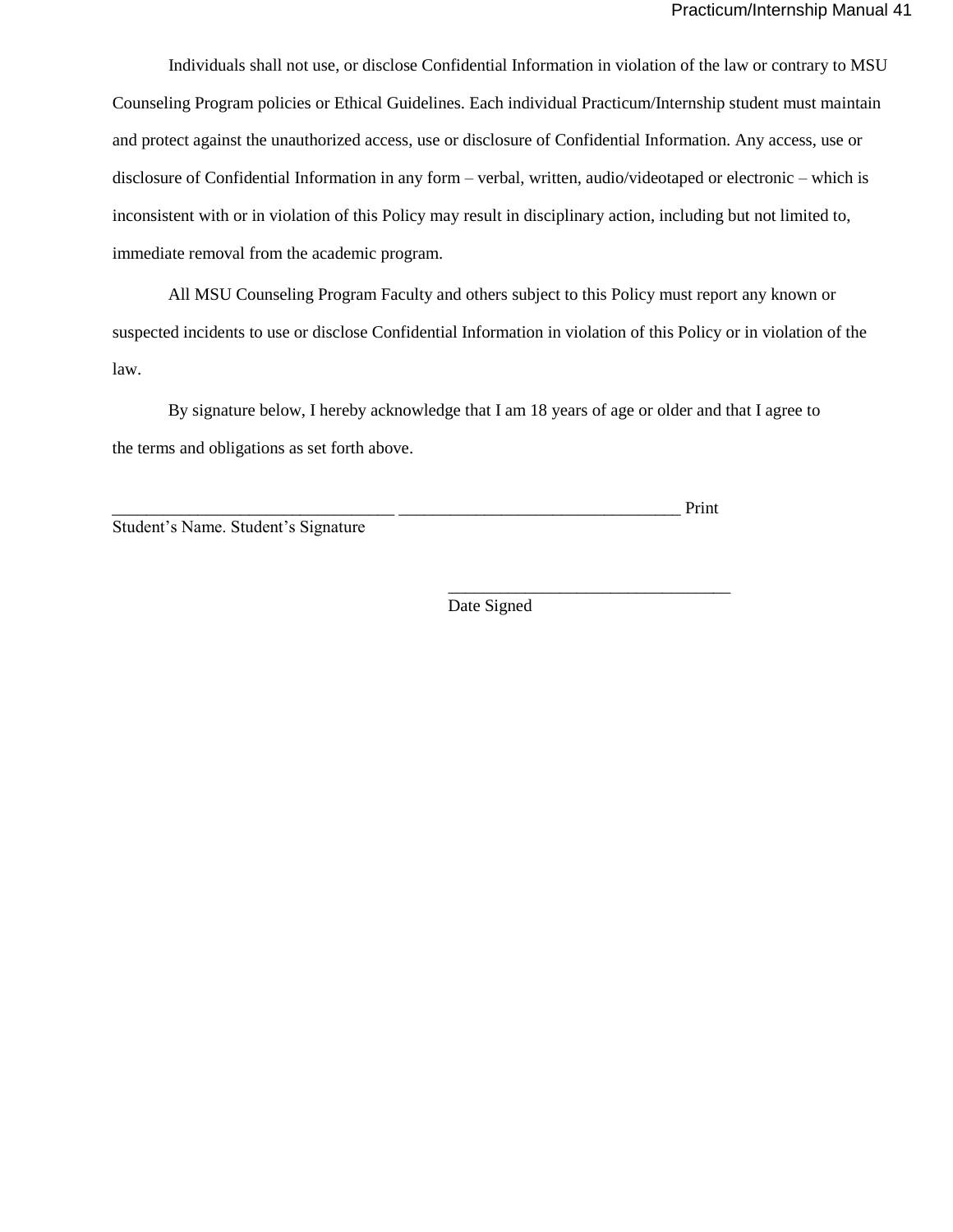## **Practicum and Internship Manual Acknowledgement Form**



# **Opportunity** afforded

By my signature below, I, \_\_\_\_\_\_\_\_\_\_\_\_\_\_\_\_\_\_\_\_\_\_\_\_\_\_\_\_\_, acknowledge the following:

- ❖ I have/will read the Murray State University Counseling Program Practicum and Internship Manual. I understand that the manual is updated prior to the start of each academic year and that it is available for download on the MSU Counseling webpage, and that it is my responsibility to read the manual prior to the start of each academic year. I understand and agree to abide by all standards, policies and guidelines specified on the website and in this manual:
	- An overview of Practicum and Internship Requirements
	- Background checks
	- Evaluation procedures
	- Recording equipment and procedures
	- Record keeping procedures and
	- Related Professional Organizations and Liability Insurance (Section 3: A)
- ❖ The Counseling Program faculty have informed me of the material contained in the Manual and answered my questions regarding the standards, policies and guidelines of the Counseling Program regarding Practicum and Internship Procedures. I understand that I may retrieve a copy of the Practicum and Internship Manual from the Counseling Program webpage or the Practicum/Internship Coordinator.
- ❖ I understand that no client information can be provided electronically via email, Canvas, or other means outside of the permitted recording procedures.
- ❖ I agree that I will obtain a video camera with a password, encrypted SD or equivalent card and a password/encrypted USB drive to save ALL session recordings and documentation that must leave the clinical site for the purposes of faculty supervision.
- ❖ I understand that client transcripts, video recordings, case conceptualizations and anything that may have client information on it will only be saved on the password protected SD and USB drives and that necessary copies printed for faculty supervision will be printed and provided to class. It is my responsibility to ensure the security of these documents and to have no identifiable client data on the printed documents. Upon the completion of supervision, I am required to collect all documents from peers and shred them.

❖ I understand that students are assessed at midterm and end of every semester by both the site and faculty supervisor. If students are deemed in need of improvement, they will be contacted by their professor and/or advisor and develop a plan that encourages professional growth.

❖ I understand that failure to abide by these standards is a violation of the American Counseling Association *Code of Ethics* (2014) and can be grounds for termination from the program.

| <b>Student Signature:</b>  | Jate |
|----------------------------|------|
| Faculty/Advisor Signature: | )ate |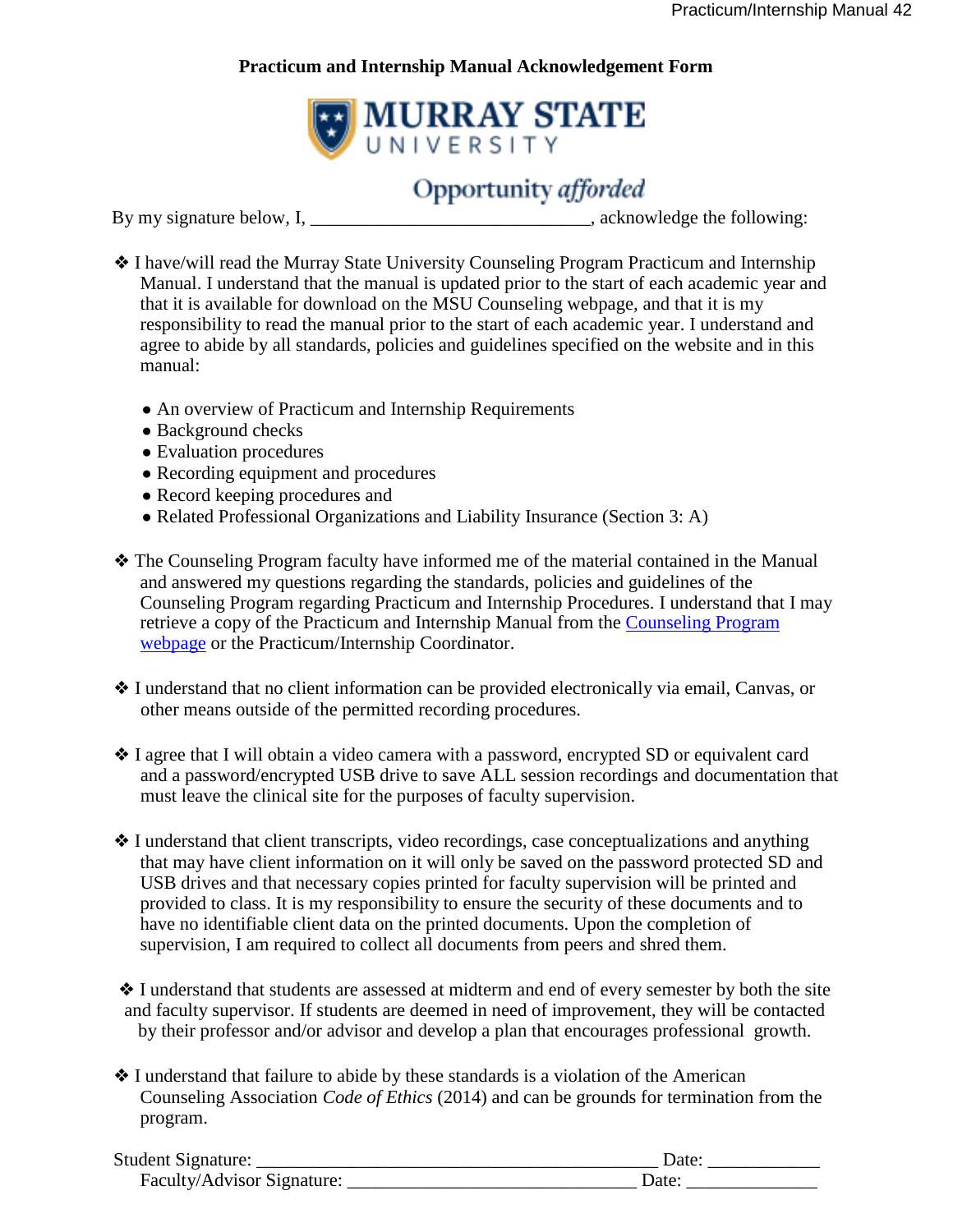# **APPENDIX B PRESENTATION FORMS**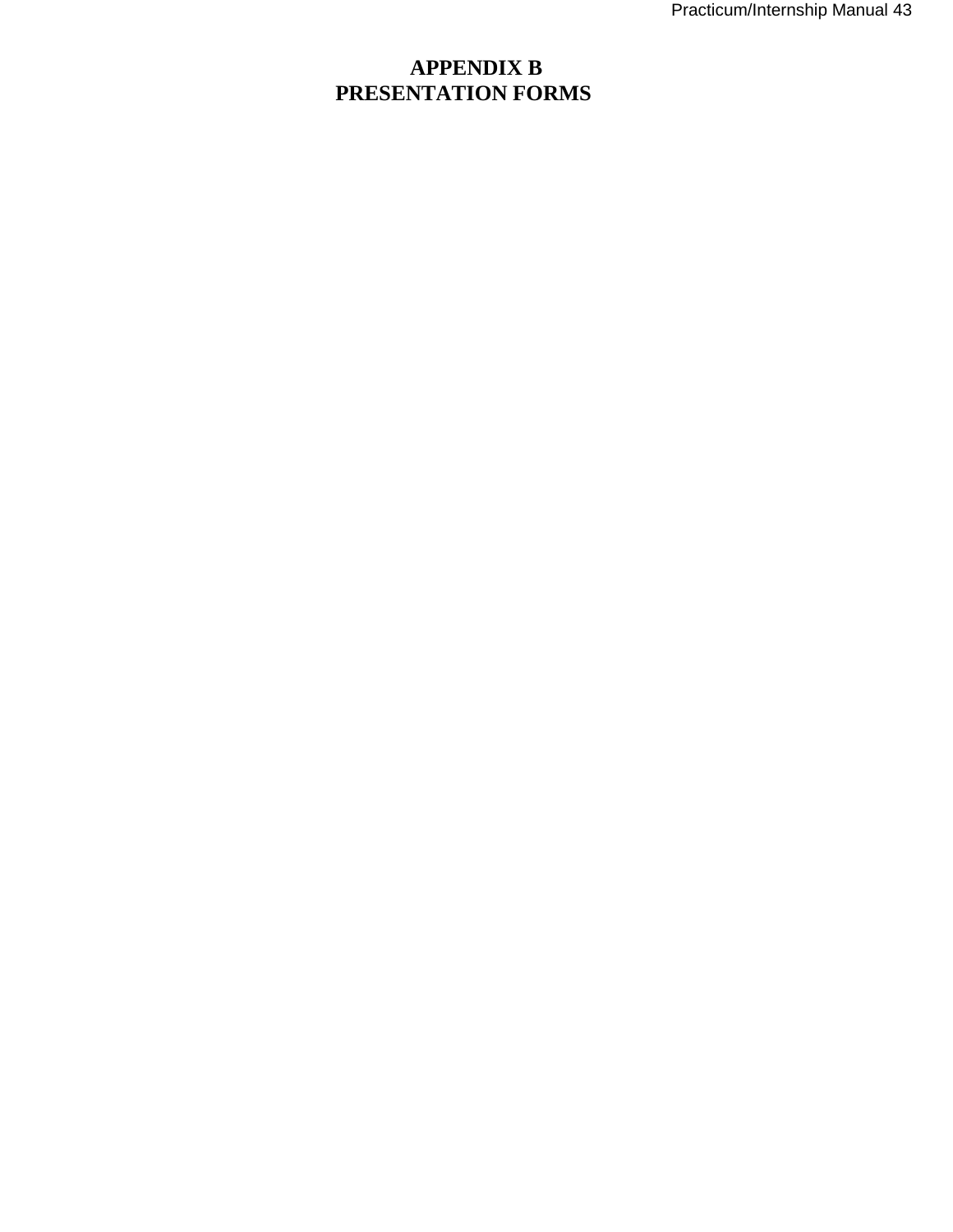#### **SELF ASSESSMENT AND REFLECTION FORM**

#### **VIDEO CRITIQUE**

| Name:                  | <b>Session Date:</b>               |  |
|------------------------|------------------------------------|--|
|                        | <b>Client's Initials:</b>          |  |
| <b>Session Length:</b> | <b>Session Number with Client:</b> |  |
|                        |                                    |  |

**1. Background information** (Brief client description, demographics, & presenting issue/concern; use client's initials throughout):

**2. Session notes** [What was your goal(s) for the session? How were you intentionally attempting to accomplish this goal? What actually happened in the session (summarize the session)? Any behavioral observations (did the client demonstrate any incongruities, etc.?)]:

**3. Demonstration of counseling skills** [What skills were predominantly used in this session (foundational and advanced)? Were these appropriate to the timing and issues being discussed? be specific]:

**4. Conceptualization** [In the language of your theory (i.e., foundational constructs) provide an explanation of what is happening with the client]:

**5. Relevant research** [Identify research on theory, techniques, and so forth relevant to this case, population, issue, and so forth]:

**6. Culturally relevant issues/challenges** [What challenges were experienced when working with this client; what have you become aware of regarding your bias, values, limitations, and so forth]:

**7. Counselor's reaction to session** [**YOUR** thoughts and feelings about what happened in the session, what went well (or didn't go well) in the session, and why. Be specific in relation to the counseling skills applied or not applied in this counseling interview]:

**8. What counselor would have done differently and why**: (What were some different counseling skills, responses, and interventions that you might have used instead and why?):

#### **9. Rate your overall performance in this session based on the criteria delineated in the scoring rubric:**

On Target  $\qquad$  Acceptable  $\qquad$  Not Acceptable

Why did you choose to rate your performance at this level?

#### **10. What additional supervision and feedback do you feel you need from your**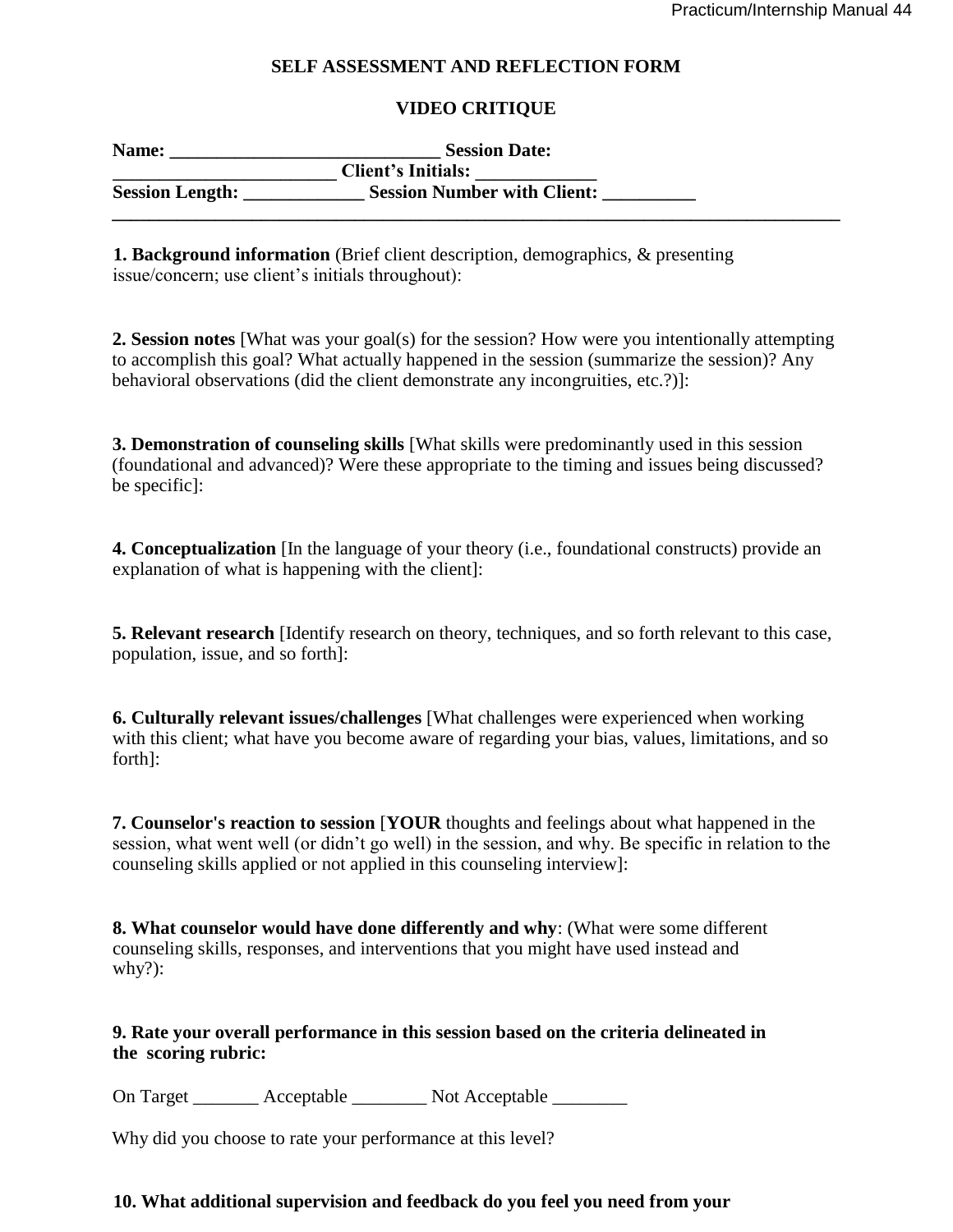**supervisor/peers on this assignment** (be specific / note where in session feedback is sought)?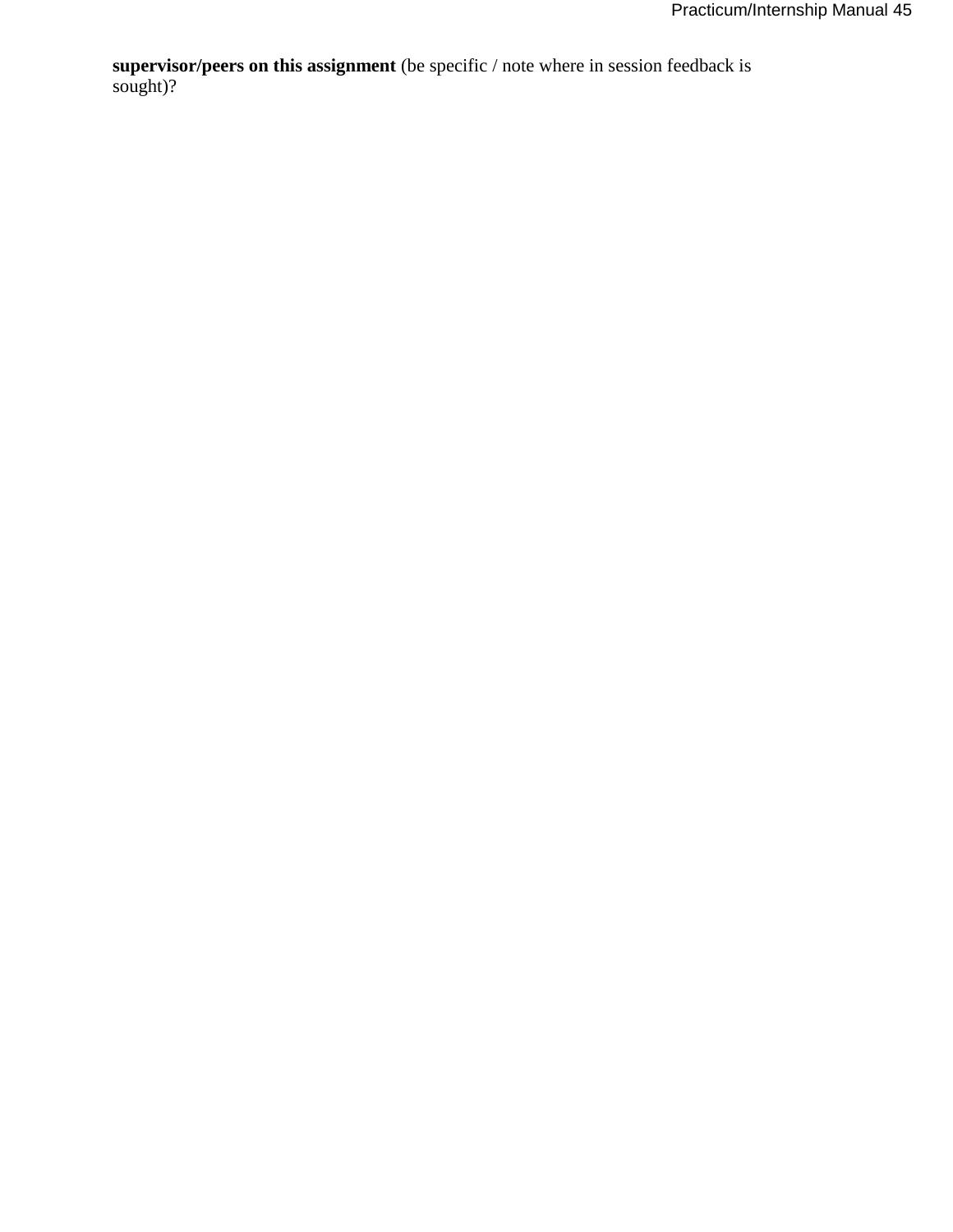#### **THEORETICAL CASE PRESENTATION FORM FOR CNS 794/795 – INTERNSHIP I/II**

Your theoretical presentation will include your personal view of counseling as related to:

- 1. View of human nature.
- 2. Model of mental health.
- 3. Model of emotional disturbance.
- 4. The counseling process (the steps counselors take to move a client from a state of "emotional disturbance" to "mental health").
- 5. The role of the counselor
- 6. Theory-based process and outcome research.
- 7. Applicability to diverse clients/students and issues.
- 8. Reference list.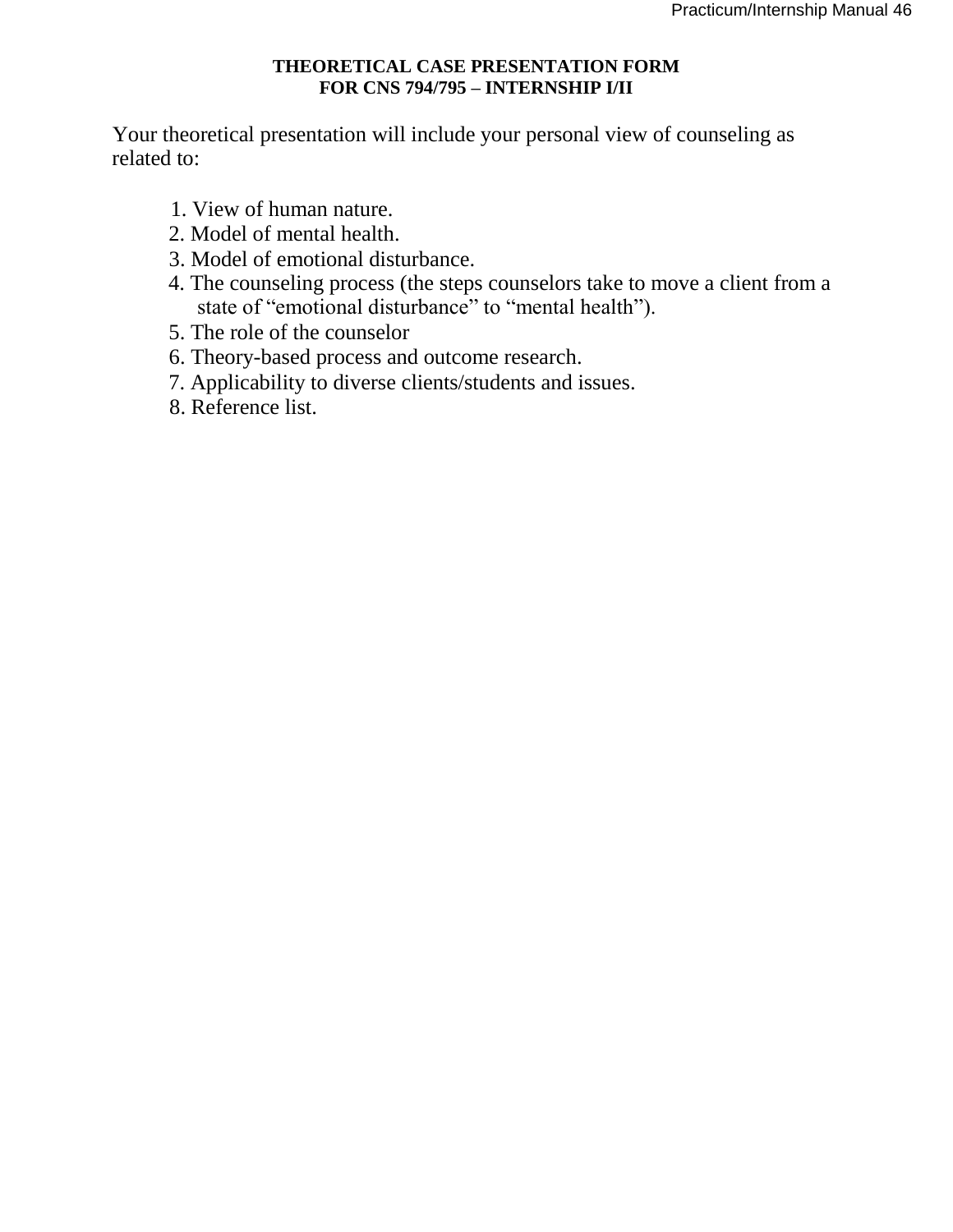# **APPENDIX C PERMISSION TO VIDEOTAPE (Consent Form)**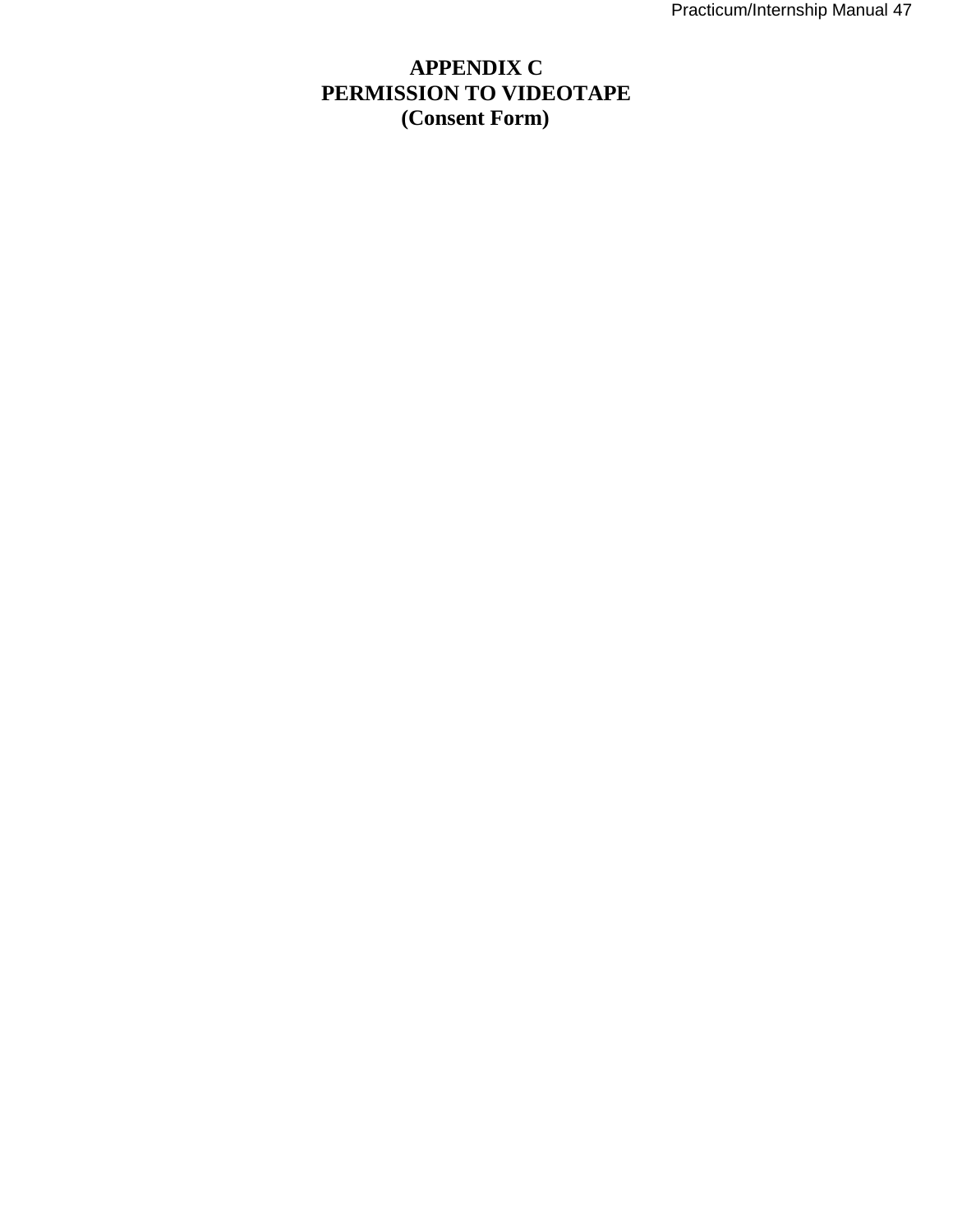#### **MURRAY STATE UNIVERSITY COUNSELING PROGRAM**

#### **INFORMED CONSENT TO VIDEOTAPE COUNSELING SESSIONS**

 $(name of the practical m/internship agency or setting)$ provides a variety of services to individuals and their families. It also supports the teaching and training mission of the counseling programs at the Murray State University. Because the agency provides a teaching-training function, permission is frequently requested of its clients to videotape the interviews that are conducted by the professionals-in-training. Video recording the sessions is a significant component of counselor training. However, no recording is ever completed unless the client has given permission to do so. Therefore, we use this consent form to obtain your permission to videotape. Feel free to ask your counselor any questions about the purpose of taping and use of the tapes.

Your signature below indicates that you give  $\qquad \qquad$  (name of your counselor-in training) permission to videotape your session and that you understand the following:

1. I can request that the recording device be turned off at any time and may request that the tape or any portion thereof be erased. I may terminate this permission to tape at any time.

2. The purpose of taping is for use in training and supervision. This will allow the above referenced counselor-in-training to consult with his or her assigned supervisor(s) in an individual or group supervision format, who may watch the tape alone or in the presence of other counselors-in-training involved in direct supervision.

3. The contents of these taped sessions are confidential and the information will not be shared outside the context of individual and group supervision.

4. The tapes will be stored in a secure location and will not be used for any other purpose without my explicit written permission.

5. The tapes will be erased after they have served their purpose.

Name of Client (Please print)

Signature Date

Witness Date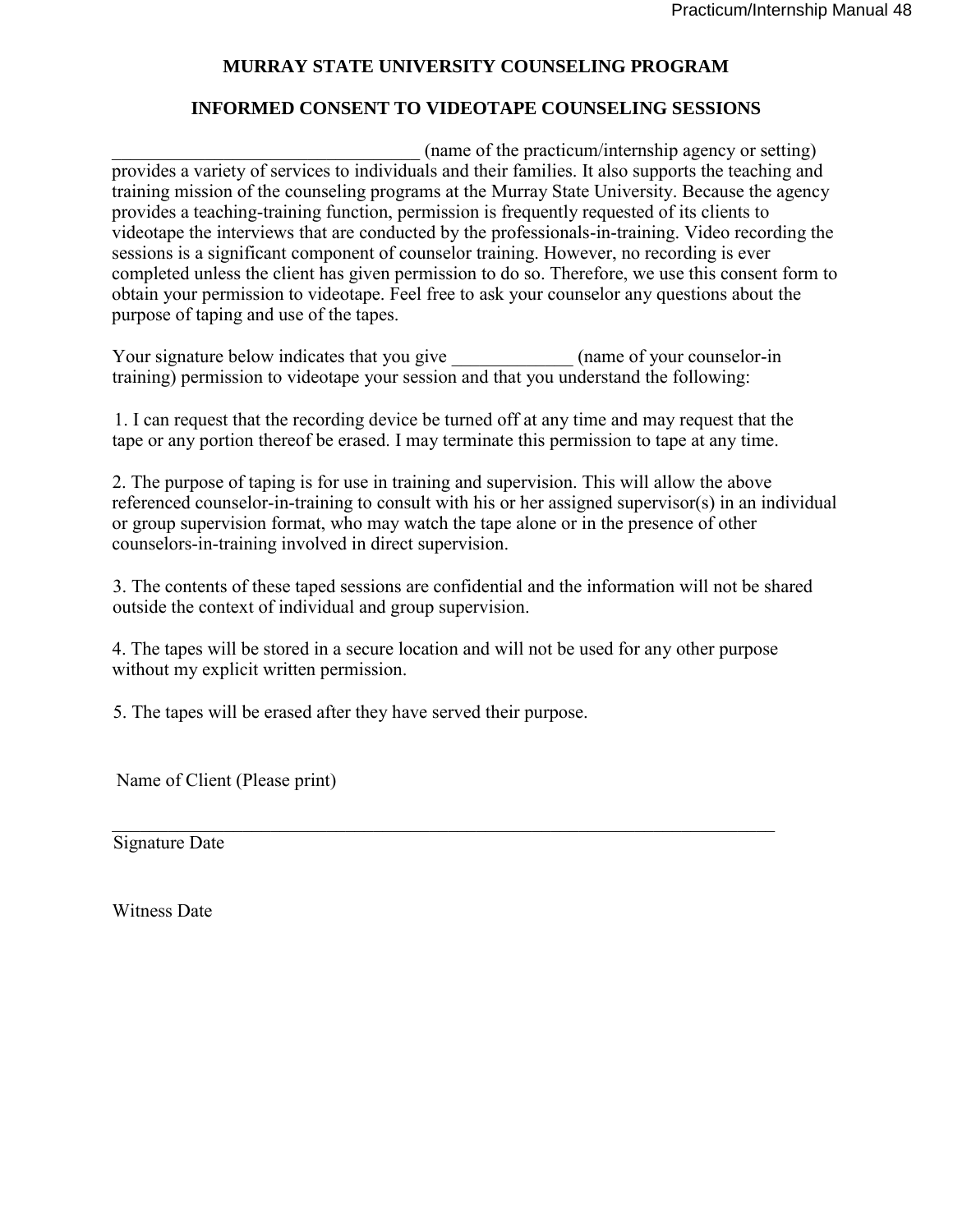#### **MURRAY STATE UNIVERSITY COUNSELING PROGRAM**

#### **VIDEOTAPE RECORDING CONSENT FORM MINOR**

I understand that the counseling sessions provided to my child, \_\_\_\_\_\_\_\_\_\_\_\_\_\_\_\_\_\_\_\_\_ (First & Last Name) by his/her counselor trainee, <br>
(First & Last) Name) will be recorded via video tape in order to supervise and evaluate the counselor trainee. I further understand that confidentiality of all recorded sessions will be maintained. Only the counselor trainee and his/her supervisor and/or faculty instructor will have access to the recorded sessions. I understand that other counselor trainees may review the recorded sessions for instruction purposes only. My signature below indicates my understanding of and consents for recording sessions with my child:

1. My child, or I can request that the recording device be turned off at any time and may request that the tape or any portion thereof be erased. I may terminate this permission to tape at any time.

2. The purpose of taping is for use in training and supervision. This will allow the above referenced counselor-in-training to consult with his or her assigned supervisor(s) in an individual or group supervision format, who may watch the tape alone or in the presence of other counselors-in-training involved in direct supervision.

3. The contents of these taped sessions are confidential and the information will not be shared outside the context of individual and group supervision.

4. The tapes will be stored in a secure location and will not be used for any other purpose without my explicit written permission.

5. The tapes will be erased after they have served their purpose.

\_\_\_\_\_\_\_\_\_\_\_\_\_\_\_\_\_\_\_\_\_\_\_\_\_\_\_\_\_\_ \_\_\_\_\_\_\_\_\_\_\_\_\_

\_\_\_\_\_\_\_\_\_\_\_\_\_\_\_\_\_\_\_\_\_\_\_\_\_\_\_\_\_\_ \_\_\_\_\_\_\_\_\_\_\_\_\_

\_\_\_\_\_\_\_\_\_\_\_\_\_\_\_\_\_\_\_\_\_\_\_\_\_\_\_\_\_\_ \_\_\_\_\_\_\_\_\_\_\_\_\_

Parent/Guardian's Signature Date

Client's Assent/ Consent Date

Counselor Trainee's Signature Date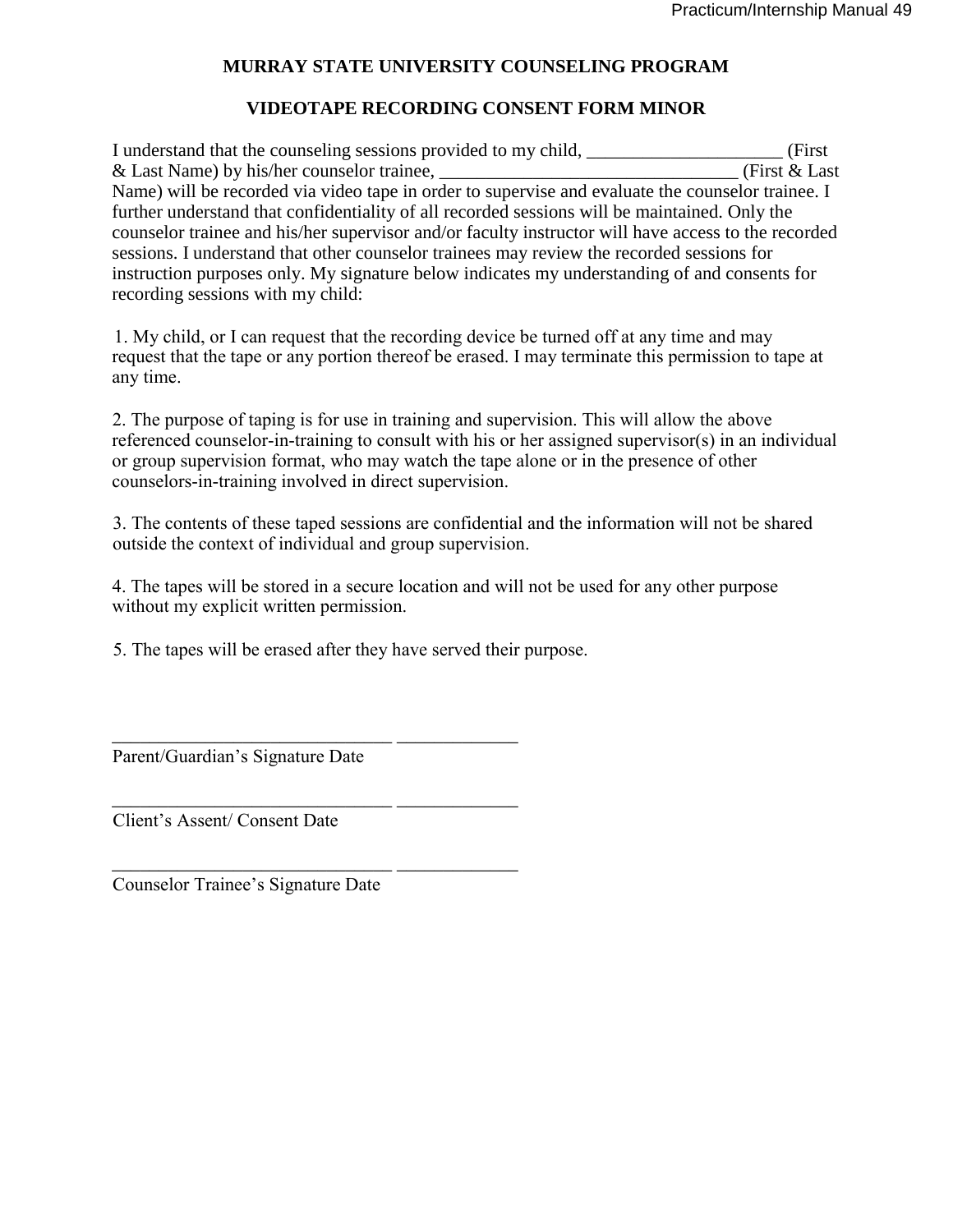# **SAMPLE LETTER TO PARENTS**

(needs to be adapted to student's needs)

Dear Parents,

|                                         | at                                                                                                |    |
|-----------------------------------------|---------------------------------------------------------------------------------------------------|----|
| school. I am currently working toward a |                                                                                                   | at |
|                                         | Murray State University and plan to graduate in ______________. To finish my degree I will be     |    |
| completing a practicum/internship in    | counseling at                                                                                     |    |
|                                         | school/agency. Under the supervision of _____________________, our school counselor, I will be    |    |
|                                         | spending at least 40 hours counseling students in our school and would like permission to work    |    |
|                                         | with your child. This would be a great opportunity for additional one-on-one contact. Counseling  |    |
|                                         | sessions may focus on a variety a variety of topics and issues of personal concern to your child. |    |
|                                         | During some of the counseling sessions, I will be recording myself so that my site supervisor,    |    |
|                                         | _, and my faculty supervisor at Murray State University,                                          |    |
|                                         | , can observe my counseling skills and                                                            |    |
|                                         | give me feedback so that I can provide the best counseling services to your child. Your child's   |    |
| confidentiality will be protected.      |                                                                                                   |    |

Before recording the counseling sessions, I will need your permission. If you are interested in having me work one-on-one with your child, please complete, sign and return the attached form by \_\_\_\_\_\_\_\_\_\_\_\_\_. If you have any further questions feel free to contact either my site supervisor at \_\_\_\_\_\_\_\_\_\_\_\_\_\_\_\_\_\_\_\_\_\_ or myself at \_\_\_\_\_\_\_\_\_\_\_\_\_\_\_.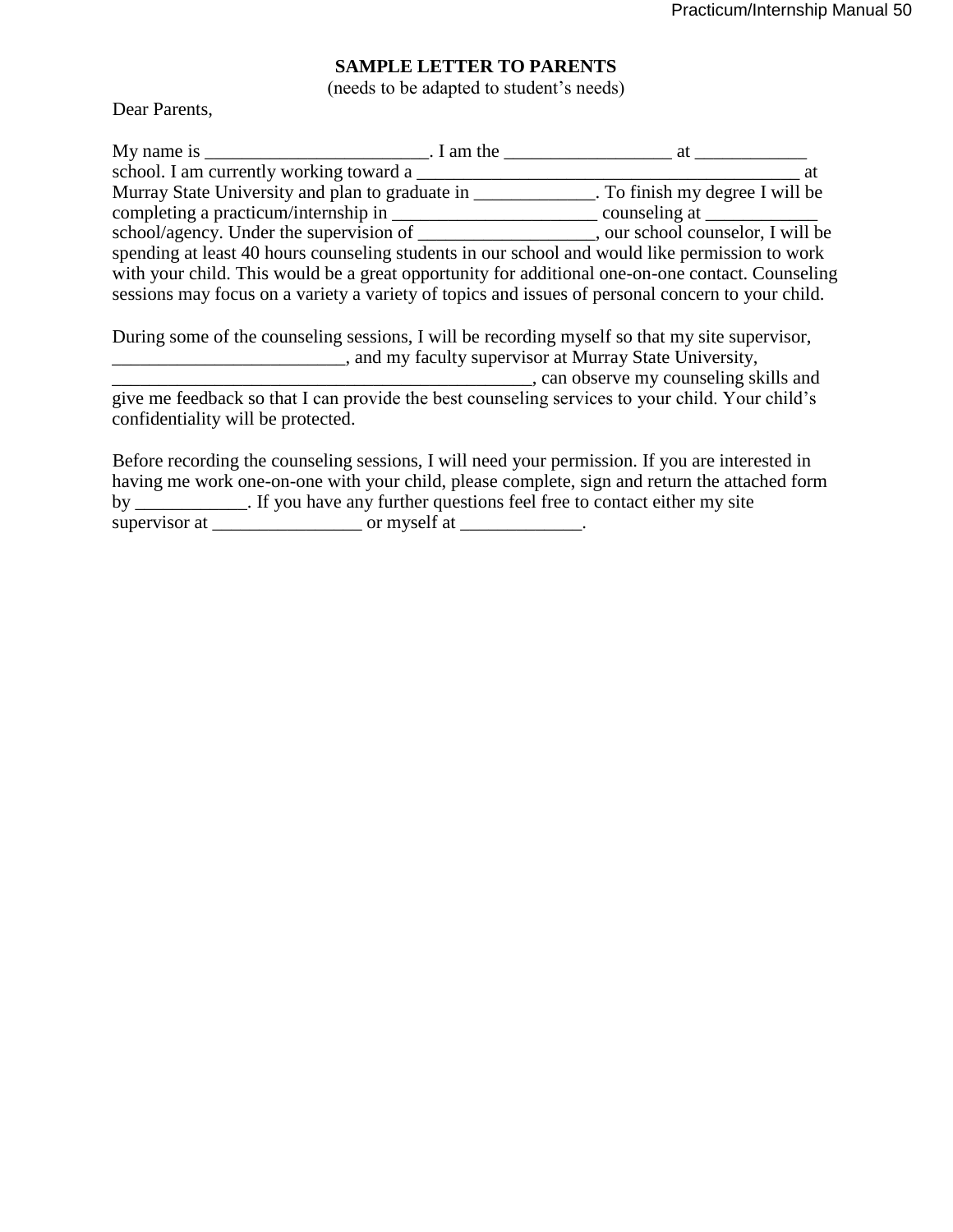# **APPENDIX D PROOF OF LIABILITY (MALPRACTICE) COVERAGE** (CACREP Section 3: A)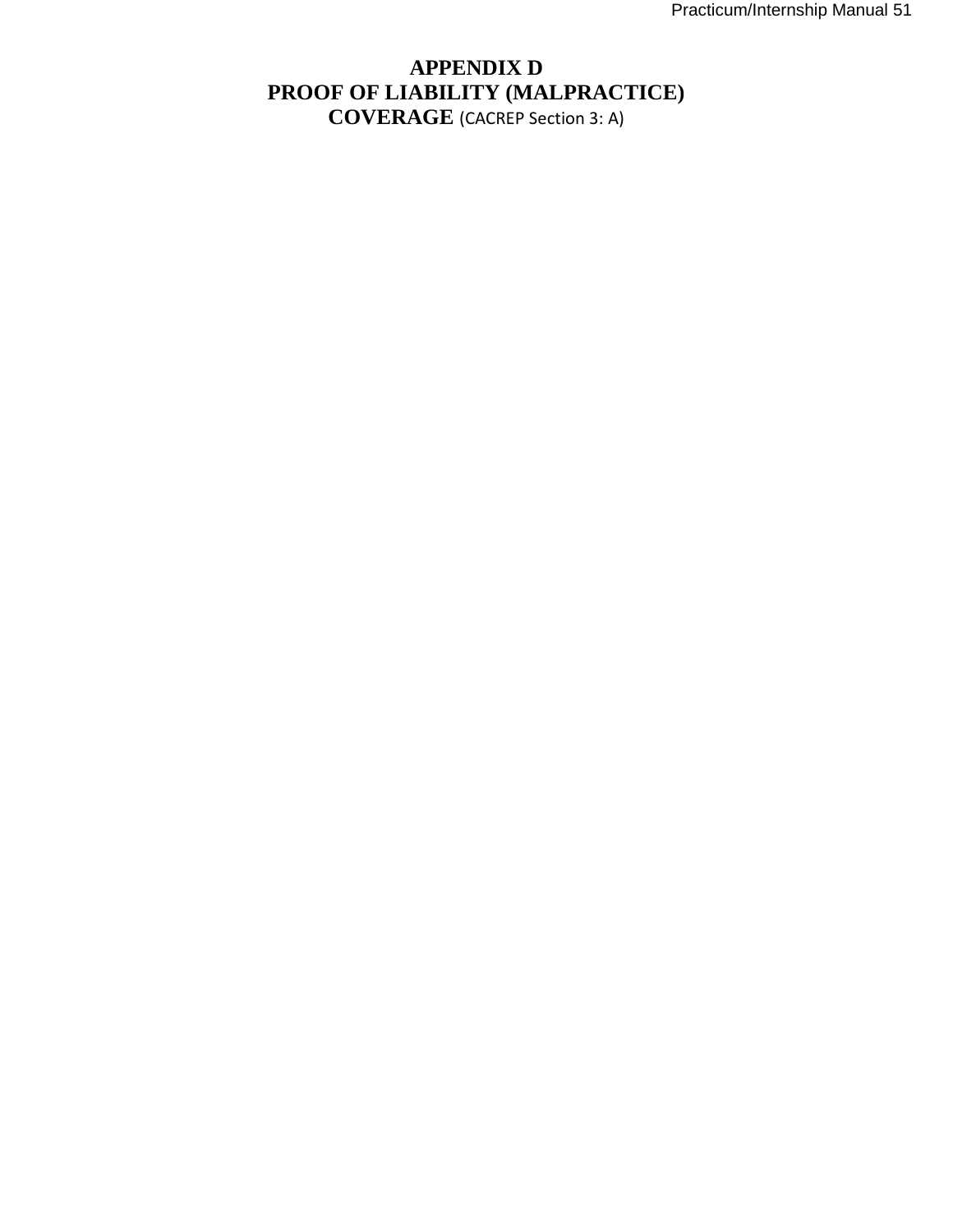#### **MURRAY STATE UNIVERSITY COUNSELING PROGRAM**

#### **PROOF OF LIABILITY (MALPRACTICE) COVERAGE**

(CACREP Section 3: A)

*I hereby certify that I have purchased liability insurance for my protection in the event that I should be sued for malpractice and have attached a copy of coverage.* 

Student Signature Date

\_\_\_\_\_\_\_\_\_\_\_\_\_\_\_\_\_\_\_\_\_\_\_\_\_\_\_\_\_\_\_\_\_\_\_\_\_\_\_\_\_\_\_\_\_\_\_\_\_\_\_\_\_\_

\_\_\_\_\_\_\_\_\_\_\_\_\_\_\_\_\_\_\_\_\_\_\_\_\_\_\_\_\_\_\_\_\_\_\_\_\_\_\_\_\_\_\_\_\_\_\_\_\_\_\_\_\_\_

\_\_\_\_\_\_\_\_\_\_\_\_\_\_\_\_\_\_\_\_\_\_\_\_\_\_\_\_\_\_\_\_\_\_\_\_\_\_\_\_\_\_\_\_\_\_\_\_\_\_\_\_\_\_

Printed Name

Effective Dates

*(Signed form will be filed in the student record along with a copy of certificate of coverage)*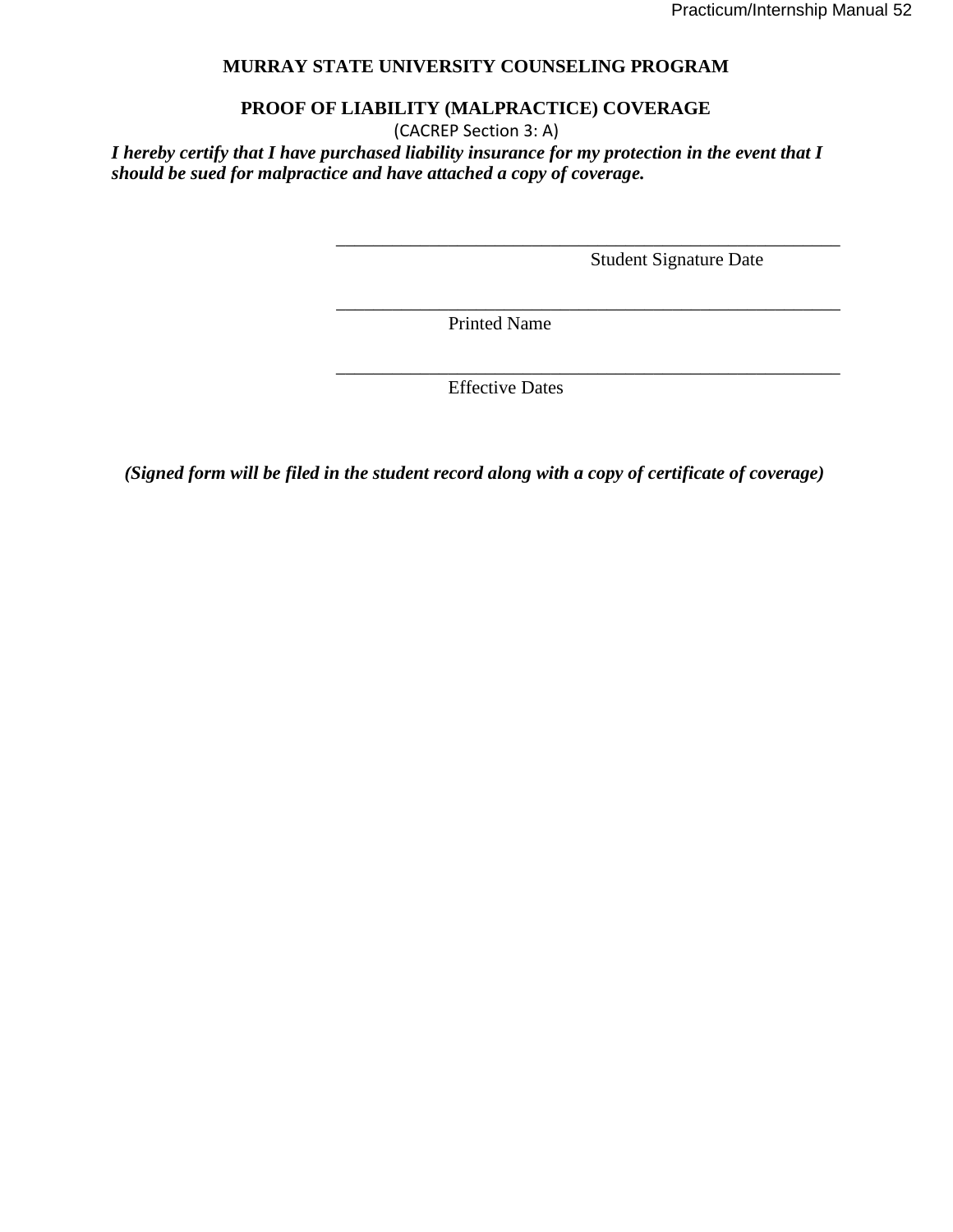# **APPENDIX E CODE OF ETHICS**